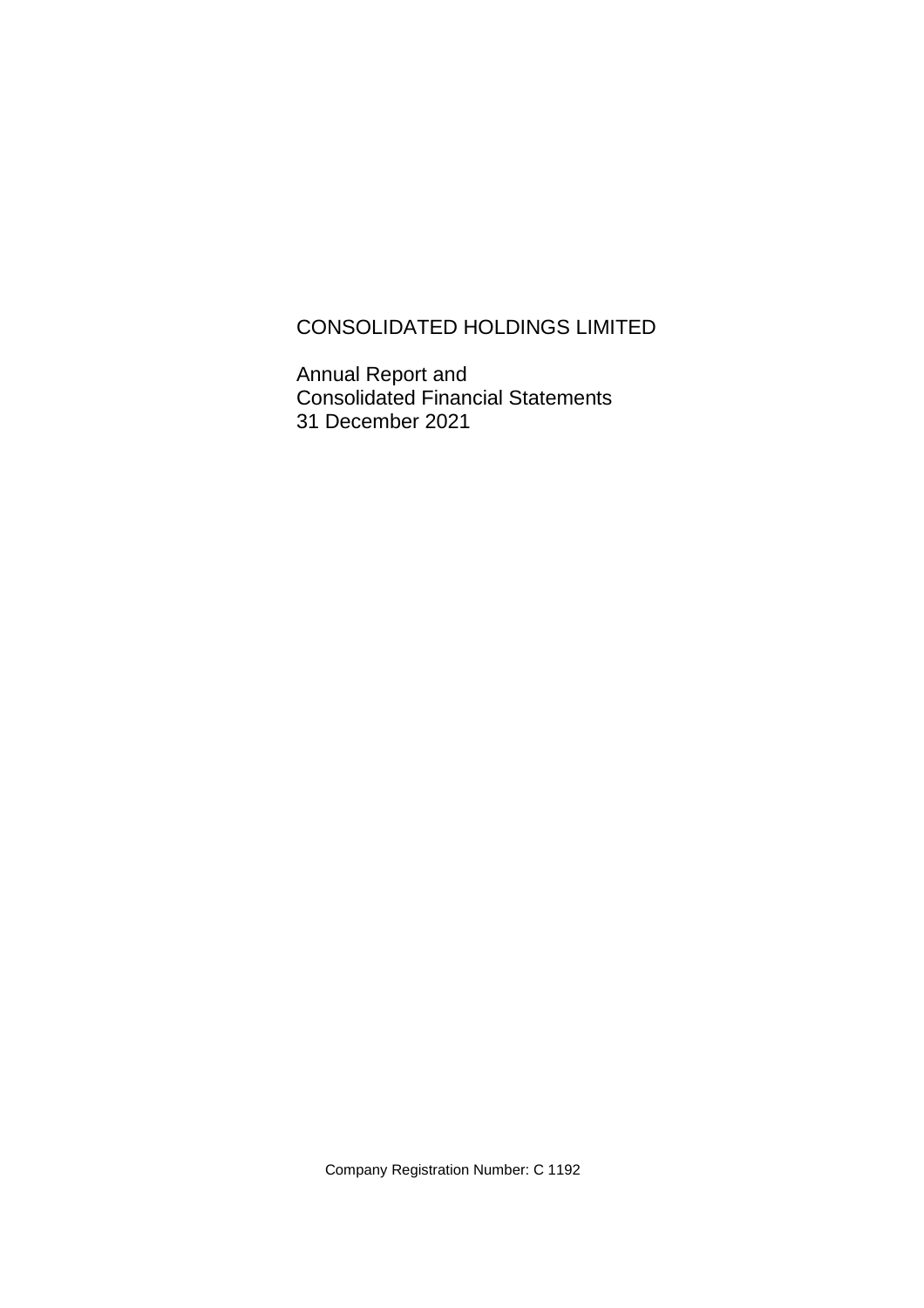|                                    | <b>Pages</b> |
|------------------------------------|--------------|
| Directors' report                  | $1 - 3$      |
| Independent auditor's report       | $4 - 8$      |
| Statements of financial position   | $9 - 10$     |
| Income statements                  | 11           |
| Statements of comprehensive income | 12           |
| Statements of changes in equity    | $13 - 14$    |
| Statements of cash flows           | 15           |
| Notes to the financial statements  | $16 - 61$    |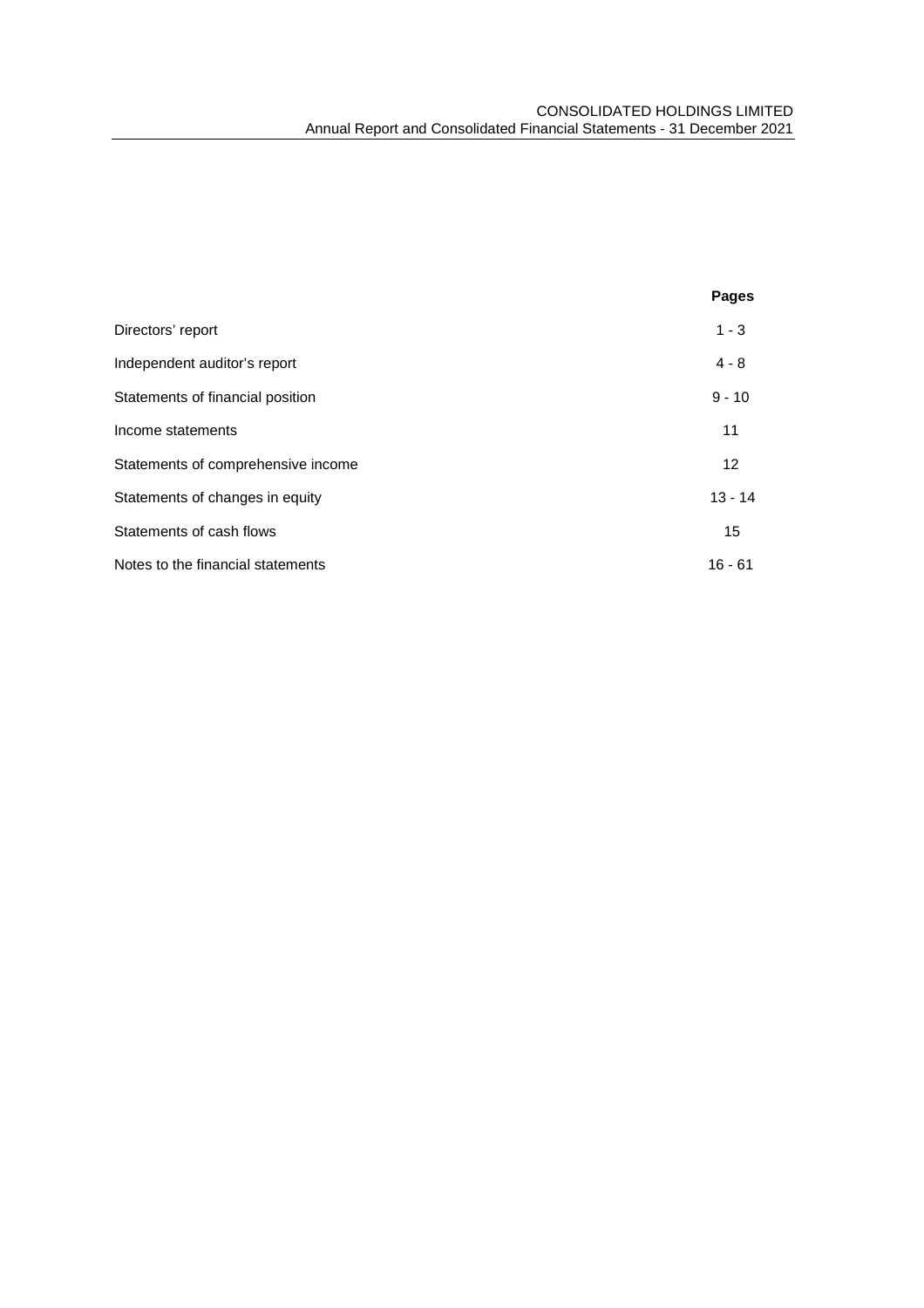# **Directors' report**

The directors present their report and the audited consolidated financial statements for the year ended 31 December 2021.

# **Principal activities**

The group's principal activity is the operation of a hotel and the holding of investments.

The parent company's principal activities, which are unchanged since last year, are that of holding investments in various subsidiary undertakings.

#### **Review of the business**

#### *The parent company*

During the current financial year the company received gross dividends amounting to  $€448k$  from its associate (2020: €1.3 million).

#### *The Group*

The Group's results are primarily influenced by the activities of its principal subsidiary The Waterfront Hotel Limited. During 2021, the hotel's revenue increased by nearly 82% over 2020, closing the year with a total revenue of €3,719,934. These positive results were attained following the easing of some of COVID – 19 restrictions in May 2021. The hotel achieved a gross profit of €1,049,843 for 2021 (2020: gross loss of €188,435) whilst administrative costs decreased to €941,472 (2020: €1,119,187). Finance costs decreased primarily due to an accelerated repayment of loans from related party forming part of Mizzi Organisation. After taking into consideration financing costs and tax the hotel ended the current financial year in a net gain of €52,113 (2020: net loss of €745,352).

During 2021, the hotel invested a further €1,213,091 in the construction and completion of a lido facility opposite the hotel, through a consortium with other parties. The facility was opened for the hotel guests and public in general in August of 2021. No other major capital expenditure was undertaken during 2021 and property, plant and equipment decreased principally due to the depreciation for the year. During the year, the hotel utilised €935,580 from existing loan facilities for part payment of the capital expenditure undertaken and also repaid bank loans and loans from related party forming part of Mizzi Organisation, for an aggregate amount of €702,253. Due to the healthy cashflows the hotel did not extend the moratorium it had obtained in 2020 beyond the agreed 1 year.

#### *Outlook for 2022*

As already noted above 2021 was once again an exceptional year with all the challenges brought about by the pandemic. With the COVID-19 vaccination roll-out both locally and abroad and with the easing of restriction on travelling by European countries, management foresees that we should experience a good pick up in business for 2022. Business on the books also indicates that there is a healthy level of appetite for people to travel which augurs well for the year.

Management is closely monitoring how the war in Ukraine is evolving from day to day and will continue to take the necessary actions in a timely manner in order to optimise business opportunities and control costs.

Although it is very difficult to predict any outcome for 2022 with certainty, it is estimated that the current levels of business will generate sufficient income to cover both payroll costs and all variable and semi variable costs to close the year once again with a positive bottom line.

In order to achieve this, management is continuously monitoring costs and taking all the necessary measures to reduce both the operational and fixed costs whilst making sure that the company benefits from all schemes issued by the government in assisting the tourism industry.

1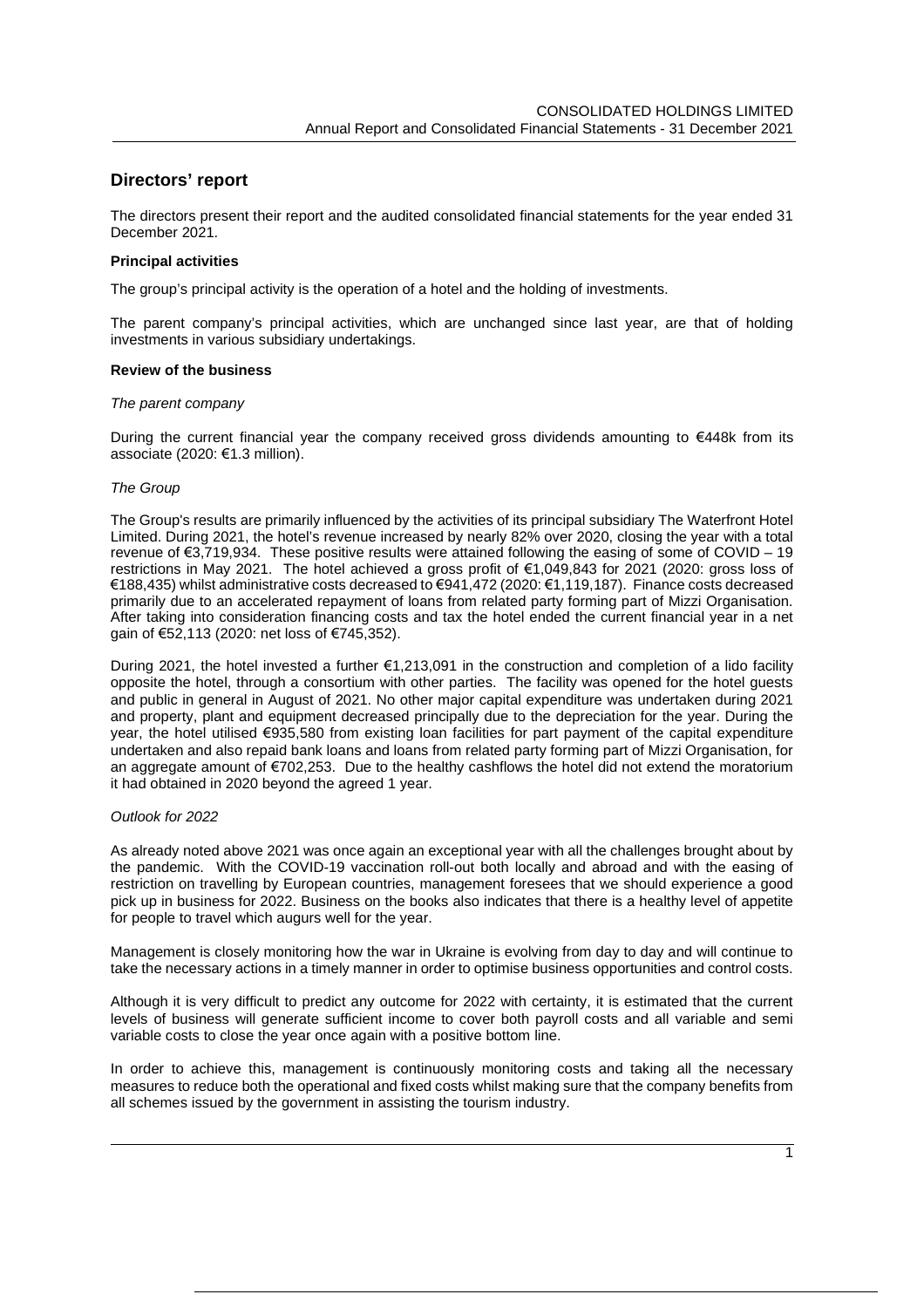# **Directors' report** - continued

From a cashflow point of view, the company continued to enjoy a healthy cash flow situation through the pandemic. It is forecasted that this shall remain as such for the rest of 2022 and that the company will not require any financial assistance from the parent company or from any financial institution.

With the pandemic partially behind us, new challenges are being faced by every business both locally and overseas. The unrest in Ukraine, shortage in semiconductors and other parts, shortage of labour supply in all fields, substantial increases in the prices of goods and services, and a material increase in shipping costs are all challenges which Mizzi Organisation and all its subsidiaries must face in 2022.

Notwithstanding these challenges, the different business segments have started the year on a positive note.

The Boards of Directors of the companies constituting the Mizzi Organisation feel confident that with the measures taken, the refinancing made in 2021 and the diversity of the Organisation's business lines, the companies within the Organisation shall overcome the disruptions brought about by the pandemic, which have now been around for over 24 months, whilst monitoring and reacting to the effects of the unrest in Ukraine and Russia. The directors consider the Organisation and all Mizzi Organisation companies to be a going concern. Hence the going concern assumption in the preparation of these financial statements is considered appropriate and there are no material uncertainties which may cast significant doubt about the ability of the Organisation and its companies to continue operating as a going concern.

# *Financial risk management*

In 2021, there has been no change in the Group's and parent company's financial risk management objectives and policies, details of which, together with further information on the Group's and the parent company's risk exposures can be found in Note 2 to the financial statements.

#### **Results and dividends**

The consolidated financial results are set out on page 11. The directors do not recommend the payment of a dividend. The directors propose that the balance of retained earnings amounting to €31,542,316 (2020: €31,319,982) for the Group and €24,626,806 (2020: €24,092,913) for the parent company, to be carried forward to the next financial year.

# **Directors**

The directors of the parent company who held office during the year were:

Maurice F. Mizzi Brian R. Mizzi Ian Mizzi Kenneth C. Mizzi Veronica Mizzi Angele Calleja Christopher Mizzi

The parent company's Articles of Association do not require any directors to retire.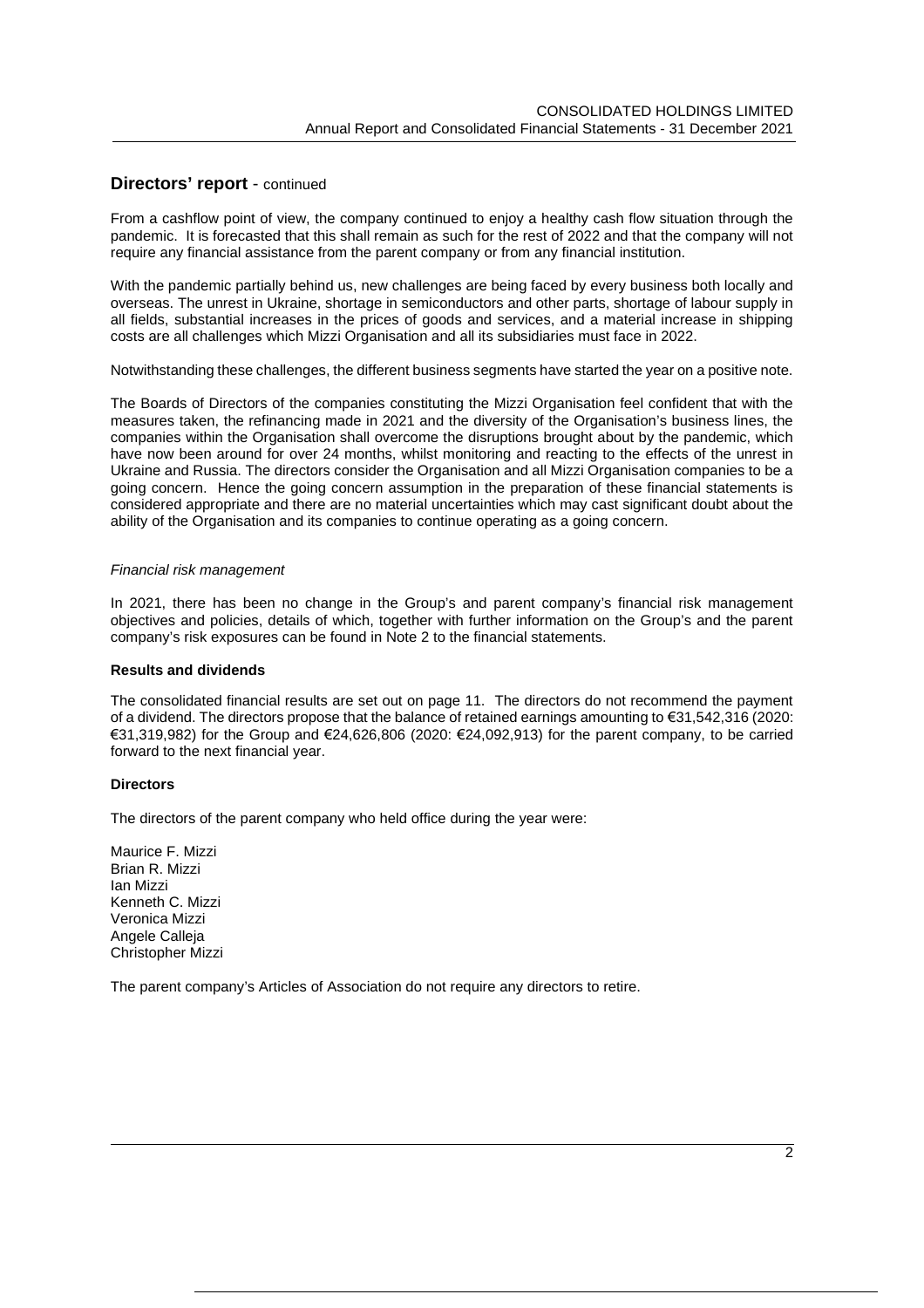# **Directors' report** - continued

# **Statement of directors' responsibilities for the financial statements**

The directors are required by the Maltese Companies Act (Cap. 386) to prepare financial statements which give a true and fair view of the state of affairs of the Group and the parent company as at the end of each reporting period and of the profit or loss for that period.

In preparing the financial statements, the directors are responsible for:

- ensuring that the financial statements have been drawn up in accordance with International Financial Reporting Standards as adopted by the EU;
- selecting and applying appropriate accounting policies;
- making accounting estimates that are reasonable in the circumstances;
- ensuring that the financial statements are prepared on the going concern basis unless it is inappropriate to presume that the group and the parent company will continue in business as a going concern.

The directors are also responsible for designing, implementing and maintaining internal control as the directors determine is necessary to enable the preparation of financial statements that are free from material misstatement, whether due to fraud or error, and that comply with the Maltese Companies Act (Cap. 386). They are also responsible for safeguarding the assets of the group and the parent company and hence for taking reasonable steps for the prevention and detection of fraud and other irregularities.

The financial statements of Consolidated Holdings Limited for the year ended 31 December 2021 are included in the Annual Report and Consolidated Financial Statements 2021, which is published in hardcopy printed form and made available on the Mizzi Organisation website (www.mizziorganisation.com). The directors of the entities constituting the Mizzi Organisation are responsible for the maintenance and integrity of the Annual Report on the website in view of their responsibility for the controls over, and the security of, the website. Access to information published on the Organisation's website is available in other countries and jurisdictions, where legislation governing the preparation and dissemination of financial statements may differ from requirements or practice in Malta.

# **Auditors**

PricewaterhouseCoopers have indicated their willingness to continue in office and a resolution for their reappointment will be proposed at the Annual General Meeting.

On behalf of the board

Maurice F. Mizzi Brian R. Mizzi Director Director

Registered office: Mizzi Organisation Corporate Office Testaferrata Street Ta' Xbiex Malta

30 April 2022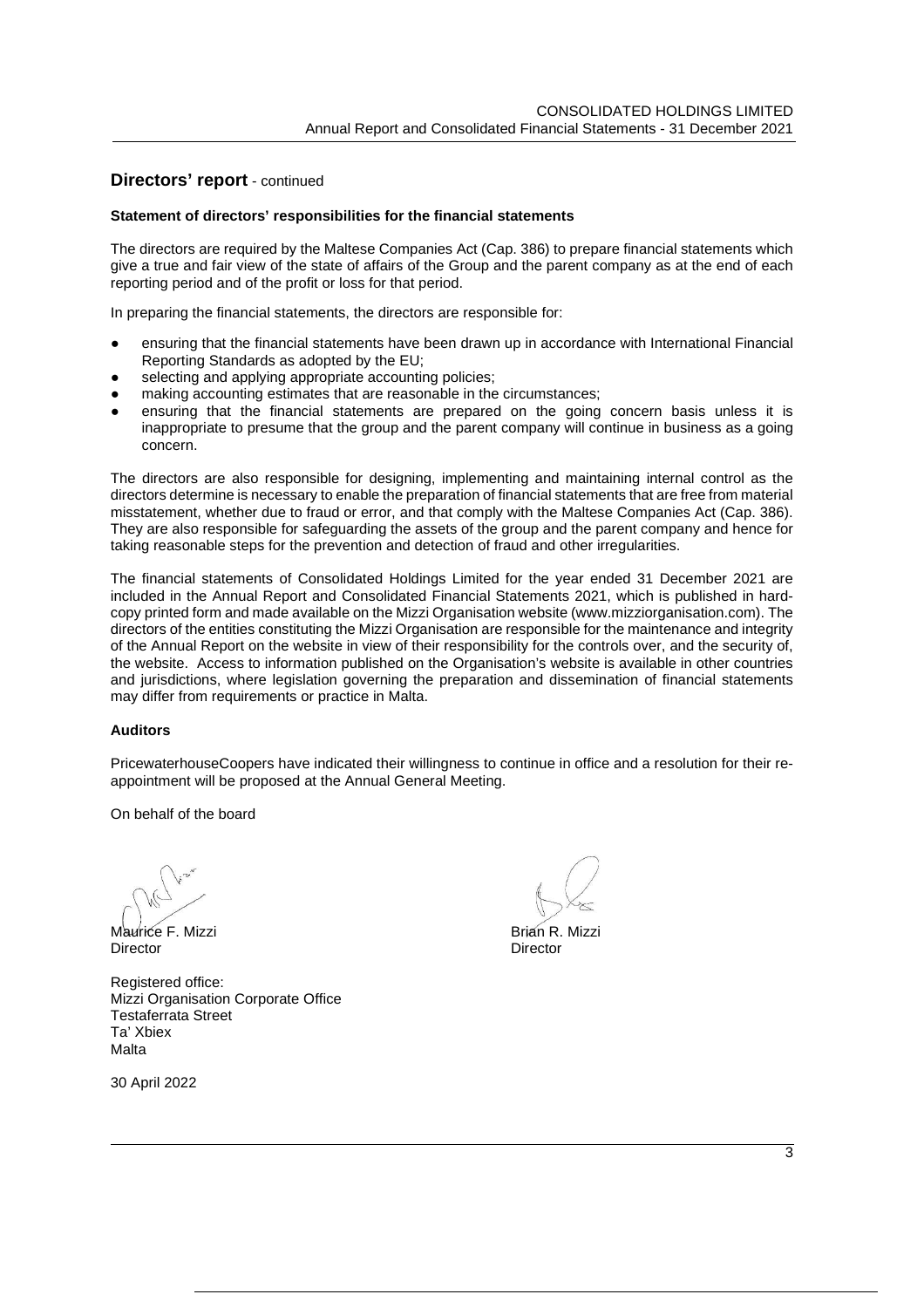

# *Independent auditor's report*

To the Shareholders of Consolidated Holdings Limited

# *Report on the audit of the financial statements*

# *Our opinion*

In our opinion:

- The Group financial statements and Parent Company financial statements (the "financial statements") give a true and fair view of the Group and the Parent Company's financial position of Consolidated Holdings Limited as at 31 December 2021, and of the Group's and the Parent Company's financial performance and cash flows for the year then ended in accordance with International Financial Reporting Standards ('IFRSs') as adopted by the EU; and
- The financial statements have been prepared in accordance with the requirements of the Maltese Companies Act (Cap. 386).

# **What we have audited**

Consolidated Holdings Limited 's financial statements, set out on pages 9 to 61, comprise:

- the Consolidated and Parent Company statements of financial position as at 31 December 2021;
- the Consolidated and Parent Company statements of income and comprehensive income for the year then ended;
- the Consolidated and Parent Company statements of changes in equity for the year then ended;
- the Consolidated and Parent Company statements of cash flows for the year then ended; and
- the notes to the financial statements, which include significant accounting policies and other explanatory information.

# *Basis for opinion*

We conducted our audit in accordance with International Standards on Auditing (ISAs). Our responsibilities under those standards are further described in the *Auditor's Responsibilities for the Audit of the Financial Statements* section of our report.

We believe that the audit evidence we have obtained is sufficient and appropriate to provide a basis for our opinion.

# **Independence**

We are independent of the Group and the Parent Company in accordance with the International Code of Ethics for Professional Accountants (including International Independence Standards) issued by the International Ethics Standards Board for Accountants (IESBA Code) together with the ethical requirements of the Accountancy Profession (Code of Ethics for Warrant Holders) Directive issued in terms of the Accountancy Profession Act (Cap. 281) that are relevant to our audit of the financial statements in Malta. We have fulfilled our other ethical responsibilities in accordance with these Codes.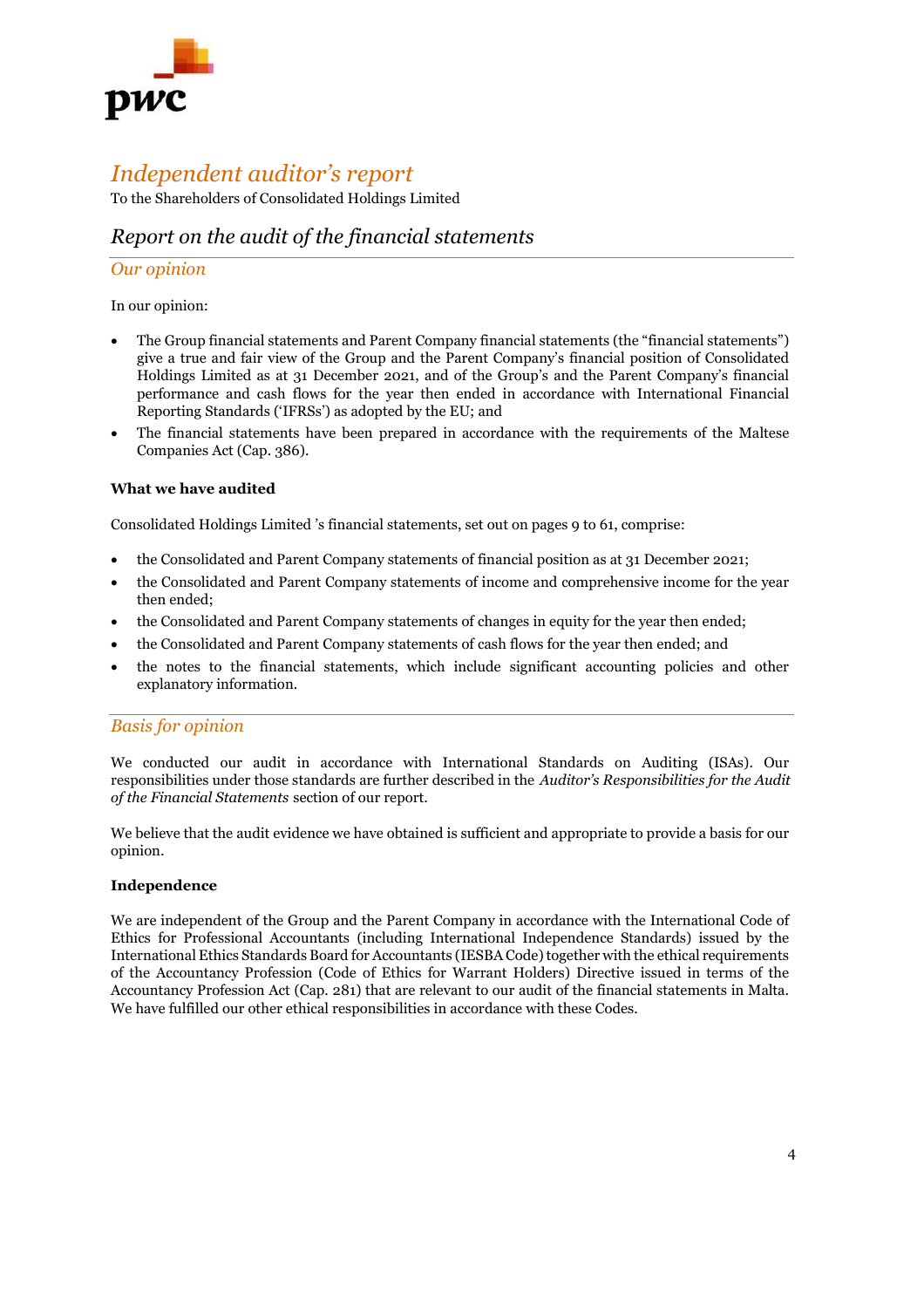

To the Shareholders of Consolidated Holdings Limited

# *Other information*

The directors are responsible for the other information. The other information comprises Directors' report (but does not include the financial statements and our auditor's report thereon).

Our opinion on the financial statements does not cover the other information and we do not express any form of assurance conclusion thereon except as explicitly stated within the *Report on other legal and regulatory requirements*.

In connection with our audit of the financial statements, our responsibility is to read the other information identified above and, in doing so, consider whether the other information is materially inconsistent with the financial statements or our knowledge obtained in the audit, or otherwise appears to be materially misstated.

If, based on the work we have performed we conclude that there is a material misstatement of this other information, we are required to report that fact. We have nothing to report in this regard.

*Responsibilities of the directors and those charged with governance for the financial statements*

The directors are responsible for the preparation of financial statements that give a true and fair view in accordance with IFRSs as adopted by the EU and the requirements of the Maltese Companies Act (Cap. 386), and for such internal control as the directors determine is necessary to enable the preparation of financial statements that are free from material misstatement, whether due to fraud or error.

In preparing the financial statements, the directors are responsible for assessing the Group's and the Parent Company's ability to continue as a going concern, disclosing, as applicable, matters related to going concern and using the going concern basis of accounting unless the directors either intend to liquidate the Group or the Parent Company or to cease operations, or have no realistic alternative but to do so.

Those charged with governance are responsible for overseeing the Group's financial reporting process.

# *Auditor's responsibilities for the audit of the financial statements*

Our objectives are to obtain reasonable assurance about whether the financial statements as a whole are free from material misstatement, whether due to fraud or error, and to issue an auditor's report that includes our opinion. Reasonable assurance is a high level of assurance, but is not a guarantee that an audit conducted in accordance with ISAs will always detect a material misstatement when it exists. Misstatements can arise from fraud or error and are considered material if, individually or in the aggregate, they could reasonably be expected to influence the economic decisions of users taken on the basis of these financial statements.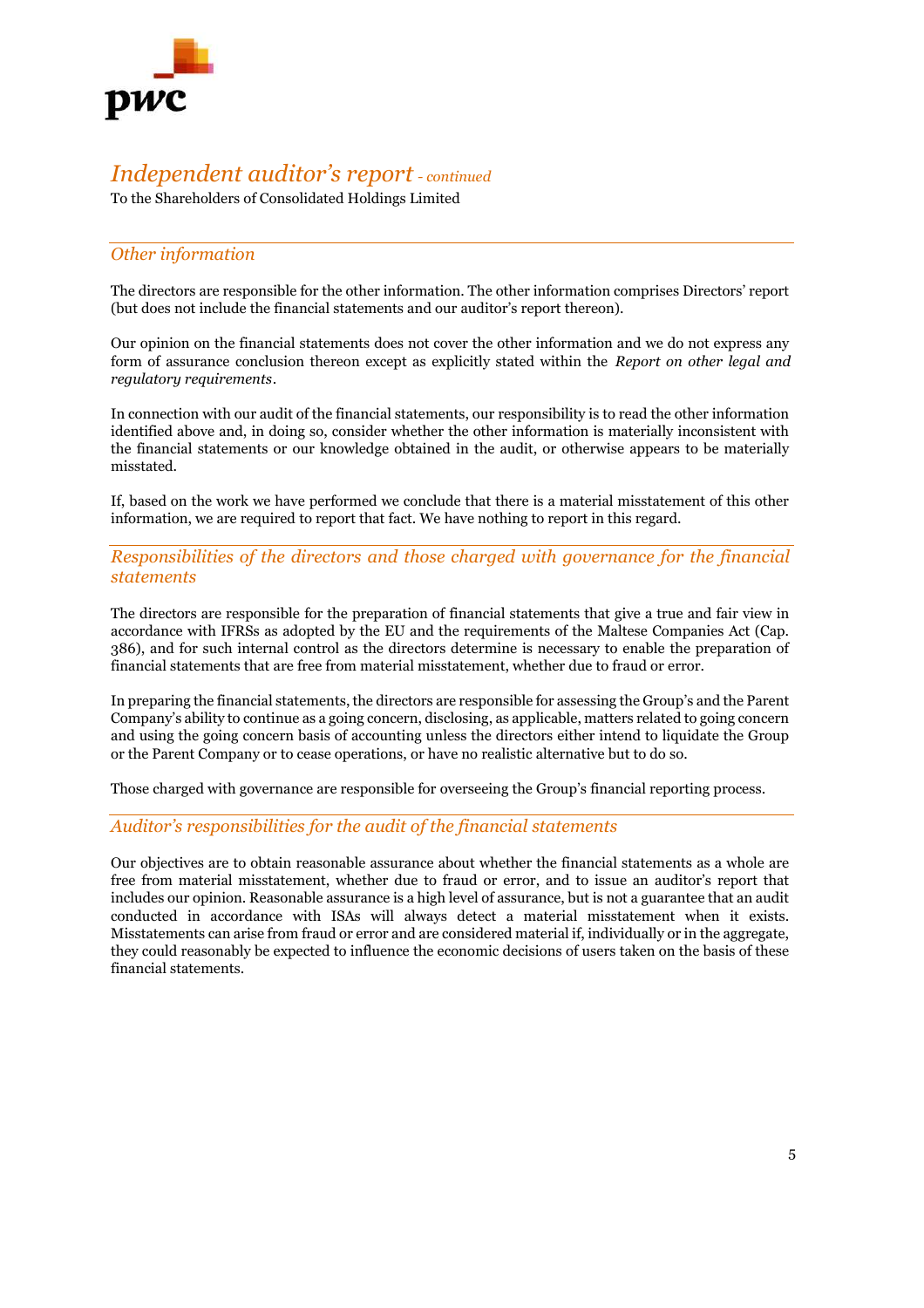

To the Shareholders of Consolidated Holdings Limited

As part of an audit in accordance with ISAs, we exercise professional judgement and maintain professional scepticism throughout the audit. We also:

- Identify and assess the risks of material misstatement of the financial statements, whether due to fraud or error, design and perform audit procedures responsive to those risks, and obtain audit evidence that is sufficient and appropriate to provide a basis for our opinion. The risk of not detecting a material misstatement resulting from fraud is higher than for one resulting from error, as fraud may involve collusion, forgery, intentional omissions, misrepresentations, or the override of internal control.
- Obtain an understanding of internal control relevant to the audit in order to design audit procedures that are appropriate in the circumstances, but not for the purpose of expressing an opinion on the effectiveness of the Group's and the Parent Company's internal control.
- Evaluate the appropriateness of accounting policies used and the reasonableness of accounting estimates and related disclosures made by the directors.
- Conclude on the appropriateness of the directors' use of the going concern basis of accounting and, based on the audit evidence obtained, whether a material uncertainty exists related to events or conditions that may cast significant doubt on the Group's or the Parent Company's ability to continue as a going concern. If we conclude that a material uncertainty exists, we are required to draw attention in our auditor's report to the related disclosures in the financial statements or, if such disclosures are inadequate, to modify our opinion. Our conclusions are based on the audit evidence obtained up to the date of our auditor's report. However, because not all future events or conditions can be predicted, this statement is not a guarantee as to the Group and the Parent company's ability to continue as a going concern. In particular, it is difficult to evaluate all of the potential implications that COVID-19 will have on the group's trade, customers, suppliers and the disruption to its business and the overall economy.
- Evaluate the overall presentation, structure and content of the financial statements, including the disclosures, and whether the financial statements represent the underlying transactions and events in a manner that achieves fair presentation.
- Obtain sufficient appropriate audit evidence regarding the financial information of the entities or business activities within the Group to express an opinion on the consolidated financial statements. We are responsible for the direction, supervision and performance of the group audit. We remain solely responsible for our audit opinion.

We communicate with those charged with governance regarding, among other matters, the planned scope and timing of the audit and significant audit findings, including any significant deficiencies in internal control that we identify during our audit.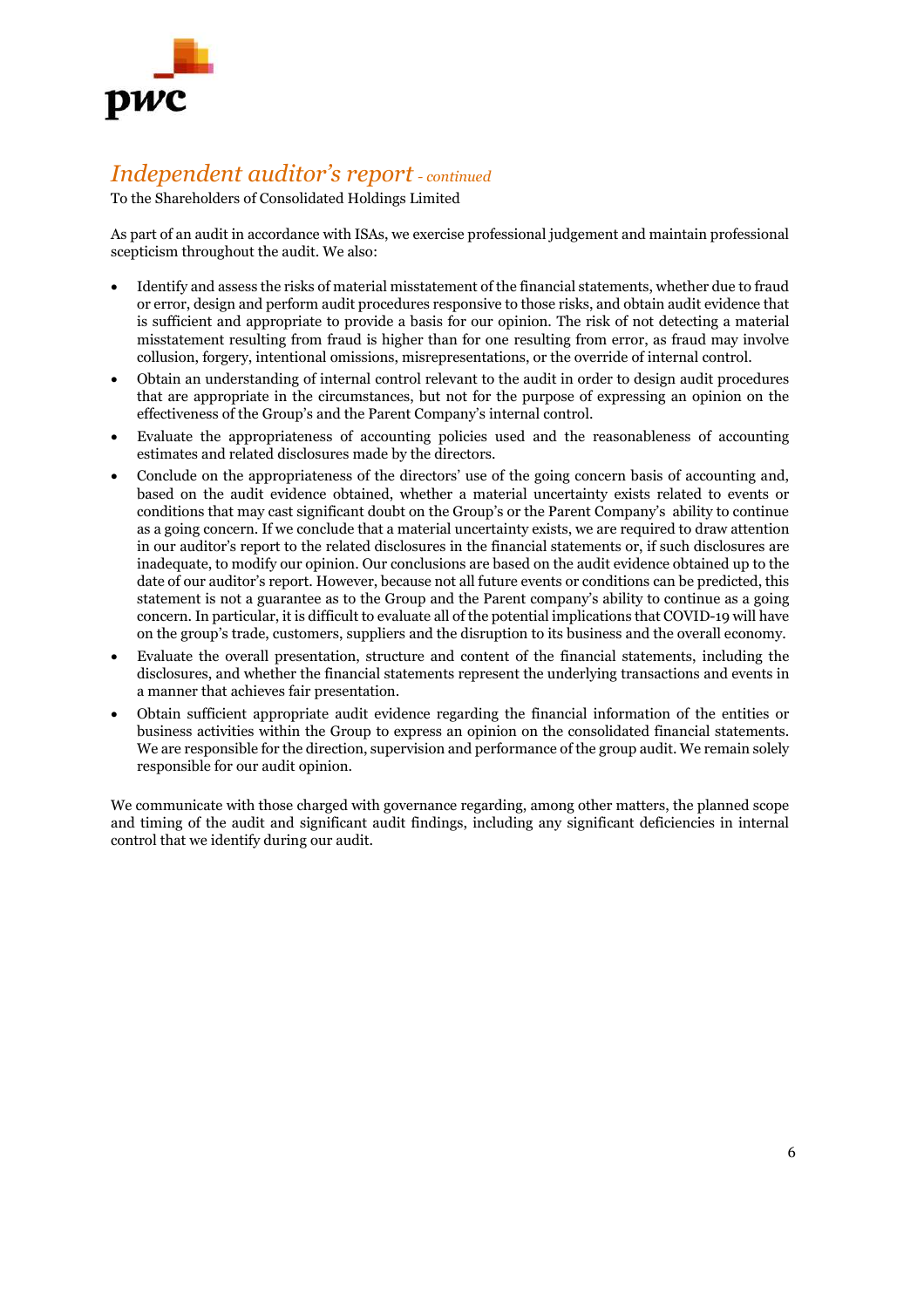

To the Shareholders of Consolidated Holdings Limited

# *Report on other legal and regulatory requirements*

The *Annual Report and Financial Statements 2021* contains other areas required by legislation or regulation on which we are required to report. The Directors are responsible for these other areas.

The table below sets out these areas presented within the Annual Report, our related responsibilities and reporting, in addition to our responsibilities and reporting reflected in the *Other information* section of our report. Except as outlined in the table, we have not provided an audit opinion or any form of assurance.

| <b>Area of the Annual Report</b><br>and Financial Statements<br>and the<br>related<br>2021<br>Directors' responsibilities                                                                                                                                    | <b>Our responsibilities</b>                                                                                                                                                                                                                                                                                                                                                                                                                                                                                                                                                                                                                                                                                                                       | <b>Our reporting</b>                                                                                                                                                                                                                                                                                                                                                                                                                                                                             |
|--------------------------------------------------------------------------------------------------------------------------------------------------------------------------------------------------------------------------------------------------------------|---------------------------------------------------------------------------------------------------------------------------------------------------------------------------------------------------------------------------------------------------------------------------------------------------------------------------------------------------------------------------------------------------------------------------------------------------------------------------------------------------------------------------------------------------------------------------------------------------------------------------------------------------------------------------------------------------------------------------------------------------|--------------------------------------------------------------------------------------------------------------------------------------------------------------------------------------------------------------------------------------------------------------------------------------------------------------------------------------------------------------------------------------------------------------------------------------------------------------------------------------------------|
| Directors' report<br>$($ on pages 1 to 3)<br>The Maltese Companies Act<br>(Cap. 386) requires the<br>directors to prepare a<br>Directors' report, which<br>includes the contents required<br>by Article 177 of the Act and<br>the Sixth Schedule to the Act. | We are required to consider whether<br>the information given in the<br>Directors' report for the financial<br>year for which the financial<br>statements are prepared is consistent<br>with the financial statements.<br>We are also required to express an<br>opinion as to whether the Directors'<br>report has been prepared in<br>accordance with the applicable legal<br>requirements.<br>In addition, we are required to state<br>whether, in the light of the<br>knowledge and understanding of the<br>Company and its environment<br>obtained in the course of our audit,<br>we have identified any material<br>misstatements in the Directors'<br>report, and if so to give an indication<br>of the nature of any such<br>misstatements. | In our opinion:<br>the information given in<br>the Directors' report for<br>the financial year for<br>which the financial<br>statements are prepared<br>is consistent with the<br>financial statements;<br>and<br>the Directors' report has<br>$\bullet$<br>been prepared in<br>accordance with the<br>Maltese Companies Act<br>(Cap. 386).<br>We have nothing to report to<br>you in respect of the other<br>responsibilities, as explicitly<br>stated within the Other<br>information section. |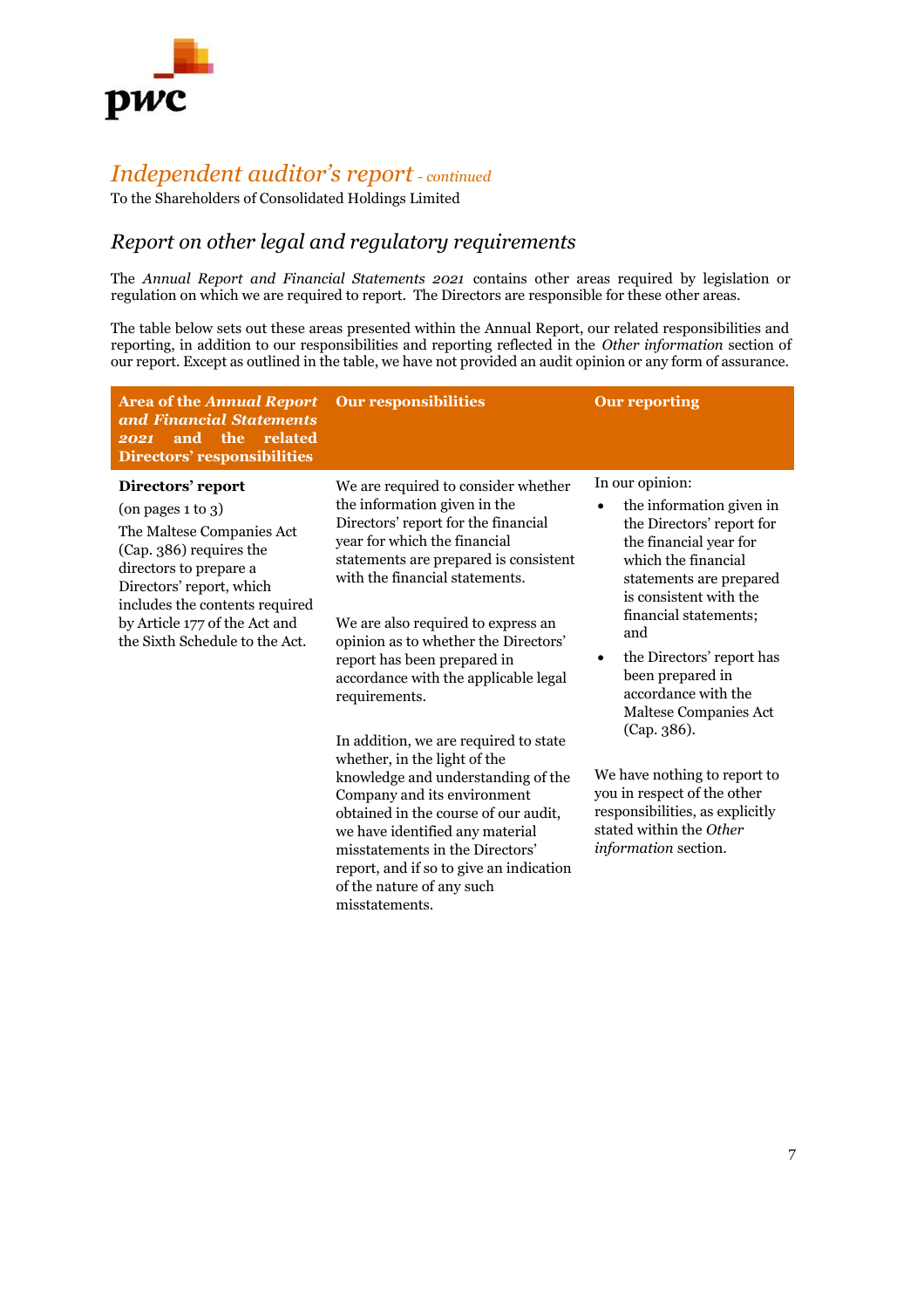

To the Shareholders of Consolidated Holdings Limited

| Area of the Annual Report Our responsibilities<br>and Financial Statements<br>and the related<br>2021<br><b>Directors' responsibilities</b> |                                                                                                                                                                                            | <b>Our reporting</b>                                                         |
|---------------------------------------------------------------------------------------------------------------------------------------------|--------------------------------------------------------------------------------------------------------------------------------------------------------------------------------------------|------------------------------------------------------------------------------|
|                                                                                                                                             | Other matters on which we are<br>required to report by exception<br>We also have responsibilities under<br>the Maltese Companies Act (Cap.<br>386) to report to you if, in our<br>opinion: | We have nothing to report to<br>you in respect of these<br>responsibilities. |
|                                                                                                                                             | adequate accounting records<br>have not been kept, or returns<br>adequate for our audit have not<br>been received from branches not<br>visited by us.                                      |                                                                              |
|                                                                                                                                             | the financial statements are not<br>$\bullet$<br>in agreement with the accounting<br>records and returns.                                                                                  |                                                                              |
|                                                                                                                                             | we have not received all the<br>information and explanations<br>which, to the best of our<br>knowledge and belief, we require<br>for our audit.                                            |                                                                              |

# *Other matter – use of this report*

Our report, including the opinions, has been prepared for and only for the Parent Company's shareholders as a body in accordance with Article 179 of the Maltese Companies Act (Cap. 386) and for no other purpose. We do not, in giving these opinions, accept or assume responsibility for any other purpose or to any other person to whom this report is shown or into whose hands it may come save where expressly agreed by our prior written consent.

# **PricewaterhouseCoopers**

78, Mill Street Zone 5, Central Business District Qormi Malta

 $\frac{1}{\gamma}$ isa

Fabio Axisa Partner

30 April 2022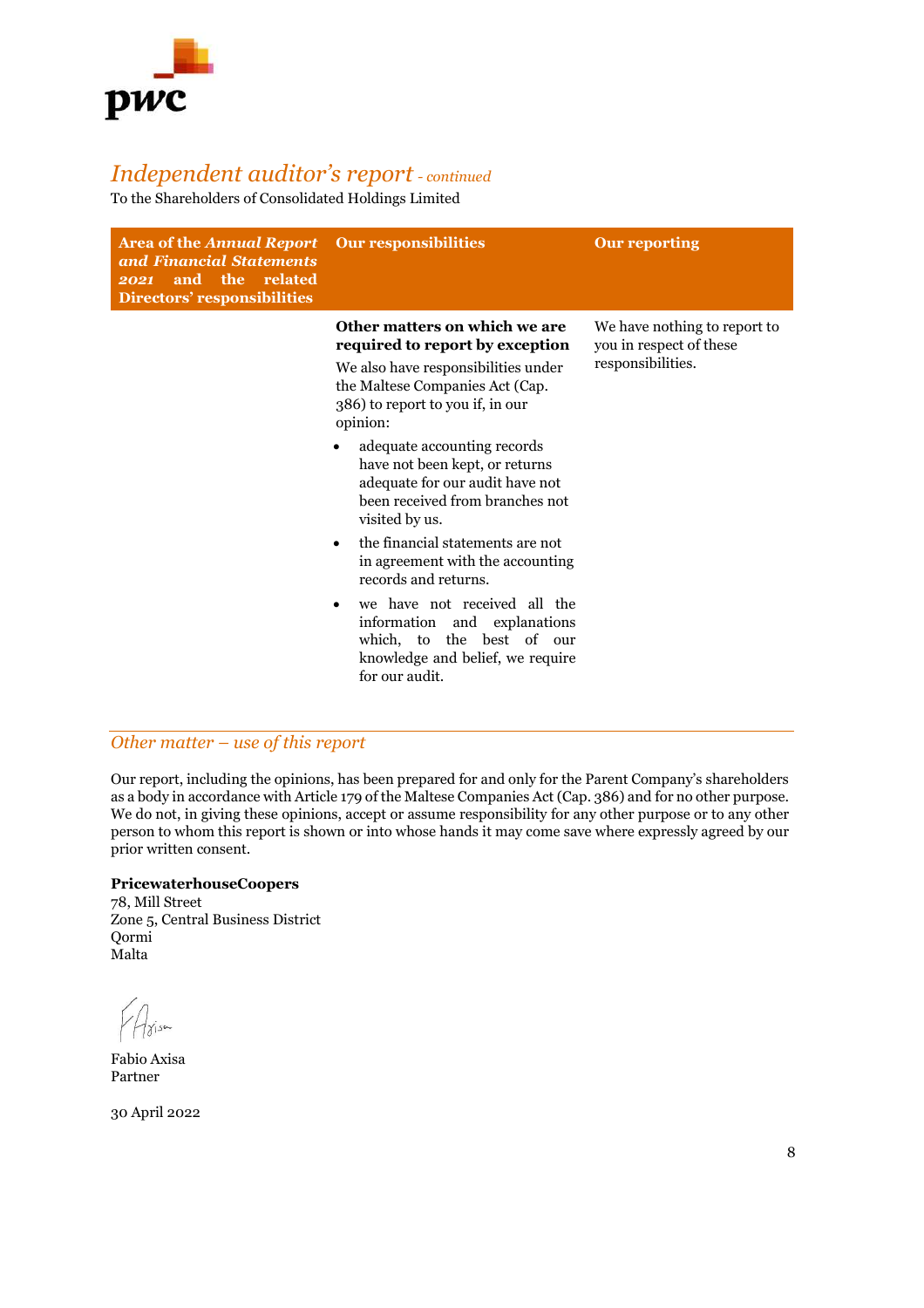# **Statements of financial position**

|                               |              | At 31 December |            |            |            |  |
|-------------------------------|--------------|----------------|------------|------------|------------|--|
|                               |              | Group          |            | Company    |            |  |
|                               | <b>Notes</b> | 2021           | 2020       | 2021       | 2020       |  |
|                               |              | €              | €          | €          | €          |  |
| <b>ASSETS</b>                 |              |                |            |            |            |  |
| Non-current assets            |              |                |            |            |            |  |
| Property, plant and equipment | 4            | 20,553,059     | 20,236,655 | 24,839     |            |  |
| Right-of-use assets           | 5            | 26,323         | 40,686     |            |            |  |
| Investments in subsidiaries   | 6            |                |            | 7,133,992  | 7,133,992  |  |
| Investments in associates     | 7            | 17,429,342     | 17,869,751 | 2,985,985  | 2,985,984  |  |
| Financial assets at FVOCI     | 8            | 12,057         | 12.057     | 12.057     | 12,057     |  |
| Loans and advances            | 9            | 713,352        | 713.352    | 713,352    | 713,352    |  |
| Total non-current assets      |              | 38,734,133     | 38,872,501 | 10,870,225 | 10,845,385 |  |
| <b>Current assets</b>         |              |                |            |            |            |  |
| Inventories                   | 10           | 110,466        | 73,128     |            |            |  |
| Trade and other receivables   | 11           | 16,563,779     | 16,139,540 | 13,140,846 | 12,848,337 |  |
| Current tax assets            |              | 75,296         | 78,252     | 262        | 3,217      |  |
| Cash and cash equivalents     | 12           | 2,322,636      | 1,733,787  | 1,744,609  | 1,461,380  |  |
| Total current assets          |              | 19,072,177     | 18,024,707 | 14,885,717 | 14,312,934 |  |
| <b>Total assets</b>           |              | 57,806,310     | 56,897,208 | 25,755,942 | 25,158,319 |  |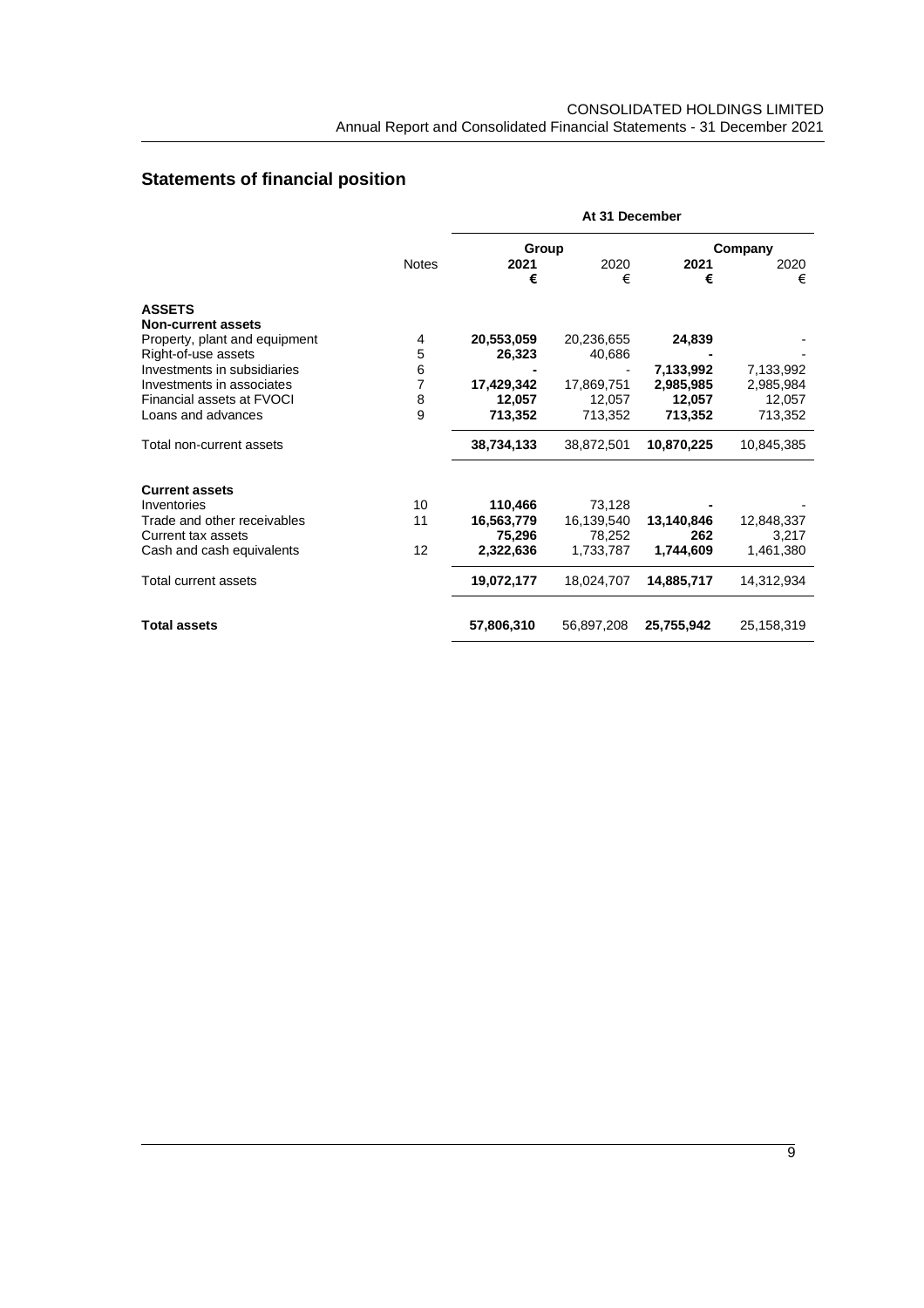# **Statements of financial position** - continued

|                                                              |              | At 31 December |            |            |            |  |
|--------------------------------------------------------------|--------------|----------------|------------|------------|------------|--|
|                                                              |              | Group          |            | Company    |            |  |
|                                                              | <b>Notes</b> | 2021           | 2020       | 2021       | 2020       |  |
|                                                              |              | €              | €          | €          | €          |  |
| <b>EQUITY AND LIABILITIES</b><br><b>Capital and reserves</b> |              |                |            |            |            |  |
| Share capital                                                | 13           | 746,797        | 746,797    | 746,797    | 746,797    |  |
| <b>Revaluation reserves</b>                                  | 14           | 13,858,858     | 13,858,193 |            |            |  |
| Other reserves                                               | 15           | 1,148,286      | 1,148,286  | 113,592    | 113,592    |  |
| Retained earnings                                            |              | 31,542,316     | 31,319,982 | 24,626,806 | 24,092,913 |  |
| <b>Total equity</b>                                          |              | 47,296,257     | 47,073,258 | 25,487,195 | 24,953,302 |  |
| <b>Non-current liabilities</b>                               |              |                |            |            |            |  |
| Trade and other payables                                     | 19           | 8,619          | 17,112     |            |            |  |
| <b>Borrowings</b>                                            | 17           | 5,847,591      | 5,577,047  |            |            |  |
| Lease liabilities                                            | 16           | 15,996         | 26,606     |            |            |  |
| Deferred tax liabilities                                     | 18           | 1,475,750      | 1,496,108  |            |            |  |
| Total non-current liabilities                                |              | 7,347,956      | 7,116,873  |            |            |  |
| <b>Current liabilities</b>                                   |              |                |            |            |            |  |
| Trade and other payables                                     | 19           | 2,352,257      | 1,862,220  | 236,621    | 192,527    |  |
| <b>Borrowings</b>                                            | 17           | 799,229        | 830,324    | 32,126     | 12,490     |  |
| Lease liabilities                                            | 16           | 10,611         | 14,533     |            |            |  |
| <b>Total current liabilities</b>                             |              | 3,162,097      | 2,707,077  | 268,747    | 205,017    |  |
| <b>Total liabilities</b>                                     |              | 10,510,053     | 9,823,950  | 268,747    | 205,017    |  |
| <b>Total equity and liabilities</b>                          |              | 57,806,310     | 56,897,208 | 25,755,942 | 25,158,319 |  |

The notes on pages 16 to 61 are an integral part of these consolidated financial statements.

The financial statements on pages 9 to 61 were authorised for issue by the Board on 30 April 2022 and were signed on its behalf by:

Maurice F. Mizzi Brian R. Mizzi Brian R. Mizzi Brian R. Mizzi Director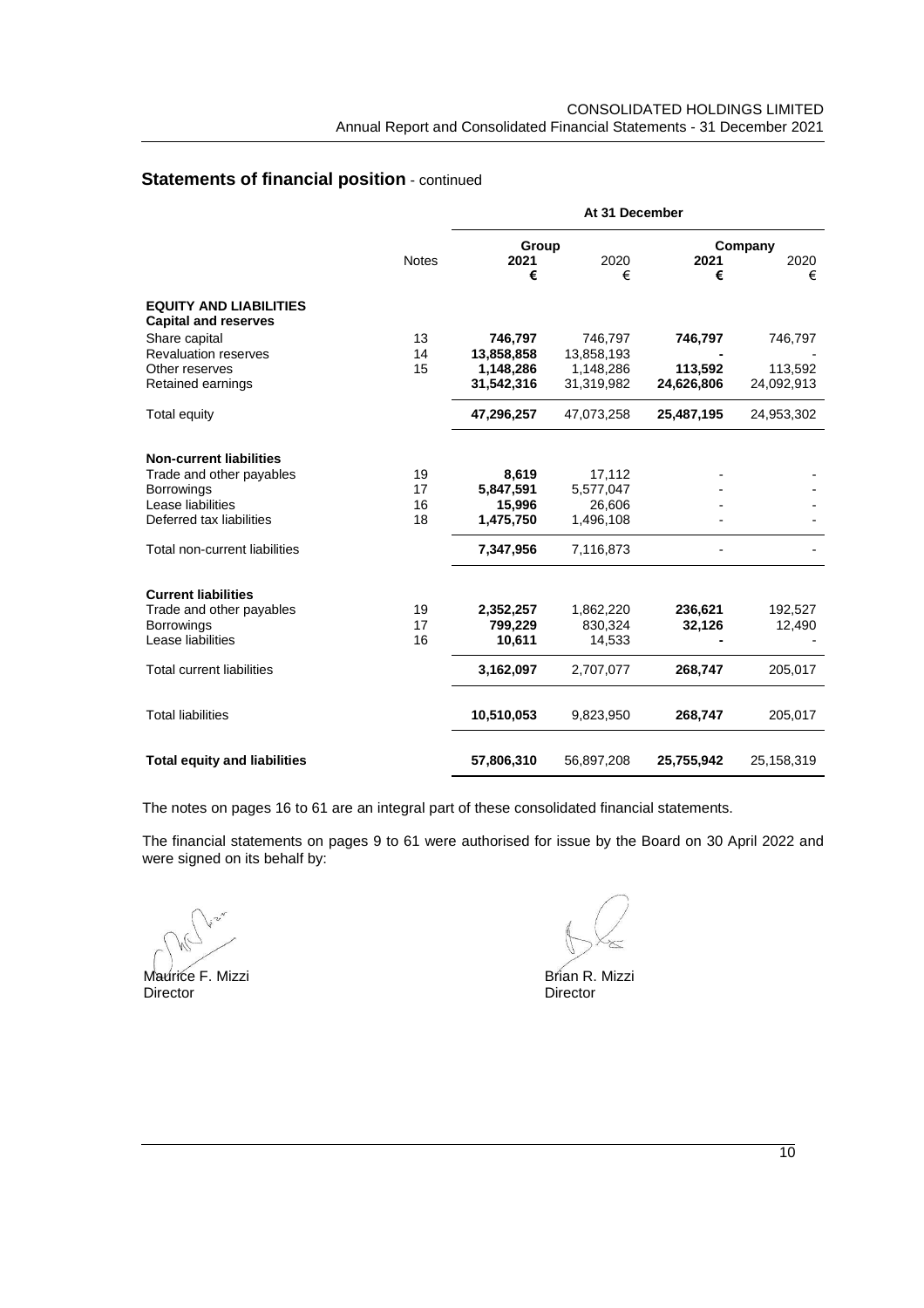# **Income statements**

|                                                                |                | Year ended 31 December |               |          |           |  |  |
|----------------------------------------------------------------|----------------|------------------------|---------------|----------|-----------|--|--|
|                                                                |                | Group                  |               |          | Company   |  |  |
|                                                                | <b>Notes</b>   | 2021                   | 2020          | 2021     | 2020      |  |  |
|                                                                |                | €                      | €             | €        | €         |  |  |
| <b>Revenue</b>                                                 | 20             | 3,871,547              | 2,054,922     |          |           |  |  |
| Cost of sales                                                  | 21             | (2,809,864)            | (2,243,613)   |          |           |  |  |
| <b>Gross profit</b>                                            |                | 1,061,683              | (188, 691)    |          |           |  |  |
| Administrative expenses                                        | 21             | (976,173)              | (1, 131, 664) | (24,008) | (9, 153)  |  |  |
| Other operating income                                         |                | 222,489                | 333,225       | 114,165  |           |  |  |
| <b>Operating profit/(loss)</b><br>Investment and other related |                | 307,999                | (987, 130)    | 90,157   | (9, 153)  |  |  |
| income                                                         | 23             | 1,387                  | 1,387         | 447,629  | 1,311,124 |  |  |
| Finance costs                                                  | 24             | (173,227)              | (148,834)     | (1,281)  | (500)     |  |  |
| Share of profit of associates                                  | $\overline{7}$ | 69,094                 | 855,965       |          |           |  |  |
| Profit/(loss) before tax                                       |                | 205,253                | (278,612)     | 536,505  | 1,301,471 |  |  |
| Tax income/(expense)                                           | 25             | 4,281                  | 376,486       | (2,612)  | (83,056)  |  |  |
| Profit for the year                                            |                | 209,534                | 97,874        | 533,893  | 1,218,415 |  |  |

The notes on pages 16 to 61 are an integral part of these consolidated financial statements.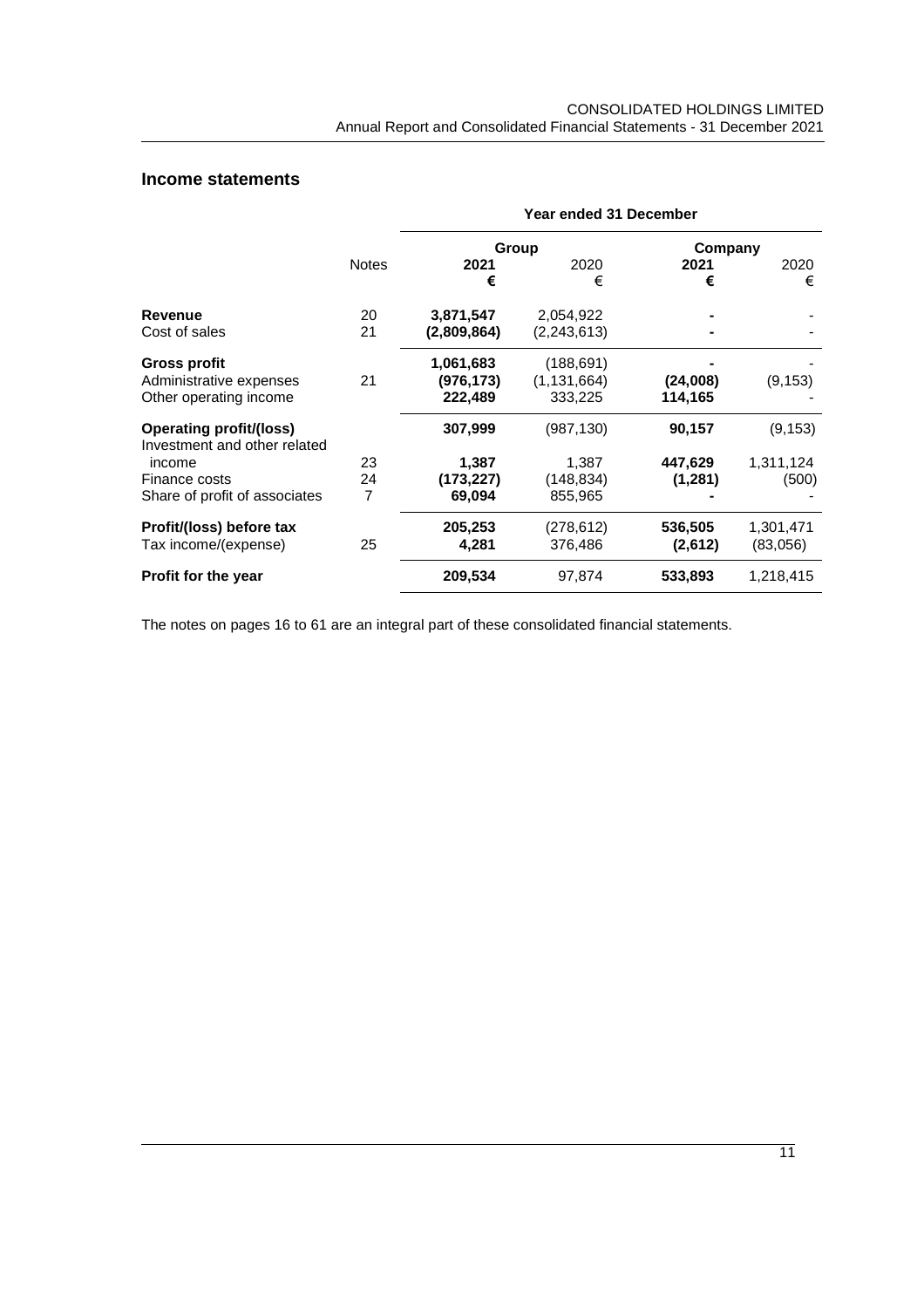# **Statements of comprehensive income**

|                                                                                                                                  |             |           | Year ended 31 December |           |           |  |
|----------------------------------------------------------------------------------------------------------------------------------|-------------|-----------|------------------------|-----------|-----------|--|
|                                                                                                                                  |             | Group     |                        |           | Company   |  |
|                                                                                                                                  | <b>Note</b> | 2021<br>€ | 2020<br>€              | 2021<br>€ | 2020<br>€ |  |
| <b>Profit for the year</b>                                                                                                       |             | 209,534   | 97,874                 | 533,893   | 1,218,415 |  |
| Other comprehensive income:<br>Items that will not be reclassified to<br>profit or loss<br>Movement in deferred tax liability on |             |           |                        |           |           |  |
| revalued land and buildings of<br>subsidiary determined on the<br>basis applicable to property disposals                         | 14          | 13,465    | 12,033                 |           |           |  |
| Other comprehensive income for the<br>year, net of tax                                                                           |             | 13,465    | 12,033                 |           |           |  |
| <b>Total comprehensive income</b><br>for the year                                                                                |             | 222,999   | 109.907                | 533,893   | 1,218,415 |  |

The notes on pages 16 to 61 are an integral part of these consolidated financial statements.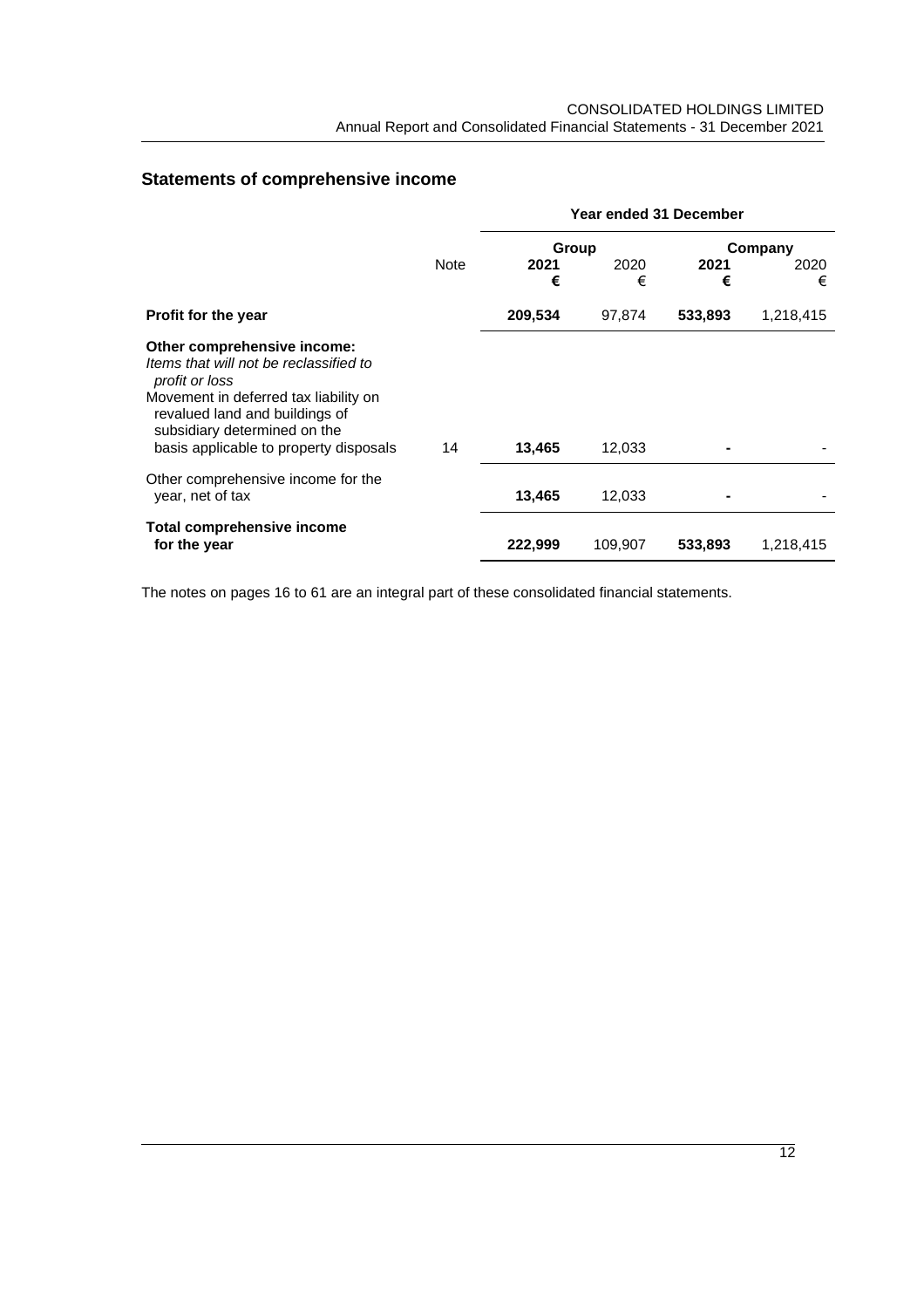# **Statements of changes in equity**

**Group**

|                                                                                                                                                                                                           | Note     | <b>Share</b><br>capital<br>€ | <b>Revaluation</b><br>reserves<br>€ | Other<br>reserves<br>€ | <b>Retained</b><br>earnings<br>€ | Total<br>€  |
|-----------------------------------------------------------------------------------------------------------------------------------------------------------------------------------------------------------|----------|------------------------------|-------------------------------------|------------------------|----------------------------------|-------------|
| Balance at 1 January 2020                                                                                                                                                                                 |          | 746,797                      | 13,975,275                          | 1,148,286              | 34,092,993                       | 49,963,351  |
| <b>Comprehensive income</b><br>Profit for the year                                                                                                                                                        |          |                              |                                     |                        | 97,874                           | 97,874      |
| Other comprehensive income:<br>Movement in deferred tax liability on<br>revalued land and buildings<br>determined on the basis                                                                            |          |                              |                                     |                        |                                  |             |
| applicable to property disposals<br>Depreciation transfer, net of deferred tax<br>Share of depreciation transfer upon<br>realisation through asset use in respect<br>of revalued land and buildings of an | 14<br>14 |                              | 12,033<br>(12,800)                  |                        | 12,800                           | 12,033      |
| associate                                                                                                                                                                                                 | 14       |                              | (116, 315)                          |                        | 116,315                          |             |
| Total other comprehensive income                                                                                                                                                                          |          |                              | (117,082)                           | $\overline{a}$         | 129,115                          | 12,033      |
| <b>Total comprehensive income</b>                                                                                                                                                                         |          |                              | (117,082)                           | $\overline{a}$         | 226,989                          | 109,907     |
| <b>Transactions with owners</b><br>Dividends for the year                                                                                                                                                 | 27       |                              |                                     |                        | (3,000,000)                      | (3,000,000) |
| Balance at 31 December 2020                                                                                                                                                                               |          | 746,797                      | 13,858,193                          | 1,148,286              | 31,319,982                       | 47,073,258  |
| <b>Comprehensive income</b><br>Profit for the year                                                                                                                                                        |          |                              |                                     |                        | 209,534                          | 209,534     |
| Other comprehensive income:<br>Movement in deferred tax liability on<br>revalued land and buildings<br>determined on the basis                                                                            |          |                              |                                     |                        |                                  |             |
| applicable to property disposals<br>Depreciation transfer, net of deferred tax                                                                                                                            | 14<br>14 |                              | 13,465<br>(12,800)                  |                        | 12,800                           | 13,465      |
| Total other comprehensive income                                                                                                                                                                          |          |                              | 665                                 |                        | 12,800                           | 13,465      |
| <b>Total comprehensive income</b>                                                                                                                                                                         |          |                              | 665                                 |                        | 222,334                          | 222,999     |
| <b>Balance at 31 December 2021</b>                                                                                                                                                                        |          | 746,797                      | 13,858,858                          | 1,148,286              | 31,542,316                       | 47,296,257  |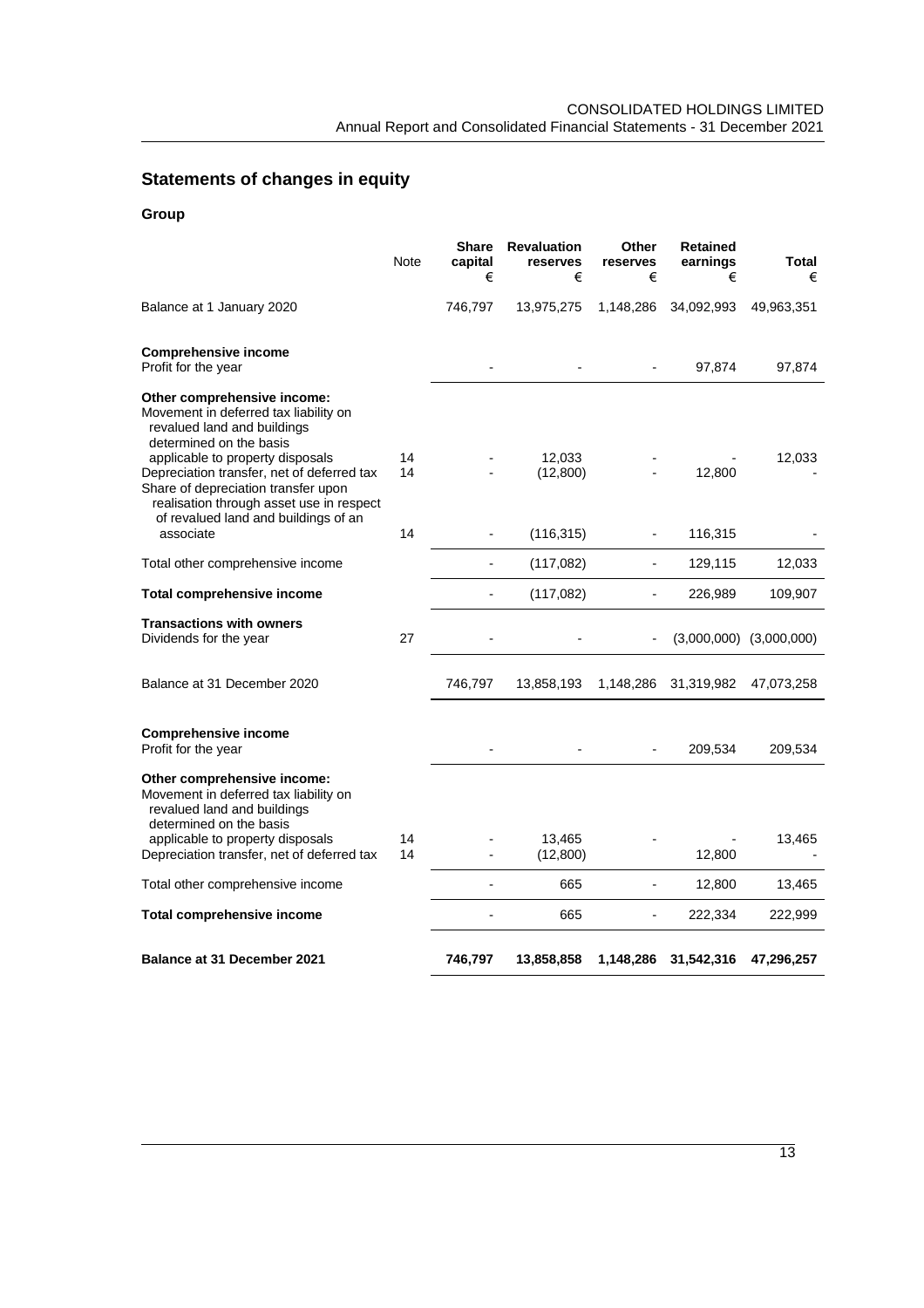# **Statements of changes in equity - continued**

# **Company**

|                                                                                    | <b>Note</b> | <b>Share</b><br>capital<br>€ | Other<br>reserve<br>€ | <b>Retained</b><br>earnings<br>€ | Total<br>€  |
|------------------------------------------------------------------------------------|-------------|------------------------------|-----------------------|----------------------------------|-------------|
| Balance at 1 January 2020                                                          |             | 746.797                      | 113,592               | 25.874.498                       | 26,734,887  |
| Comprehensive income<br>Profit for the year<br>- total comprehensive income        |             |                              | ٠                     | 1,218,415                        | 1,218,415   |
| <b>Transactions with owners</b><br>Dividends for the year                          | 27          |                              |                       | (3,000,000)                      | (3,000,000) |
| Balance at 31 December 2020                                                        |             | 746,797                      | 113.592               | 24,092,913                       | 24,953,302  |
| <b>Comprehensive income</b><br>Profit for the year<br>- total comprehensive income |             |                              |                       | 533,893                          | 533,893     |
| <b>Balance at 31 December 2021</b>                                                 |             | 746,797                      | 113,592               | 24,626,806                       | 25,487,195  |

The notes on pages 16 to 61 are an integral part of these consolidated financial statements.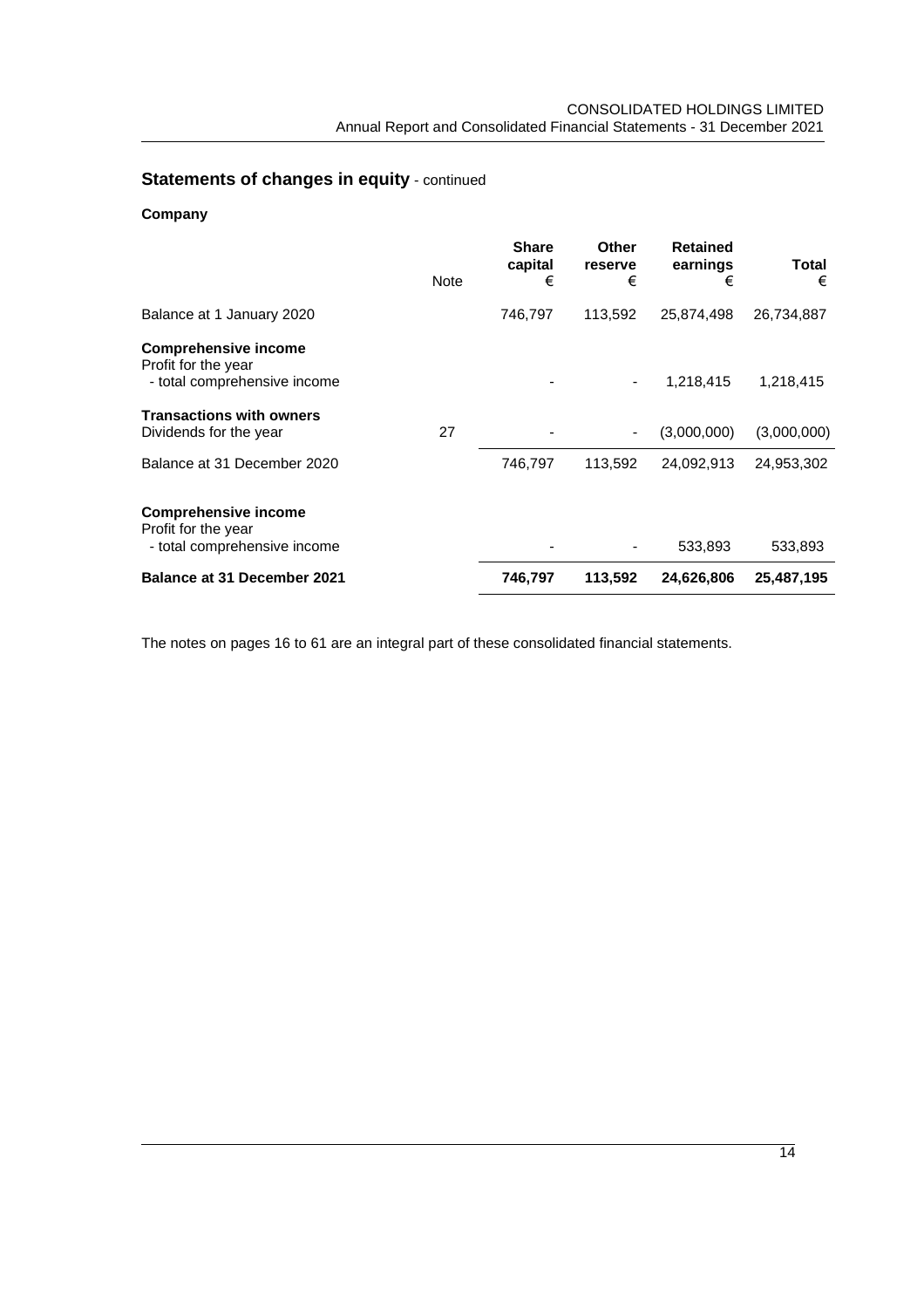# **Statements of cash flows**

|                                                                                  |                | Year ended 31 December |                     |            |             |
|----------------------------------------------------------------------------------|----------------|------------------------|---------------------|------------|-------------|
|                                                                                  |                | Group                  |                     |            | Company     |
|                                                                                  | <b>Notes</b>   | 2021                   | 2020                | 2021       | 2020        |
|                                                                                  |                | €                      | €                   | €          | €           |
| Cash flows from operating activities                                             |                |                        |                     |            |             |
| Cash generated from/(used in) operations                                         | 28             | 1,417,053              | 37,635              | (149, 439) | 174,249     |
| Dividends received                                                               |                | 511,390                | 1,403,998           | 447,629    | 1,311,124   |
| Interest paid                                                                    |                | (172, 580)             | (147, 976)          | (1, 281)   | (500)       |
| Tax refunded                                                                     |                | 344                    | 3,081               | 2,470      |             |
| Tax paid                                                                         |                |                        |                     |            | (83,057)    |
| Net cash generated from operating activities                                     |                | 1,756,207              | 1,296,738           | 299,379    | 1,401,816   |
| Cash flows from investing activities                                             |                |                        |                     |            |             |
| Purchase of property, plant and                                                  | 4              |                        |                     | (35, 785)  |             |
| equipment<br>Acquisition of investments in associate                             | $\overline{7}$ | (1, 391, 126)<br>(500) | (772, 581)<br>(500) | (1)        |             |
|                                                                                  |                |                        |                     |            |             |
| Net cash used in investing activities                                            |                |                        |                     |            |             |
|                                                                                  |                | (1, 391, 626)          | (773,081)           | (35, 786)  |             |
|                                                                                  |                |                        |                     |            |             |
| Cash flows from financing activities                                             |                |                        |                     |            |             |
| Proceeds from bank borrowings                                                    | 17             | 922,059                | 467,651             |            |             |
| Repayments of bank borrowings                                                    |                | (482, 493)             |                     |            |             |
| Proceeds from borrowings from associates                                         | 17             | 19,636                 |                     | 19,636     |             |
| Repayments of borrowings from associate<br>Repayments of borrowings from related | 17             |                        | (1,022,828)         |            | (1,022,828) |
| parties forming part of Mizzi Organisation                                       | 17             | (219, 753)             | (127, 596)          |            |             |
| Principal element of lease liabilities                                           | 16             | (15, 181)              | (16, 566)           |            |             |
| Dividends paid                                                                   | 27             |                        | (3,000,000)         |            | (3,000,000) |
| Net cash generated from/(used in) financing                                      |                |                        |                     |            |             |
| activities                                                                       |                | 224,268                | (3,699,339)         | 19,636     | (4,022,828) |
| Net movements in cash and                                                        |                |                        |                     |            |             |
| cash equivalents                                                                 |                | 588,849                | (3, 175, 682)       | 283,229    | (2,621,012) |
| <b>Cash and cash equivalents</b>                                                 |                |                        |                     |            |             |
| at beginning of year                                                             |                | 1,733,787              | 4,909,469           | 1,461,380  | 4,082,392   |
| <b>Cash and cash equivalents</b>                                                 |                |                        |                     |            |             |
| at end of year                                                                   | 12             | 2,322,636              | 1,733,787           | 1,744,609  | 1,461,380   |

The notes on pages 16 to 61 are an integral part of these consolidated financial statements.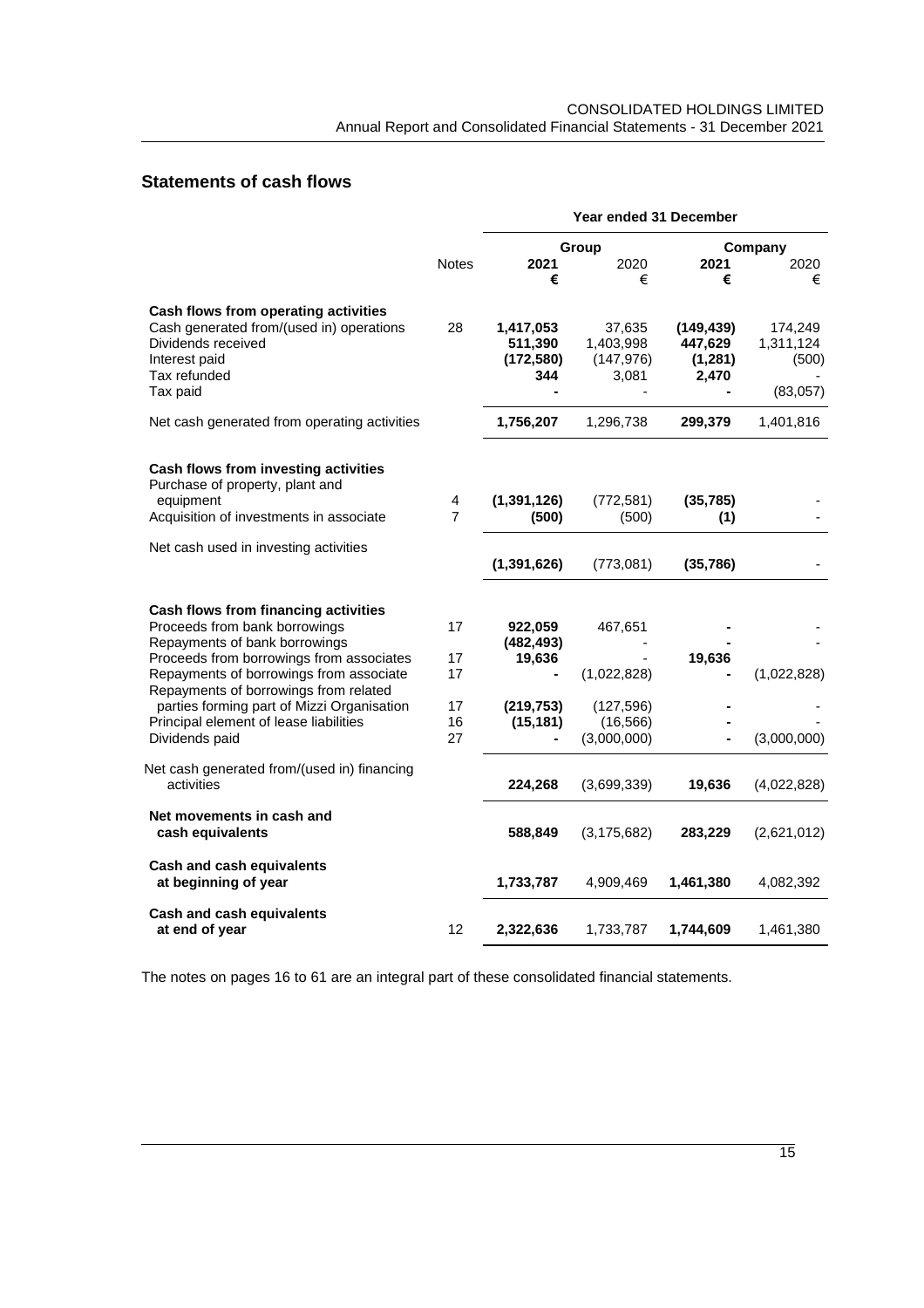# **Notes to the financial statements**

#### **1. Summary of significant accounting policies**

The principal accounting policies applied in the preparation of these financial statements are set out below. These policies have been consistently applied to all the years presented, unless otherwise stated.

# **1.1 Basis of preparation**

The consolidated financial statements include the financial statements of Consolidated Holdings Limited and its subsidiary. These financial statements are prepared in accordance with International Financial Reporting Standards (IFRSs) as adopted by the EU and the requirements of the Maltese Companies Act (Cap. 386). They have been prepared under the historical cost convention, as modified by the fair valuation of the land and buildings category of property, plant and equipment, and financial assets measured at fair value through other comprehensive income.

The preparation of financial statements in conformity with IFRSs as adopted by the EU requires the use of certain accounting estimates. It also requires the directors to exercise their judgement in the process of applying the group's accounting policies (see Note 3 - Critical accounting estimates and judgements).

# *Appropriateness of the going concern assumption in the preparation of the financial statements*

In view of the current situation brought about by the COVID-19 pandemic, the Mizzi Organisation is constantly monitoring the situation and has assessed its financial projections, including different scenarios in respect of the recovery from the pandemic. In this respect detailed financial and cash flow projections covering all business lines have been prepared. These projections are based on 2022 historical financial information registered to date, and are compiled as part of the preparation of a revised business plan. The projected 2022 financial results for the core businesses within the Organisation were cautiously projected to be somewhat lower when compared to 2019 financial results. The projections also contemplate a stressed case scenario with severe business conditions prevailing throughout 2022 and with a number of years for recovery. These projections demonstrate the resilience of the Organisation, even under stressed business conditions, with a healthy liquidity buffer to withstand sudden shocks.

Even though not yet near 2019 levels, the financial results achieved during 2021 and in the first part of 2022 already demonstrate an overall significant improvement when compared to 2020 levels. The actual results for the year ended 31 December 2021 are significantly better than those forecasted. Business is picking up and business sentiment is improving. Assuming the country remains focused on the manner in which it handles the pandemic, the targets underlying the 3 year recovery envisaged by the Organisation are being attained. The Organisation is also experiencing significant cash generation and considering various investment options. The Organisation's funding requirements are predominantly already in place.

The Boards of Directors of Consolidation Holdings Limited and of the companies constituting the Mizzi Organisation feel confident that with the measures taken, the current and future financing arrangements, the solid capital base and the diversity of the Organisation's business lines, the companies within the Organisation shall overcome the disruptions brought about by this pandemic, which have now been around for two years. The directors consider the Organisation and its separate components to be a going concern. Hence the going concern assumption in the preparation of these financial statements is considered appropriate and there are no material uncertainties which may cast significant doubt about the ability of the Organisation and its components to continue operating as a going concern.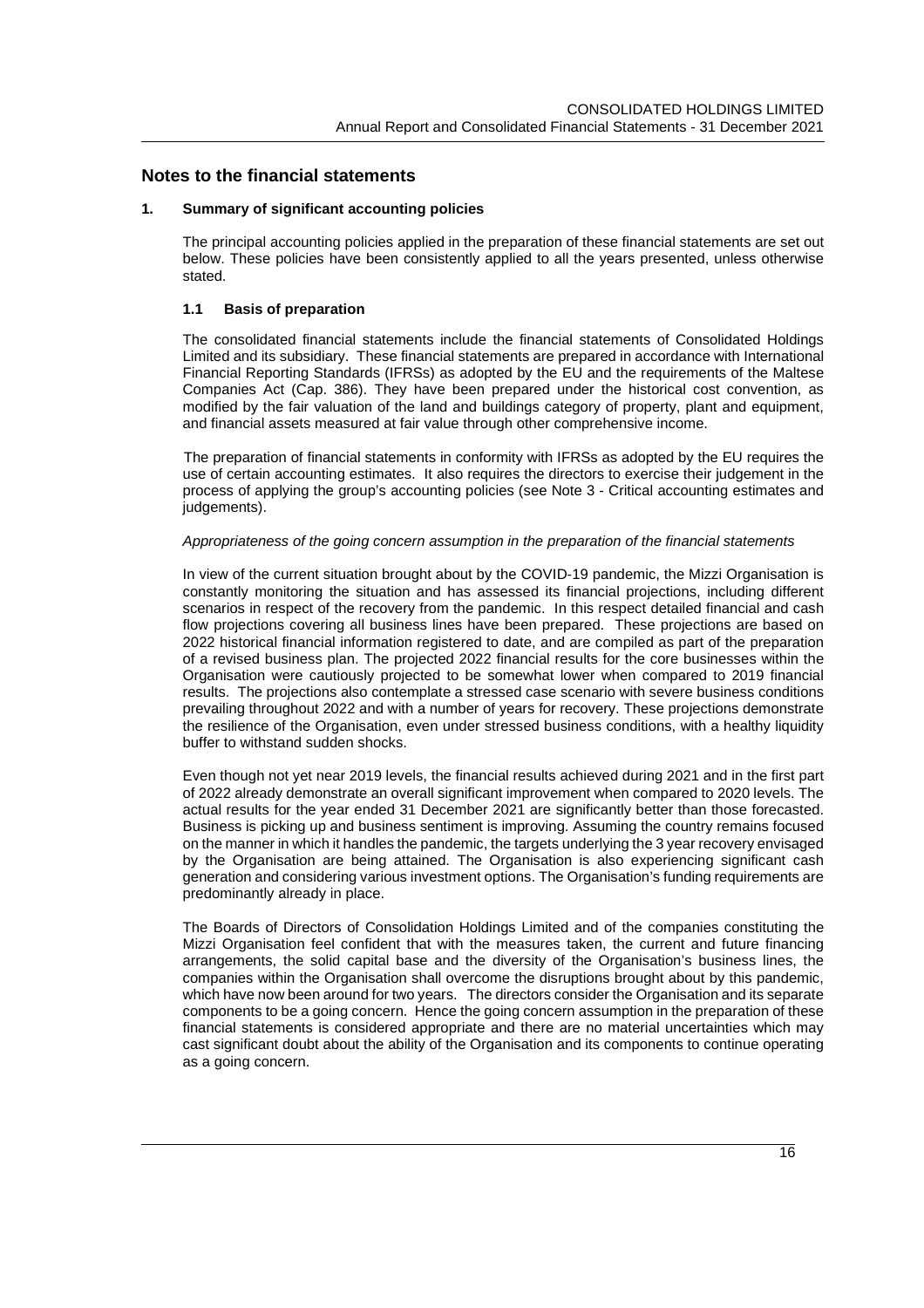#### **1.1 Basis of preparation** - continued

#### *Standards, interpretations and amendments to published standards effective in 2021*

In 2021, the group adopted new standards, amendments and interpretations to existing standards that are mandatory for the Group's accounting period beginning on 1 January 2020. The adoption of these revisions to the requirements of IFRSs as adopted by the EU did not result in substantial changes to the Group's accounting policies.

#### *Standards, interpretations and amendments to published standards that are not yet effective*

Certain new standards, amendments and interpretations to existing standards have been published by the date of authorisation for issue of these financial statements but are mandatory for the Group's accounting periods beginning after 1 January 2021. The Group has not early adopted these revisions to the requirements of IFRSs as adopted by the EU and the Group's directors are of the opinion that there are no requirements that will have a possible significant impact on the Group's financial statements in the period of initial application.

#### **1.2 Consolidation**

#### (a) Subsidiaries

Subsidiaries are all entities over which the Group has the power to govern the financial and operating policies generally accompanying a shareholding of more than one half of the voting rights. Subsidiaries are fully consolidated from the date on which control is transferred to the group. They are de-consolidated from the date that control ceases.

The Group uses the acquisition method of accounting to account for business combinations. The consideration transferred for the acquisition of a subsidiary is the fair values of the assets transferred, the liabilities incurred and the equity interests issued by the Group. Acquisition-related costs are expensed as incurred. Identifiable assets acquired and liabilities and contingent liabilities assumed in a business combination are measured initially at their fair values at the acquisition date. On an acquisition-by-acquisition basis, the Group recognises any non-controlling interest in the acquiree either at fair value or at the non-controlling interest's proportionate share of the acquiree's net assets.

The excess of the consideration transferred, the amount of any non-controlling interest in the acquiree and the acquisition-date fair value of any previous equity interest in the acquiree over the fair value of the identifiable net assets acquired is recorded as goodwill. If this is less than the fair value of the net assets of the subsidiary acquired in the case of a bargain purchase, the difference is recognised directly in profit or loss.

Inter-company transactions, balances and unrealised gains on transactions between group companies are eliminated. Unrealised losses are also eliminated unless the transaction provides evidence of an impairment of the asset transferred. Accounting policies of subsidiaries have been changed where necessary to ensure consistency with the policies adopted by the Group.

In the company's separate financial statements, investments in subsidiaries are accounted for by the cost method of accounting, i.e. at cost less impairment. Provisions are recorded where, in the opinion of the directors, there is an impairment in value. Where there has been an impairment in the value of an investment, it is recognised as an expense in the period in which the diminution is identified. The results of subsidiaries are reflected in the company's separate financial statements only to the extent of dividends receivable. On disposal of an investment, the difference between the net disposal proceeds and the carrying amount is charged or credited to profit or loss.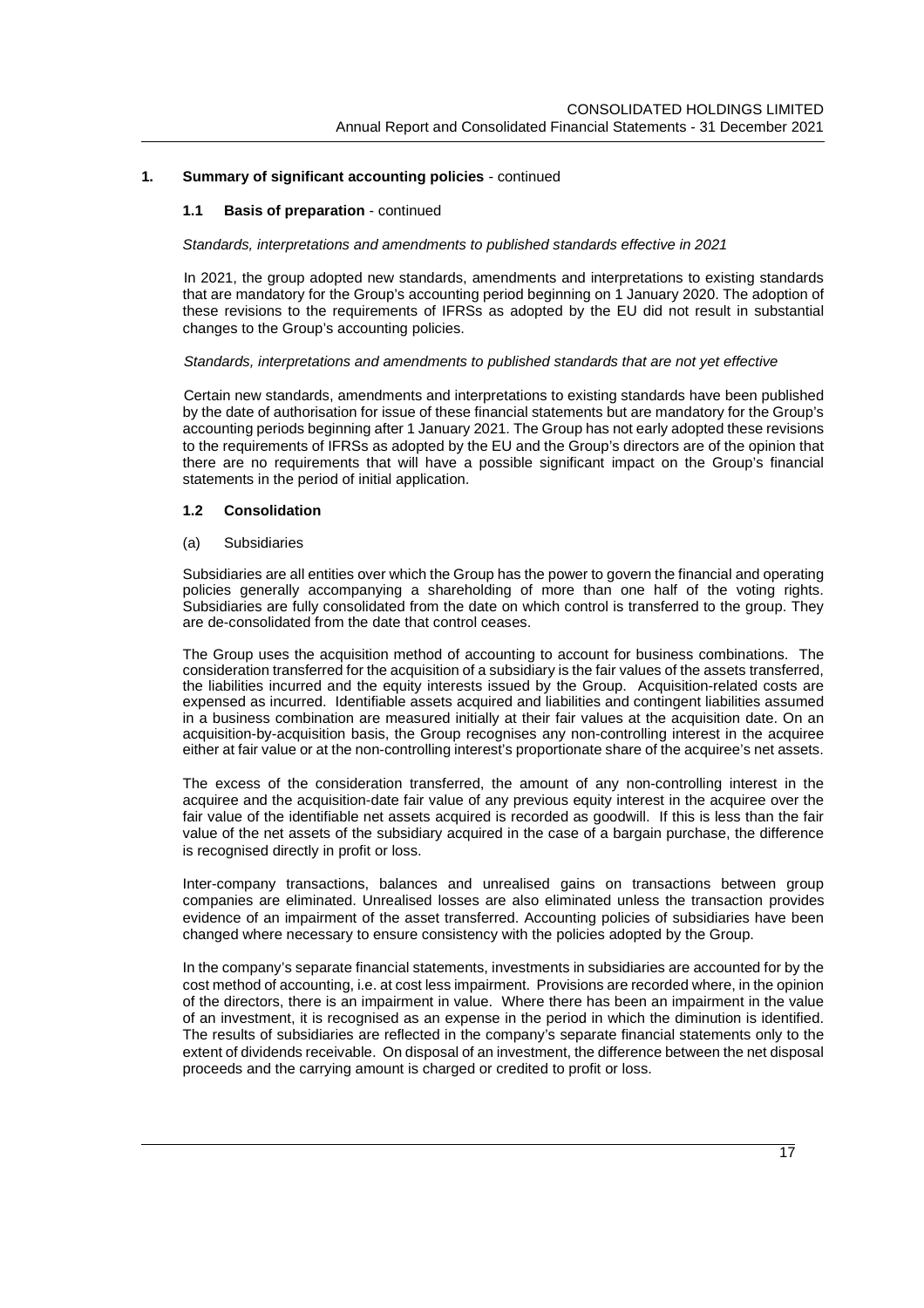# **1.2 Consolidation** - continued

(b) Associates

Associates are all entities over which the Group has significant influence but not control, generally accompanying a shareholding of between 20% and 50% of the voting rights. In the consolidated financial statements, investments in associates are accounted for using the equity method of accounting and are initially recognised at cost. The Group's investment in associates includes goodwill identified on acquisition, net of any accumulated impairment losses.

The Group's share of its associates' post-acquisition profits or losses is recognised in profit or loss, and its share of post-acquisition other comprehensive income is recognised in other comprehensive income. The cumulative post-acquisition movements are adjusted against the carrying amount of the investment. When the Group's share of losses in an associate equals or exceeds its interest in the associate, including any other unsecured receivables, the Group does not recognise further losses, unless it has incurred obligations or made payments on behalf of the associate.

Unrealised gains on transactions between the Group and its associates are eliminated to the extent of the Group's interest in the associates. Unrealised losses are also eliminated unless the transaction provides evidence of an impairment of the asset transferred. Accounting policies of associates have been changed where necessary to ensure consistency with the policies adopted by the Group.

In the company's separate financial statements, investments in associates are accounted for by the cost method of accounting, i.e. at cost less impairment. Provisions are recorded where, in the opinion of the directors, there is an impairment in value. Where there has been an impairment in the value of an investment, it is recognised as an expense in the period in which the diminution is identified. The results of associates are reflected in the company's separate financial statements only to the extent of dividends receivable. On disposal of an investment, the difference between the net disposal proceeds and the carrying amount is charged or credited to profit or loss.

# **1.3 Foreign currencies**

(a) Functional and presentation currency

Items included in the financial statements of each of the Group's entities are measured using the currency of the primary economic environment in which the entity operates ('the functional currency'). The consolidated financial statements are presented in euro, which is the Group's functional currency and the Group's presentation currency.

# (b) Transactions and balances

Foreign currency transactions are translated into the functional currency using the exchange rates prevailing at the dates of the transactions. Foreign exchange gains and losses resulting from the settlement of such transactions and from the translation at year-end exchange rates of monetary assets and liabilities denominated in foreign currencies are recognised in profit or loss.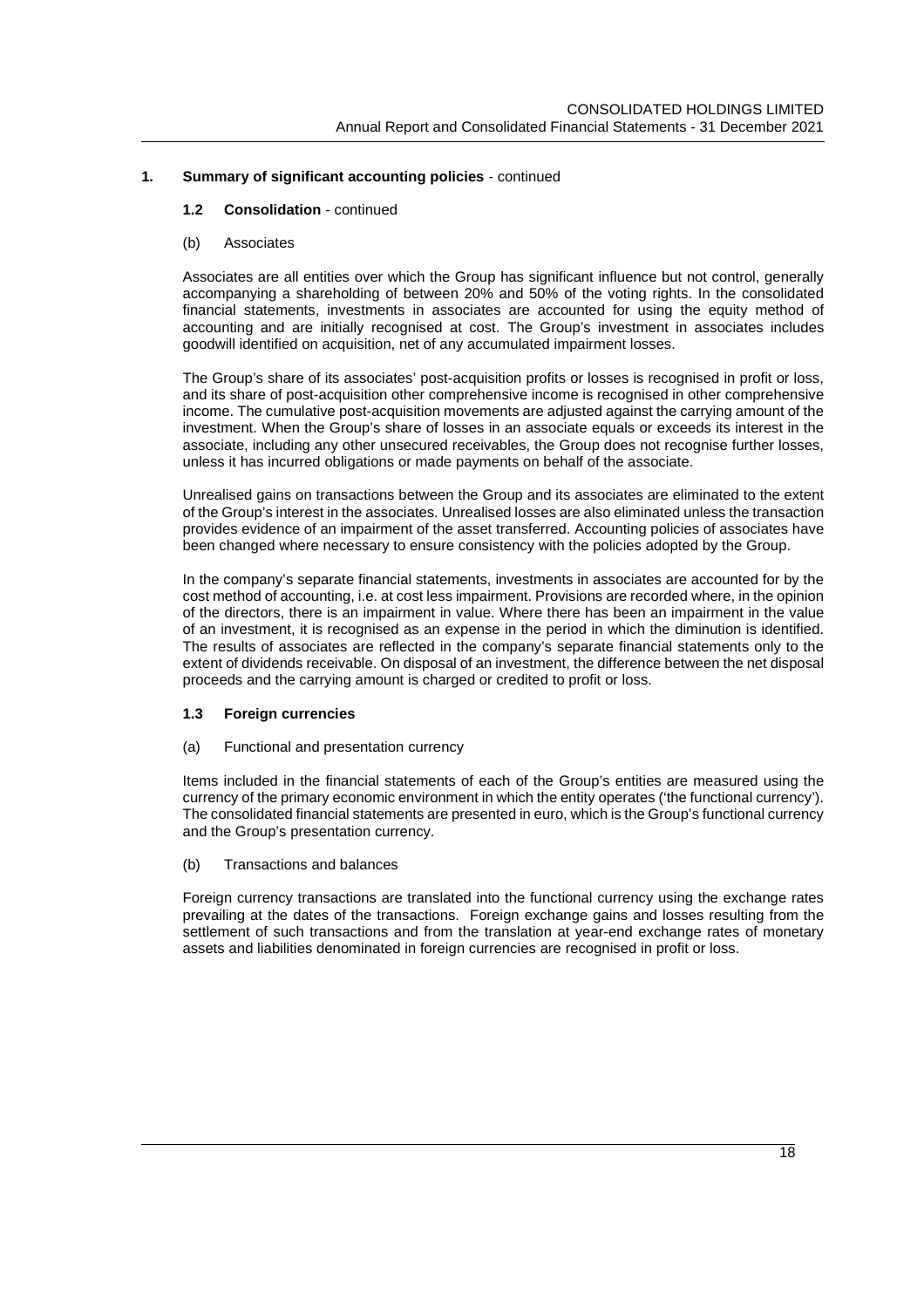# **1.4 Property, plant and equipment**

All property, plant and equipment is initially recorded at historical cost. Land and buildings are subsequently shown at fair value, based on periodic valuations by professional valuers, less subsequent depreciation for buildings. Valuations are carried out on a regular basis such that the carrying amount of property does not differ materially from that which would be determined using fair values at the end of the reporting period. Any accumulated depreciation at the date of revaluation is eliminated against the gross carrying amount of the asset, and the net amount is restated to the revalued amount of the asset. All other property, plant and equipment is subsequently stated at historical cost less depreciation and impairment losses. Historical cost includes expenditure that is directly attributable to the acquisition of the items. Borrowing costs which are incurred for the purpose of acquiring or constructing a qualifying asset are capitalised as part of its cost. Borrowing costs are capitalised while acquisition or construction is actively underway. Capitalisation of borrowing costs is ceased once the asset is substantially complete and is suspended if the development of the asset is suspended.

Subsequent costs are included in the asset's carrying amount or recognised as a separate asset, as appropriate, only when it is probable that future economic benefits associated with the item will flow to the Group and the cost of the item can be measured reliably. All other repairs and maintenance are charged to profit or loss during the financial period in which they are incurred.

Increases in the carrying amount arising on revaluation of land and buildings are credited to other comprehensive income and shown as a revaluation reserve in shareholders' equity. Decreases that offset previous increases of the same asset are charged in other comprehensive income and debited against the revaluation reserve; all other decreases are charged to profit or loss. Each year the difference between depreciation based on the revalued carrying amount of the asset (the depreciation charged to profit or loss) and depreciation based on the asset's original cost, net of any related deferred income taxes, is transferred from the revaluation reserve to retained earnings.

Depreciation is calculated using the straight-line method to allocate the cost or revalued amounts of the assets to their residual values over their estimated useful lives, as follows:

|                                   | $\%$                 |
|-----------------------------------|----------------------|
| <b>Buildings</b>                  |                      |
| Furniture, fittings and equipment | $10 - 15$            |
| Operational equipment             | $10 - 15$            |
| Office equipment                  | $20 - 33\frac{1}{3}$ |
| Motor vehicles                    | 25                   |

Freehold land is not depreciated as it is deemed to have an indefinite life.

No depreciation is charged on linen, crockery, cutlery, glassware, uniforms and hotel loose tools. Normal replacements are charged to profit or loss.

The assets' residual values and useful lives are reviewed, and adjusted if appropriate, at the end of each reporting period.

Property, plant and equipment is reviewed for impairment whenever events or changes in circumstances indicate that the carrying amount may not be recoverable. An asset's carrying amount is written down immediately to its recoverable amount if the asset's carrying amount is greater than its estimated recoverable amount. An impairment loss is recognised for the amount by which the asset's carrying amount exceeds its recoverable amount. The recoverable amount is the higher of an asset's fair value less costs to sell and value in use. For the purposes of assessing impairment, assets are grouped at the lowest levels for which there are separately identifiable cash flows (cashgenerating units). Property, plant and equipment that suffered an impairment is reviewed for possible reversal of the impairment at the end of each reporting period.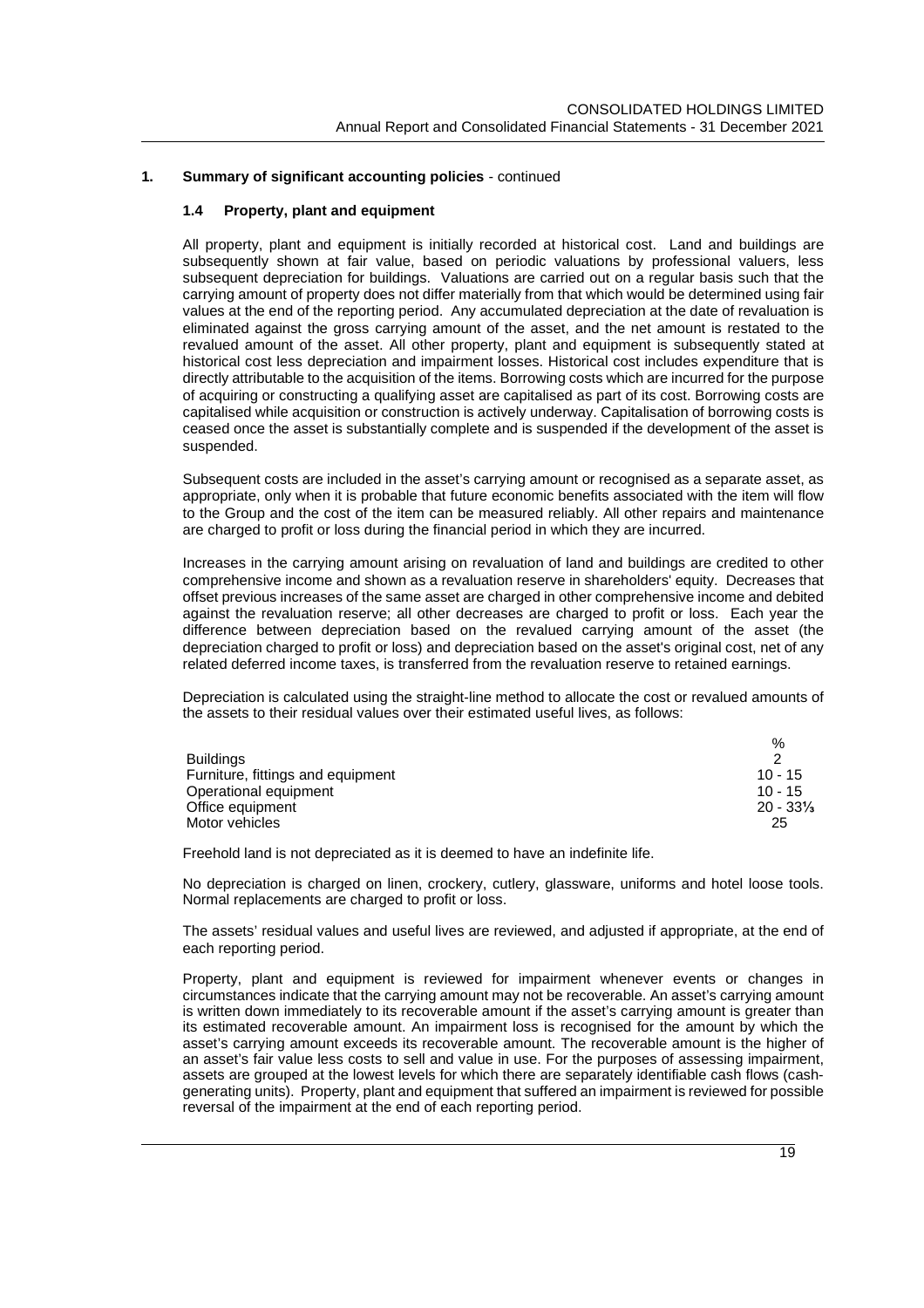#### **1.4 Property, plant and equipment** - continued

Gains and losses on disposals of property, plant and equipment are determined by comparing proceeds with carrying amount and are recognised in profit or loss. When revalued assets are disposed of, the amounts included in the revaluation reserve relating to the assets are transferred to retained earnings.

# **1.5 Intangible assets**

#### *Goodwill*

Goodwill represents the excess of the cost of an acquisition over the fair value of the Group's share of the net identifiable assets of the acquired subsidiary/associate at the date of acquisition. Goodwill on acquisitions of subsidiaries is included in 'Intangible assets'. Goodwill on acquisitions of associates is included in 'Investments in associates'. Separately recognised goodwill is tested annually for impairment and carried at cost less accumulated impairment losses. Impairment losses on goodwill are not reversed. Gains and losses on the disposal of an entity include the carrying amount of goodwill relating to the entity sold.

Goodwill is allocated to cash-generating units for the purpose of impairment testing. The allocation is made to those cash-generating units or groups of cash-generating units that are expected to benefit from the business combination in which the goodwill arose. A cash-generating unit to which goodwill has been allocated shall be tested for impairment annually, and whenever there is an indication that the unit may be impaired by comparing the carrying amount of the unit, including the goodwill, with the recoverable amount of the unit. The recoverable amount is the higher of fair value less costs to sell and value in use.

# **1.6 Financial assets**

#### **Classification**

The Group classifies its financial assets in the following measurement categories:

- those to be measured subsequently at fair value (either through other comprehensive income, or through profit or loss), and
- those to be measured at amortised cost.

The classification depends on the entity's business model for managing the financial assets and the contractual terms of the cash flows. For assets measured at fair value, gains and losses will either be recorded in profit or loss or other comprehensive income (OCI). For investments in equity instruments that are not held for trading, this will depend on whether the Group has made an irrevocable election at the time of initial recognition to account for the equity investment at fair value through other comprehensive income (FVOCI).

The Group reclassifies debt investments when and only when its business model for managing those assets changes.

#### **Recognition and derecognition**

The Group recognises a financial asset in its statement of financial position when it becomes a party to the contractual provisions of the instrument.

Regular way purchases and sales of financial assets are recognised on settlement date, the date on which an asset is delivered to or by the Group. Financial assets are derecognised when the rights to receive cash flows from the financial assets have expired or have been transferred and the Group has transferred substantially all the risks and rewards of ownership or has not retained control of the asset.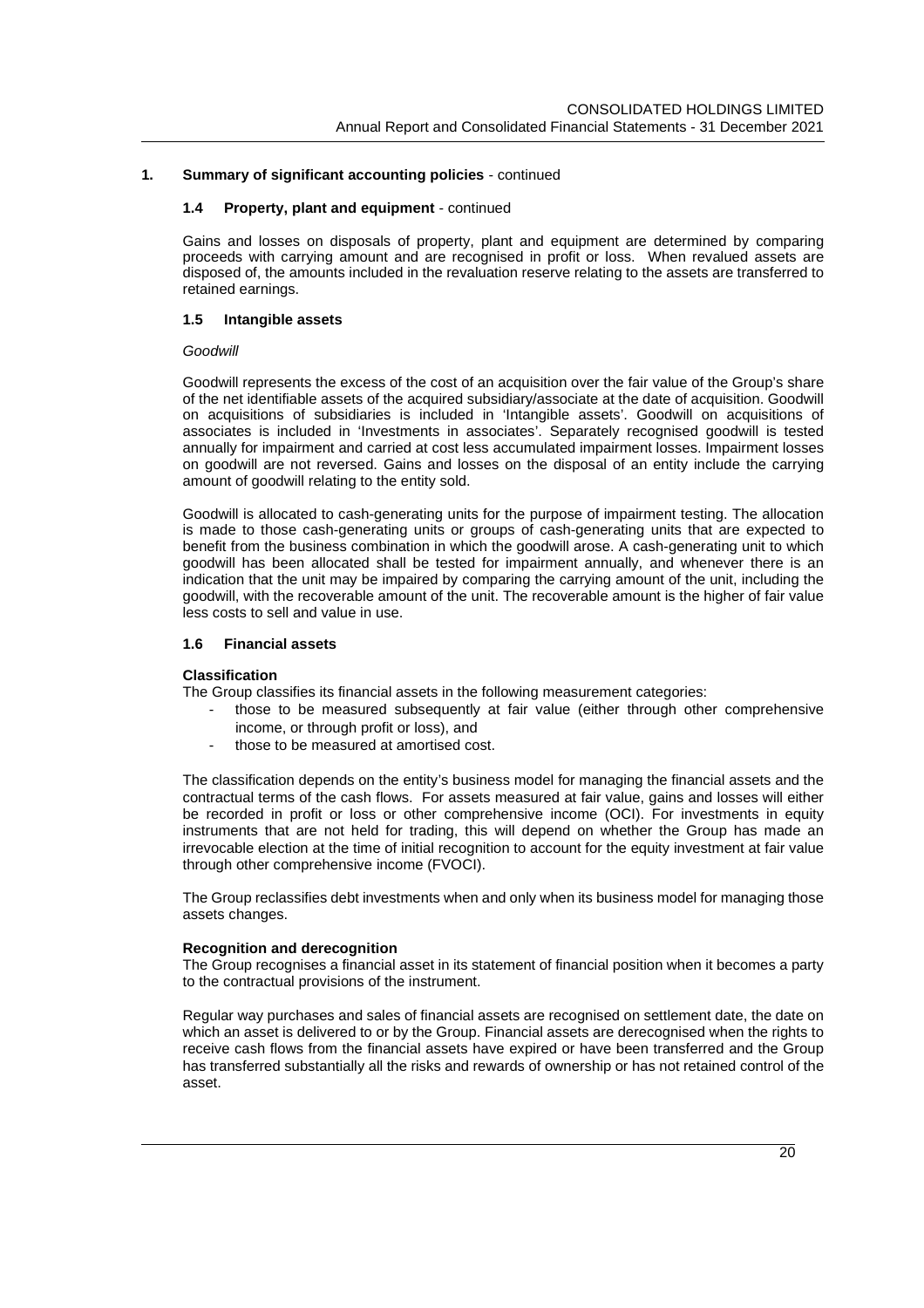#### **1.6 Financial assets** - continued

#### **Measurement**

At initial recognition, the Group measures a financial asset at its fair value plus, in the case of a financial asset not at fair value through profit or loss (FVPL), transaction costs that are directly attributable to the acquisition of the financial asset. Transaction costs of financial assets carried at FVPL are expensed in profit or loss.

Financial assets with embedded derivatives are considered in their entirety when determining whether their cash flows are solely payments of principal and interest.

# **(a)** *Debt instruments*

Subsequent measurement of debt instruments depends on the Group's business model for managing the asset and the cash flow characteristics of the asset. There are three measurement categories into which the Group may classify its debt instruments:

- Amortised cost: Assets that are held for collection of contractual cash flows where those cash flows represent solely payments of principal and interest are measured at amortised cost. Interest income from these financial assets is included in finance income using the effective interest rate method. Any gain or loss arising on derecognition is recognised directly in profit or loss. Impairment losses are presented in the statement of profit or loss.
- FVOCI: Assets that are held for collection of contractual cash flows and for selling the financial assets, where the assets' cash flows represent solely payments of principal and interest, are measured at FVOCI. Movements in the carrying amount are taken through OCI, except for the recognition of impairment gains or losses, interest income and foreign exchange gains and losses which are recognised in profit or loss. When the financial asset is derecognised, the cumulative gain or loss previously recognised in OCI is reclassified from equity to profit or loss. Interest income from these financial assets is included in finance income using the effective interest rate method. Impairment losses are presented in the statement of profit or loss.
- FVPL: Assets that do not meet the criteria for amortised cost or FVOCI are measured at FVPL. A gain or loss on a debt investment that is subsequently measured at FVPL is recognised in profit or loss in the period in which it arises.

#### **(b)** *Equity instruments*

The Group subsequently measures all equity investments at fair value. Where the Organisation's management has elected to present fair value gains and losses on equity investments in OCI, there is no subsequent reclassification of fair value gains and losses to profit or loss following the derecognition of the investment. Dividends from such investments continue to be recognised in profit or loss when the Group's right to receive payments is established.

Changes in the fair value of financial assets at FVPL are recognised in the income statement as applicable. Impairment losses (and reversal of impairment losses) on equity investments measured at FVOCI are not reported separately from other changes in fair value.

#### **Impairment**

The Group assesses on a forward looking basis the expected credit losses associated with its debt instruments carried at amortised cost and FVOCI. The impairment methodology applied depends on whether there has been a significant increase in credit risk.

For trade receivables and contract assets, the Group applies the simplified approach permitted by IFRS 9, which requires expected lifetime losses to be recognised from initial recognition of the receivables (see Note 3 for further details).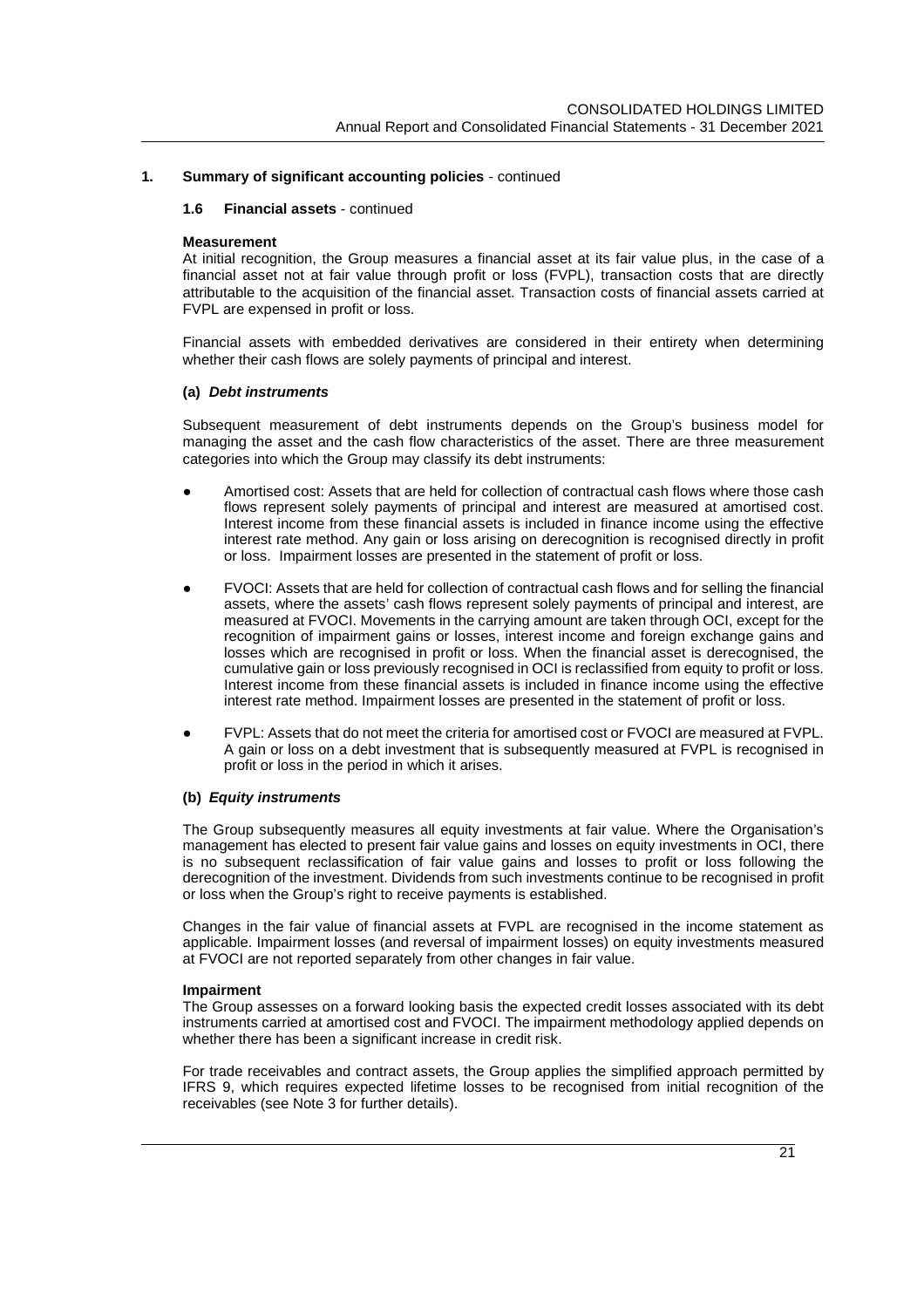#### **1.7 Inventories**

Inventories are stated at the lower of cost and net realisable value. Cost is determined by the firstin, first-out method. The cost of inventories comprises the invoiced value of goods and, in general, includes transport and handling costs. Net realisable value is the estimated selling price in the ordinary course of business, less applicable variable selling expenses.

#### **1.8 Trade and other receivables**

Trade receivables comprise amounts due from customers for services performed in the ordinary course of business. If collection is expected in one year or less (or in the normal operating cycle of the business if longer), they are classified as current assets. If not, they are presented as non-current assets.

Trade receivables are recognised initially at fair value and subsequently measured at amortised cost using the effective interest method, less expected credit loss allowances.

Trade receivables are recognised initially at the amount of consideration that is unconditional unless they contain significant financing components, when they are recognised at fair value. The Group holds the trade receivables with the objective to collect the contractual cash flows and therefore measures them subsequently at amortised cost using the effective interest method.

# **1.9 Cash and cash equivalents**

In the statement of cash flows, cash and cash equivalents include cash in hand, deposits held at call with banks and bank overdrafts. The bank overdrafts are shown within borrowings in current liabilities in the statement of financial position.

#### **1.10 Share capital**

Ordinary shares are classified as equity. Incremental costs directly attributable to the issue of new shares are shown in equity as a deduction, net of tax, from the proceeds.

#### **1.11 Financial liabilities**

The Group recognises a financial liability in its statement of financial position when it becomes a party to the contractual provisions of the instrument. The Group's financial liabilities are classified as financial liabilities measured at amortised cost, i.e. not at fair value through profit or loss under IFRS 9. Financial liabilities not at fair value through profit or loss are recognised initially at fair value, being the fair value of consideration received, net of transaction costs that are directly attributable to the acquisition or the issue of the financial liability. These liabilities are subsequently measured at amortised cost. The Group derecognises a financial liability from its statement of financial position when the obligation specified in the contract or arrangement is discharged, cancelled or expires.

#### **1.12 Trade and other payables**

Trade and other payables are recognised initially at fair value and subsequently measured at amortised cost using the effective interest method.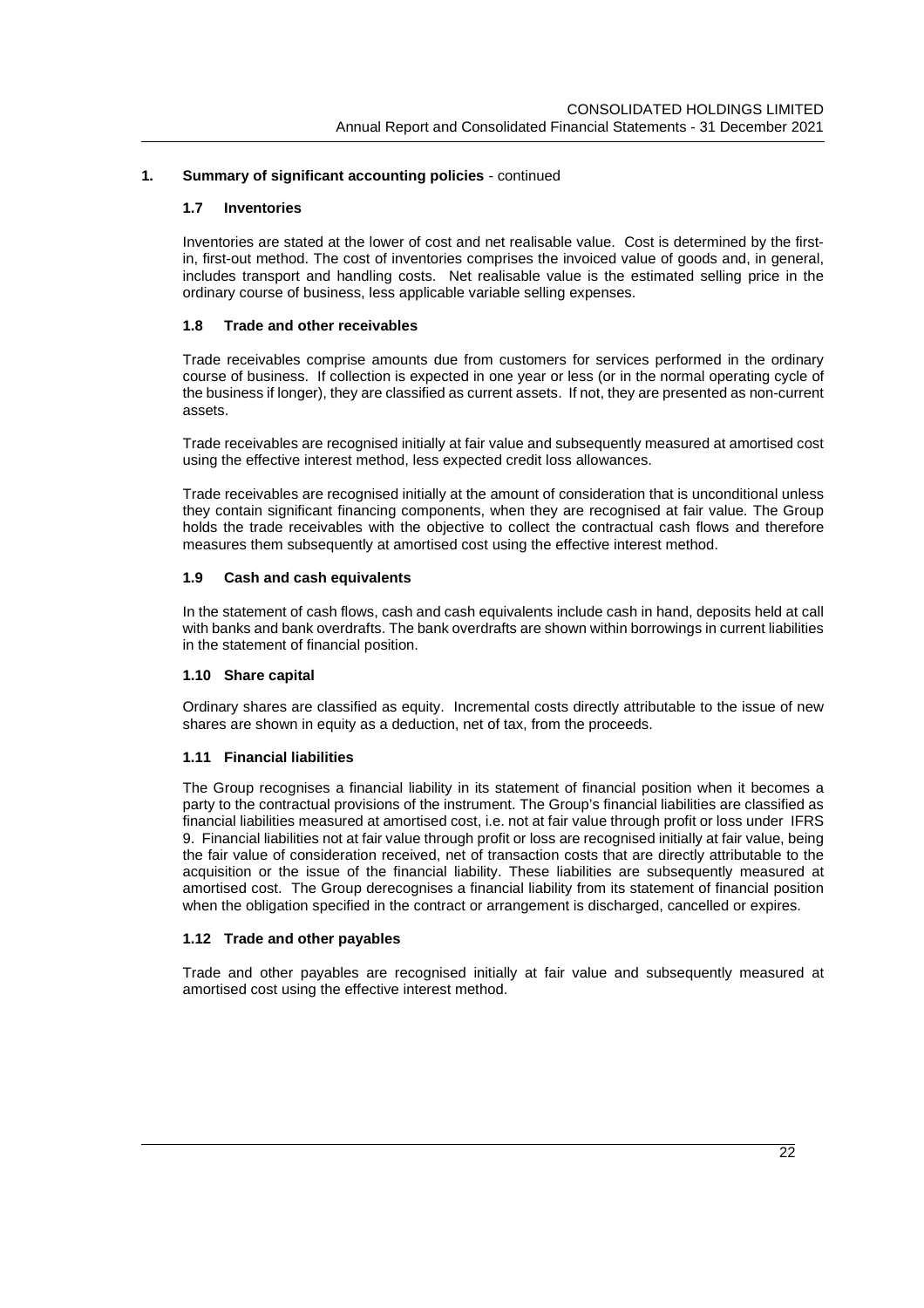# **1.13 Borrowings**

Borrowings are recognised initially at the fair value of proceeds received, net of transaction costs incurred. Borrowings are subsequently carried at amortised cost; any difference between the proceeds (net of transaction costs) and the redemption value is recognised in profit or loss over the period of the borrowings using the effective interest method. Borrowings are classified as current liabilities unless the Group has an unconditional right to defer settlement of the liability for at least twelve months after the end of the reporting period.

# **1.14 Offsetting financial instruments**

Financial assets and liabilities are offset and the net amount reported in the statement of financial position when there is a legally enforceable right to set off the recognised amounts and there is an intention to settle on a net basis, or realise the asset and settle the liability simultaneously.

#### **1.15 Current and deferred tax**

The tax expense for the period comprises current and deferred tax. Tax is recognised in profit or loss, except to the extent that it relates to items recognised in other comprehensive income or directly in equity. In this case, the tax is also recognised in other comprehensive income or directly in equity respectively.

Deferred tax is recognised in full, using the liability method, on temporary differences arising between the tax bases of assets and liabilities and their carrying amounts in the financial statements. However, deferred tax is not accounted for if it arises from initial recognition of an asset or liability in a transaction other than a business combination that at the time of the transaction affects neither accounting nor taxable profit or loss. Deferred tax is determined using tax rates (and laws) that have been enacted or substantially enacted by the end of the reporting period and are expected to apply when the related deferred tax asset is realised or the deferred tax liability is settled.

The principal temporary differences arise from the fair valuation of land and buildings category of property, plant and equipment, depreciation on property, plant and equipment and provisions for impairment of trade and other receivables. Deferred tax on the fair valuation of property, plant and equipment is charged or credited directly to the revaluation reserve. Deferred tax on the difference between the actual depreciation on the asset and the equivalent depreciation based on the historical cost of the asset is realised through profit or loss.

Deferred tax assets are recognised to the extent that it is probable that future taxable profit will be available against which the temporary differences can be utilised.

Deferred tax assets and liabilities are offset when there is a legally enforceable right to offset current tax assets against current tax liabilities and when the deferred tax assets and liabilities relate to income taxes levied by the same taxation authority on either the same taxable entity or different taxable entities where there is an intention to settle the balances on a net basis.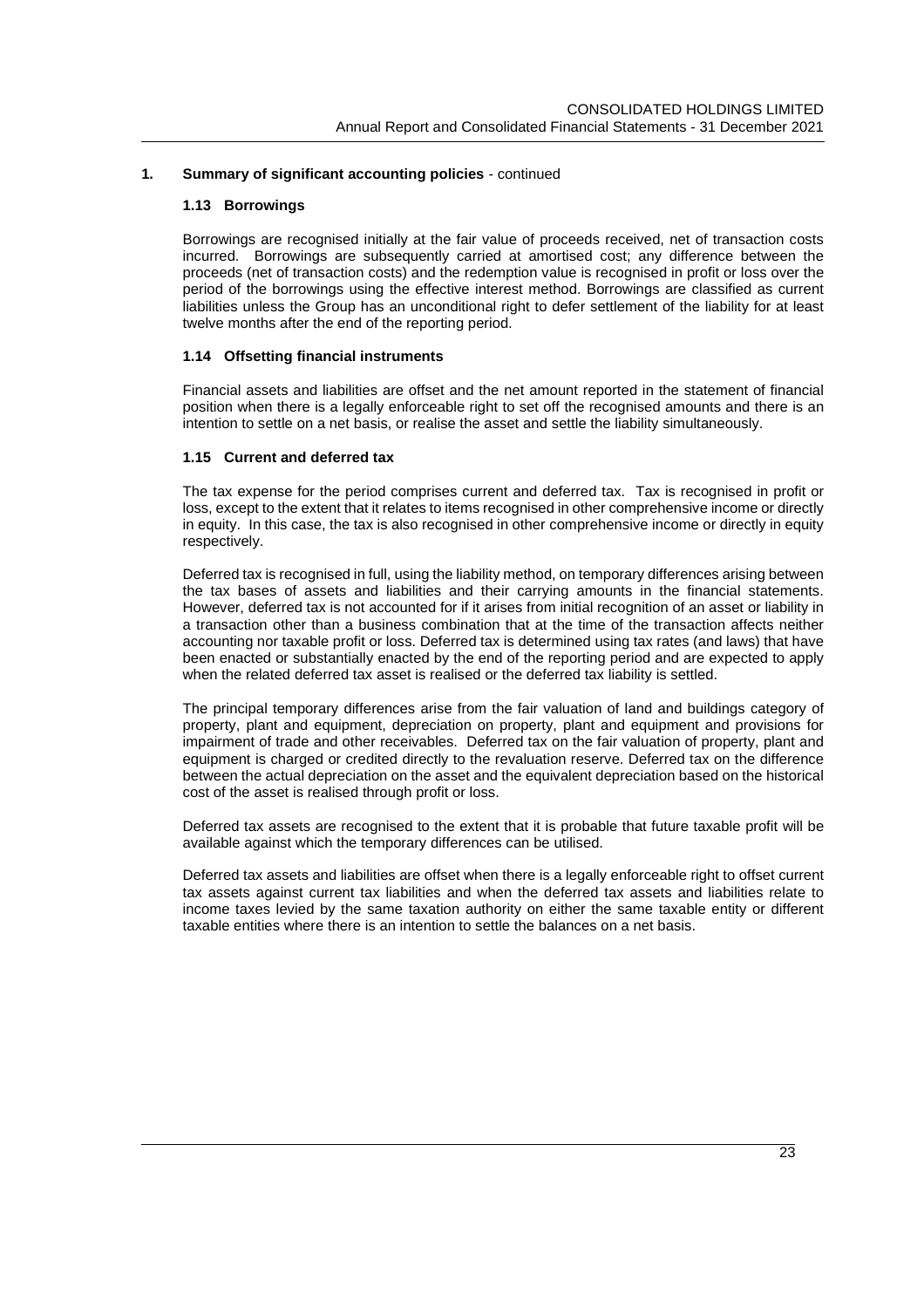#### **1.16 Revenue recognition**

Revenues include all revenues from the ordinary business activities of the Group. Ordinary activities do not only refer to the core business but also to other recurring sales of goods or rendering of services. Revenues are recorded net of value added tax.

(a) Sale of goods and services

Revenues are recognised in accordance with the provision of goods or services, provided that collectability of the consideration is probable.

IFRS 15 requires that at contract inception the goods or services promised in a contract with a customer are assessed and each promise to transfer to the customer the good or service is identified as a performance obligation. Promises in a contract can be explicit or implicit if the promises creates a valid expectation to provide a good or service based on the customary business practices, published policies, or specific statements.

A contract asset must be recognised if an entity forming part of the Group recorded revenue for fulfillment of a contractual performance obligation before the customer paid consideration or before - irrespective of when payment is due - the requirements for billing and thus the recognition of a receivable exist.

A contract liability must be recognised when the customer paid consideration or a receivable from the customer is due before the Group fulfilled a contractual performance obligation and thus recognised revenue.

Multiple-element arrangements involving the delivery or provision of multiple products or services must be separated into distinct performance obligations, each with its own separate revenue contribution that is recognised as revenue on fulfillment of the obligation to the customer. The total transaction price of a bundled contract is allocated among the individual performance obligations based on their relative - possibly estimated - standalone selling prices, i.e., based on a ratio of the standalone selling price of each separate element to the aggregated standalone selling prices of the contractual performance obligations.

#### *Sales from goods and services*

The services offered by the Group primarily relate to services within the hospitality activity. Revenue from such services is recognised when the service is performed and/or when the goods (primarily food and beverage relating to restaurant and bar sales) are supplied upon performance of the service. Revenue is usually in cash, credit card or on credit.

#### *Contracts - where revenue is recognised over time*

When the outcome of a contract cannot be estimated reliably, contract revenue is recognised only to the extent of contract costs incurred that it is probable will be recoverable; and contract costs are recognised when incurred.

When the outcome of a contract can be estimated reliably and it is probable that the contract will be profitable, contract revenue and contract costs are recognised over the period of the contract, respectively, as revenue and expenses. When it is probable that total contract costs will exceed total contract revenue, the expected loss is recognised as an expense immediately.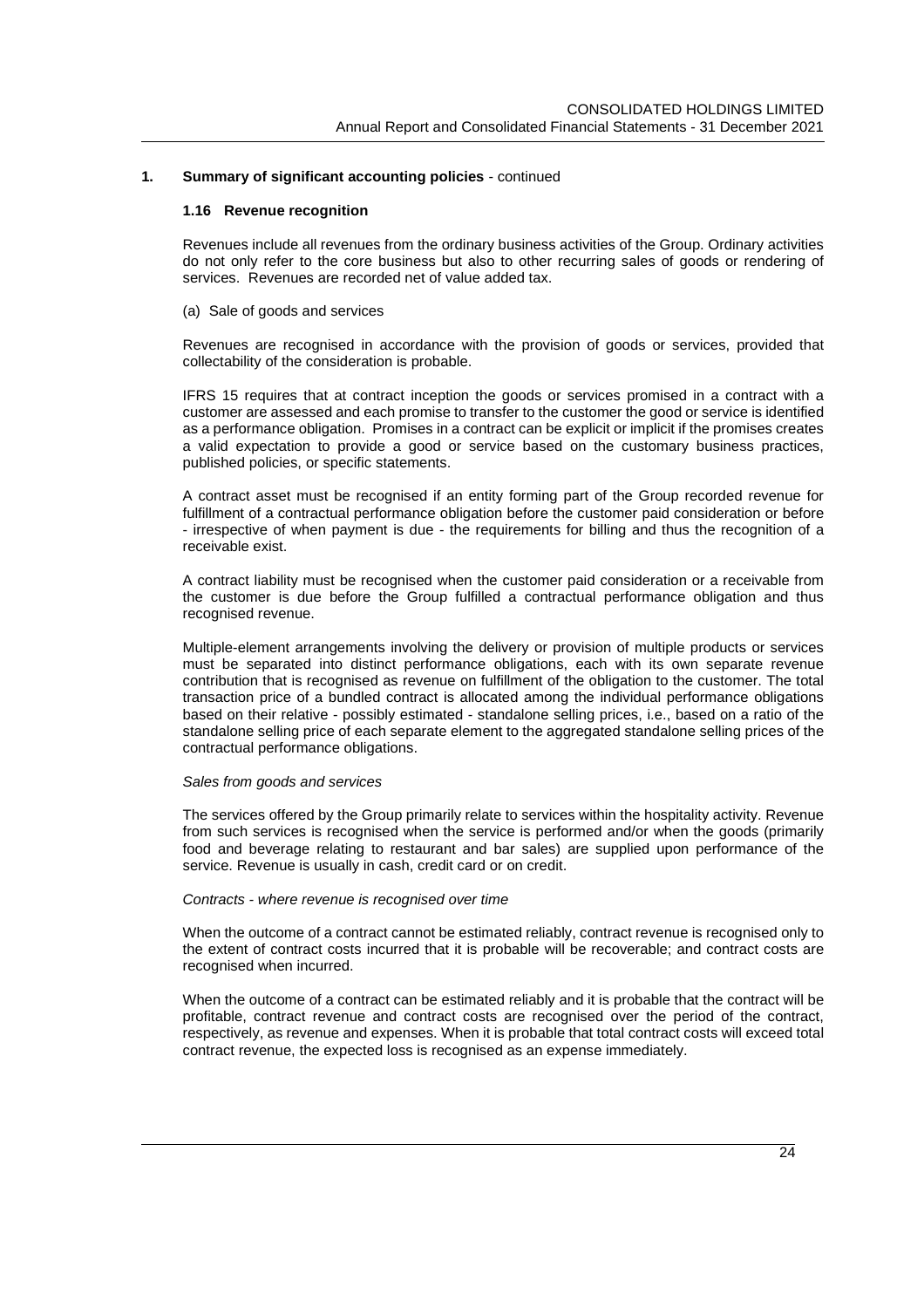#### **1.16 Revenue recognition** - continued

The Group uses the 'percentage of completion method' to determine the appropriate amount of revenue and costs to recognise in a given period. The stage of completion is measured by reference to the proportion of contract costs incurred for work performed up to the end of the reporting period in relation to the estimated total costs for the contract. Costs incurred during the year that relate to future activity on a contract are excluded from contract costs in determining the stage of completion and are shown as contract work in progress within inventories.

The aggregate of the costs incurred and the profit or loss recognised on each contract is compared against the progress billings up to the end of the reporting period. The Group presents as a contract asset the gross amount due from customers for contract work for all contracts in progress for which costs incurred plus recognised profits (less recognised losses) exceed progress billings, within trade and other receivables. The Group presents as a contract liability the gross amount due to customers for contract work for all contracts in progress for which progress billings exceed costs incurred plus recognised profits (less recognised losses), within trade and other payables.

IFRS 15 provides more detailed guidance on how to account for contract modifications. Changes must be accounted for either as a retrospective change (creating either a catch up or deferral of previously recorded revenues), prospectively with a reallocation of revenues amongst identified performance obligations, or prospectively as separate contracts which will not require any reallocation.

#### *Financing*

The Group does not expect to have any contracts where the period between the transfer of the promised goods or services to the customer and payment by the customer exceeds one year. As a consequence, the Group does not adjust any of the transaction prices for the time value of money.

(b) Interest income

Interest income is recognised in profit or loss for all interest-bearing instruments as it accrues using the effective interest method.

- (c) Dividend income is recognised when the right to receive payment is established.
- (d) Other operating income is recognised on an accrual basis unless collectibility is in doubt.

#### **1.17 Customer contract assets and liabilities**

The timing of revenue recognition may differ from customer invoicing. Trade receivables presented in the statement of financial position represent an unconditional right to receive consideration (primarily cash), i.e. the services and goods promised to the customer have been transferred.

By contrast, contract assets mainly refer to amounts allocated per IFRS 15 as compensation for goods or services provided to customers for which the right to collect payment is subject to providing other services or goods under that same contract. Contract assets, like trade receivables, are subject to impairment for credit risk. The recoverability of contract assets is also verified, especially to cover the risk of impairment should the contract be interrupted.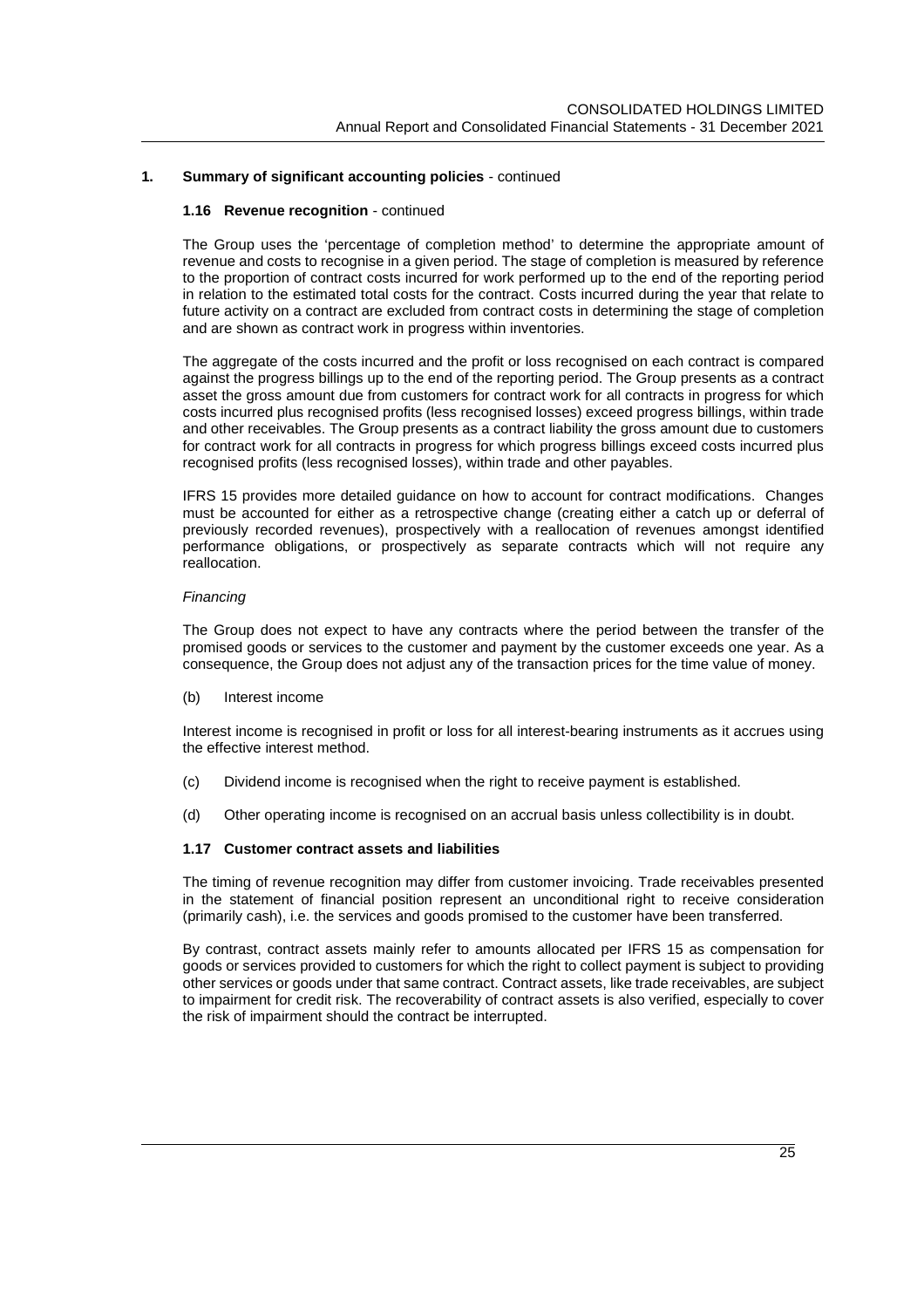#### **1.17 Customer contract assets and liabilities** - continued

Contract liabilities represent amounts paid by customers before receiving the goods and/or services promised in the contract. This is typically the case for advances received from customers or amounts invoiced and paid for goods or services not transferred yet (previously recognised in deferred income).

# **1.18 Operating leases**

A lease is an agreement whereby the lessor conveys to the lessee in return for a payment, or a series of payment, the right to use an asset for an agreed period of time.

#### *The Group undertaking is the lessee*

At inception of a contract, an entity shall assess whether the contract is, or contains, a lease. A contract is, or contains, a lease if the contract conveys the right to control the use of an identified asset for a period of time in exchange for consideration.

Leases are recognised as a right-of-use asset and a corresponding liability at the date at which the leased asset is available for use by the Group.

Assets and liabilities arising from a lease are initially measured on a present value basis. Lease liabilities include the net present value of the following lease payments:

- fixed payments (including in-substance fixed payments), less any lease incentives receivable;
- variable lease payments that are based on an index or a rate, initially measured using the index or rate as at the commencement date;
- amounts expected to be payable by the Group under residual value guarantees;
- the exercise price of a purchase option if the Group is reasonably certain to exercise that option; and
- payments of penalties for terminating the lease, if the lease term reflects the Group exercising that option.

Where property leases contain variable payment terms that are linked to sales generated from respective outlets, the related variable lease payments that depend on sales are recognised in profit or loss in the period in which the condition that triggers those payments occurs.

Lease payments to be made under reasonably certain extension options are also included in the measurement of the liability.

The lease payments are discounted using the interest rate implicit in the lease. If that rate cannot be readily determined, which is generally the case for leases in the Group, the lessee's incremental borrowing rate is used, being the rate that the individual lessee would have to pay to borrow the funds necessary to obtain an asset of similar value to the right-of-use asset in a similar economic environment with similar terms, security and conditions.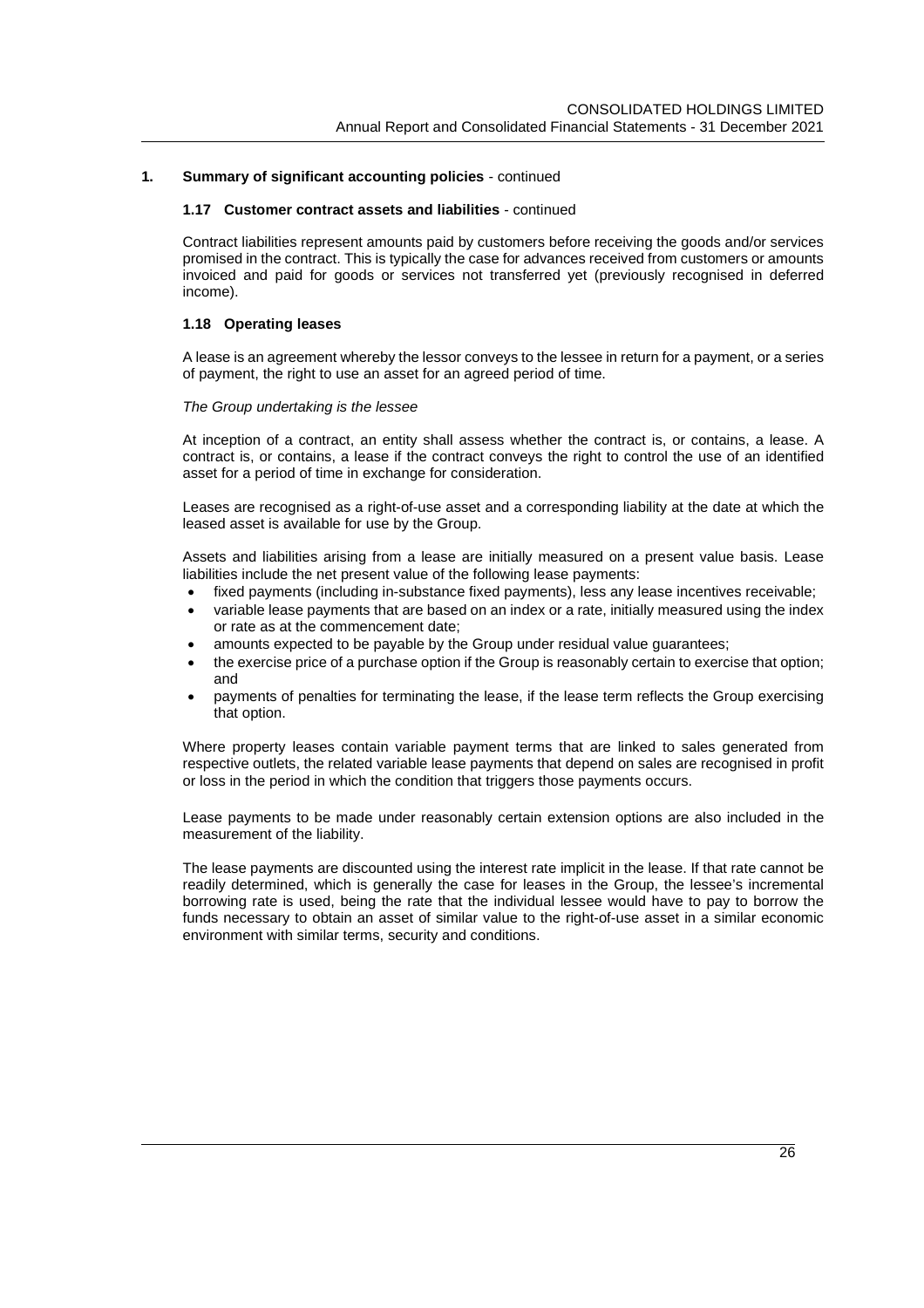#### **1.18 Operating leases** - continued

To determine the incremental borrowing rate, the Group:

- where possible, uses recent third-party financing received by the lessee as a starting point, adjusted to reflect changes in financing conditions since third party financing was received;
- uses a build-up approach that starts with a risk-free interest rate adjusted for credit risk for leases held by the Group, where there is no third party financing; and
- makes adjustments specific to the lease, eg term, country, currency and security.

Lease payments are allocated between principal and finance cost. The finance cost is charged to profit or loss over the lease period so as to produce a constant periodic rate of interest on the remaining balance of the liability for each period.

Right-of-use assets are measured at cost comprising the following:

- the amount of the initial measurement of lease liability;
- any lease payments made at or before the commencement date less any lease incentives received; and
- any initial direct costs.

Right-of-use assets are generally depreciated over the shorter of the asset's useful life and the lease term on a straight-line basis. If the Group is reasonably certain to exercise a purchase option, the right-of-use asset is depreciated over the underlying asset's useful life.

Payments associated with short-term leases and all leases of low-value assets are recognised on a straight-line basis as an expense in profit or loss. Short-term leases are leases with a lease term of 12 months or less. In determining the lease term, management considers all facts and circumstances that create an economic incentive to exercise an extension option, or not exercise a termination option. Extension options (or periods after termination options) are only included in the lease term if the lease is reasonably certain to be extended (or not terminated).

The lease term is reassessed if an option is actually exercised (or not exercised) or the Group becomes obliged to exercise (or not exercise) it. The assessment of reasonable certainty is only revised if a significant event or a significant change in circumstances occurs, which affects this assessment, and that is within the control of the lessee.

# **1.19 Government grants**

Grants from the government are recognised at their fair value where there is a reasonable assurance that the grant will be received and the group will comply with all attached conditions. Government grants related to costs are deferred and recognised in profit or loss over the period necessary to match them with the costs they are intended to compensate.

Government grants related to assets, i.e. in respect of the purchase of property, plant and equipment, are included in liabilities as deferred government grants, and are credited to profit or loss on a straightline basis over the expected lives of the related assets, presented within 'Other operating income'.

Grants related to income are presented as a deduction in reporting the related expense.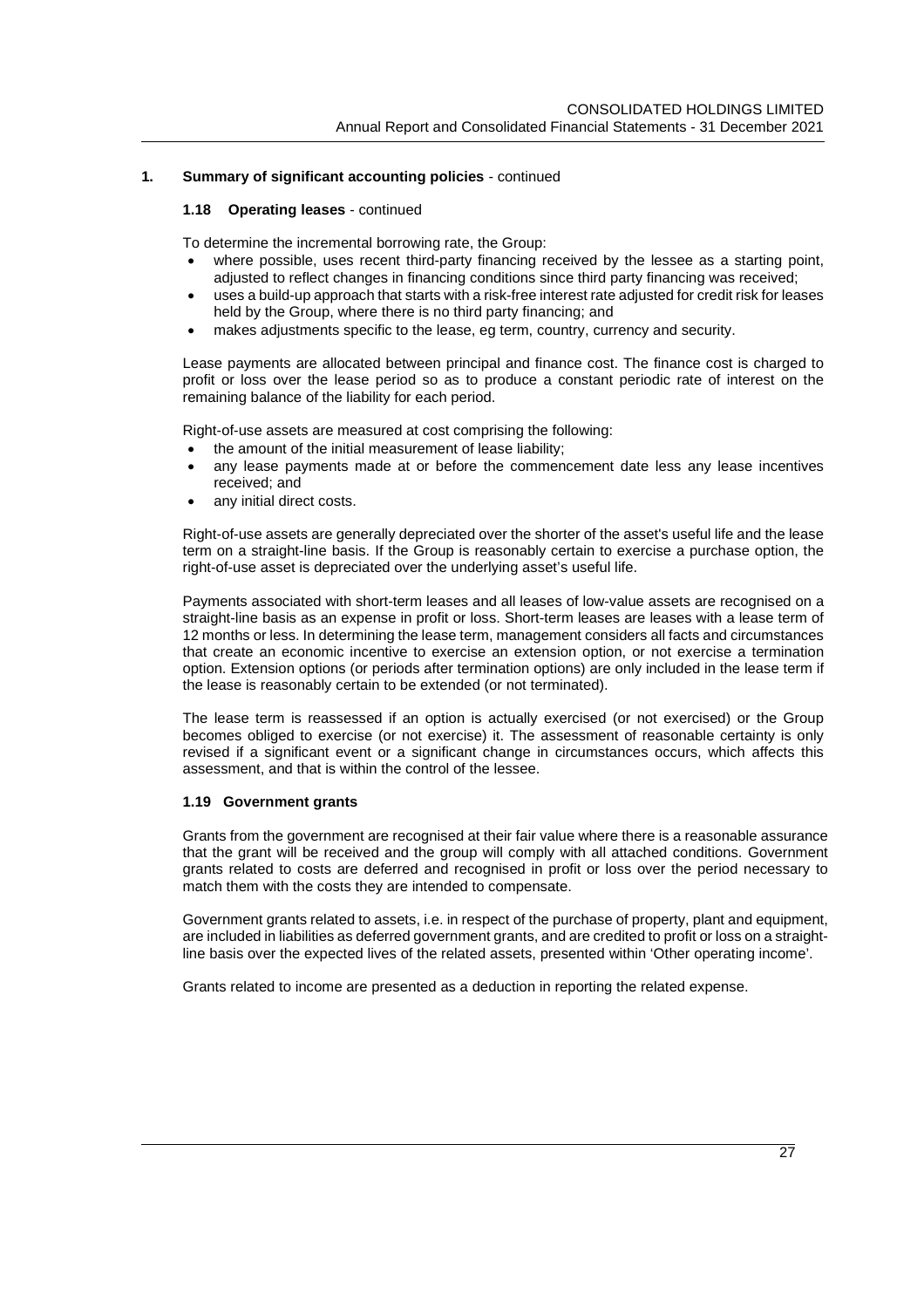# **1.20 Borrowing costs**

Borrowing costs which are incurred for the purpose of acquiring or constructing qualifying property, plant and equipment are capitalised as part of its cost. Borrowing costs are capitalised while acquisition or construction is actively underway, during the period of time that is required to complete and prepare the asset for its intended use. Capitalisation of borrowing costs is ceased once the asset is substantially complete and is suspended if the development of the asset is suspended. All other borrowing costs are expensed. Borrowing costs are recognised for all interest-bearing instruments on an accrual basis using the effective interest method. Interest costs include the effect of amortising any difference between initial net proceeds and redemption value in respect of interestbearing borrowings.

# **1.21 Dividend distribution**

Dividend distribution to the Group's shareholders is recognised as a liability in the financial statements in the period in which the dividends are approved by the shareholders.

# **2. Financial risk management**

# **2.1 Financial risk factors**

The Group's activities potentially expose it to a variety of financial risks: market risk (including currency risk, fair value interest rate risk, cash flow interest rate risk and price risk), credit risk and liquidity risk. The Group's overall risk management, covering risk exposures for all Group undertakings, focuses on the unpredictability of financial markets and seeks to minimise potential adverse effects on the Group's financial performance. The Group's board of directors provides principles for overall Group risk management, as well as policies covering risks referred to above and specific areas such as investment of excess liquidity. The Group did not make use of derivative financial instruments to hedge certain risk exposures during the current and preceding financial years.

(a) Market risk

#### *(i) Foreign exchange risk*

Foreign exchange risk arises from future commercial transactions and recognised assets and liabilities which are denominated in a currency that is not the respective entity's functional currency. The Group's revenues, purchases and other expenditure, financial assets and liabilities, including financing, are mainly denominated in euro. Accordingly, the Group is not significantly exposed to foreign exchange risk and a sensitivity analysis for foreign exchange risk disclosing how profit or loss and equity would have been affected by changes in foreign exchange rates that were reasonably possible at the end of the reporting period is not deemed necessary.

#### *(ii) Cash flow and fair value interest rate risk*

The Group's significant instruments which are subject to fixed interest rates comprise loans and advances to a related party (Note 9). With respect to these instruments, the Group is potentially exposed to fair value interest rate risk in view of the fixed interest nature of these instruments, which are however measured at amortised cost.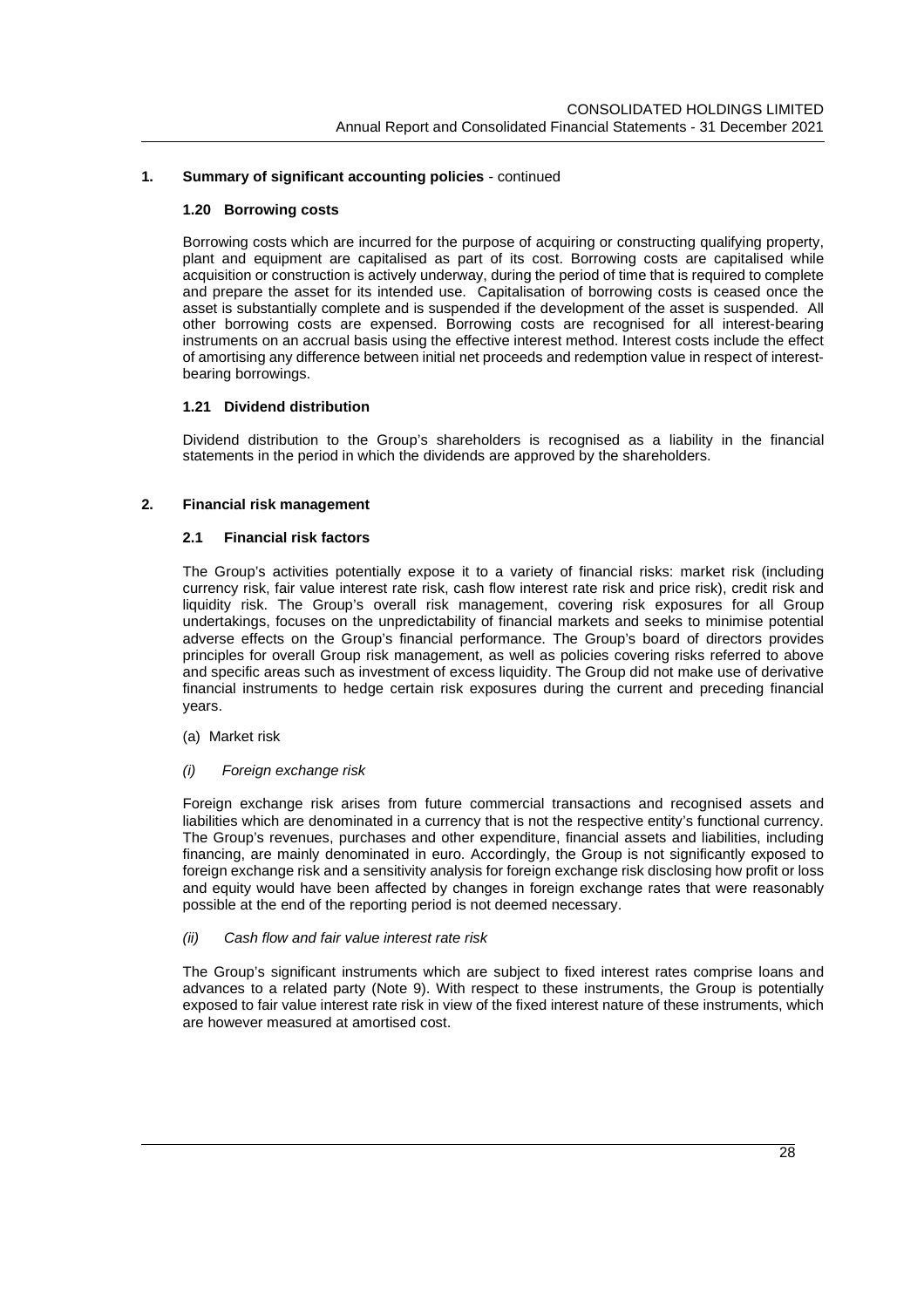The Group's interest rate risk principally arises from bank borrowings and loans from related party forming part of MO (Note 17), and balances with related parties (Note 31), subject to floating interest rates, which expose the Group to cash flow interest rate risk. Management monitors the impact of changes in market interest rates on amounts reported in profit or loss in respect of these instruments. Based on this analysis, management considers the potential impact on profit or loss of a defined interest rate shift that is reasonably possible at the end of the reporting period to be immaterial and accordingly the level of interest rate risk is contained. The Group's operating cash flows are substantially independent of changes in market interest rates.

# *(iii) Price risk*

The Group is not significantly exposed to equity price risk in view of the fact that the financial assets at FVOCI held by the Group are not material.

# (b) Credit risk

Credit risk arises mainly from cash and cash equivalents, advances to related parties and credit exposures to customers, including outstanding debtors and committed transactions. The Group's exposures to credit risk at the end of the reporting period are analysed as follows:

|                                              | Group        |                                             |         | Company   |  |      |
|----------------------------------------------|--------------|---------------------------------------------|---------|-----------|--|------|
|                                              | 2021<br>2020 |                                             | 2021    |           |  | 2020 |
|                                              | €            | €                                           | €       | €         |  |      |
| Financial assets measured at amortised cost: |              |                                             |         |           |  |      |
| Loans and advances (Note 9)                  | 713.352      | 713,352                                     | 713.352 | 713.352   |  |      |
| Trade and other receivables (Note 11)        |              | 16,474,418 15,966,786 13,139,698 12,848,337 |         |           |  |      |
| Cash and cash equivalents (Note 12)          | 2.322.636    |                                             |         | 1.461.380 |  |      |
|                                              |              | 19,510,406 18,413,925 15,597,659 15,023,069 |         |           |  |      |

The maximum exposure to credit risk at the end of the reporting period in respect of the financial assets mentioned above is equivalent to their carrying amount as disclosed in the respective notes to the financial statements. The Group does not hold any significant collateral as security in this respect.

#### Cash and cash equivalents

The Group principally banks with local financial institutions with high-quality standing or rating. While cash and cash equivalents are also subject to the impairment requirements of IFRS 9, the identified expected credit loss is insignificant.

#### Trade and other receivables (including contract assets)

The Group assesses the credit quality of its customers taking into account financial position, past experience and other factors. It has policies in place to ensure that sales of services are effected to customers with an appropriate credit history. The Group monitors the performance of its trade and other receivables on a regular basis to identify incurred collection losses, which are inherent in the Group's debtors, taking into account historical experience in collection of accounts receivable.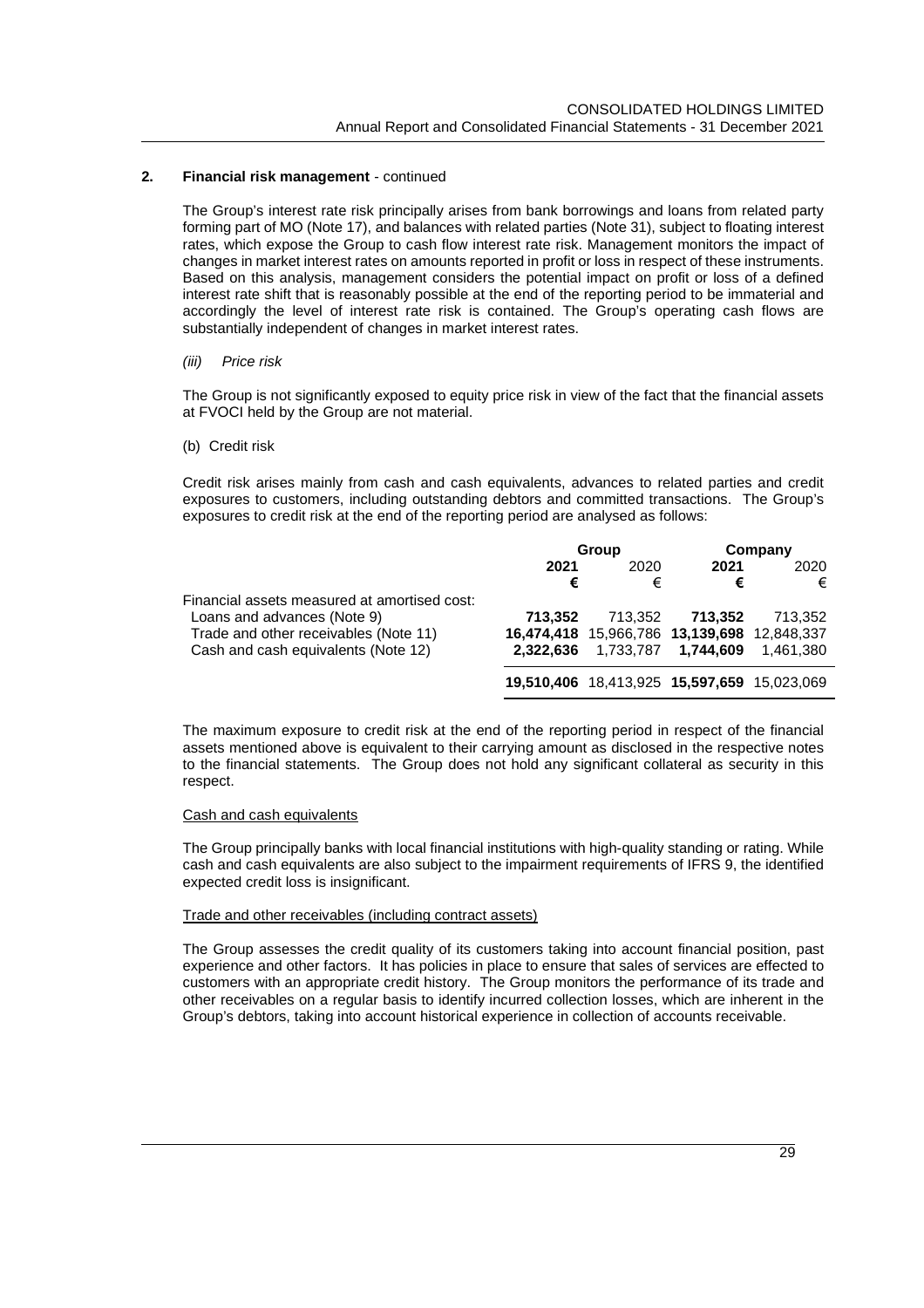In view of the nature of the Group's activities and the market in which it operates, a limited number of customers account for a certain percentage of the Group's trade and other receivables. Whilst no individual customer or group of dependent customers is considered by management as a significant concentration of credit risk with respect to contractual debts, these exposures are monitored and reported more frequently and rigorously. These customers trade frequently with the Group and are deemed by management to have positive credit standing, usually taking cognisance of the performance history without defaults.

The Group manages credit limits and exposures actively in a practicable manner such that there are no significant past due amounts receivable from customers at the end of the reporting period. The Group's trade and other receivables, which are not credit impaired financial assets, are principally debts in respect of transactions with customers for whom there is no recent history of default. Management does not expect any losses from non-performance by these customers.

#### *Impairment of trade receivables (including contract assets)*

The Group applies the IFRS 9 simplified approach to measuring expected credit losses which uses a lifetime expected loss allowance for all trade receivables and contract assets.

To measure the expected credit losses, trade receivables and contract assets have been grouped based on shared credit risk characteristics and the days past due. Contract assets have substantially the same risk characteristics as the trade receivables for the same types of contracts. The Group has therefore concluded that the expected loss rates for trade receivables are a reasonable approximation of the loss rates for contract assets.

The expected loss rates are based on the payment profiles of sales over a period of time before the reporting date and the corresponding historical credit losses experienced within this period. The historical loss rates are adjusted to reflect current and forward-looking information on macroeconomic factors affecting the ability of the customers to settle the receivables. The Group adjusts the historical loss rates based on expected changes in these factors. Credit loss allowances include specific provisions against credit impaired individual exposures with the amount of the provisions being equivalent to the balances attributable to credit impaired receivables. On that basis, the loss allowance for trade receivables for the Group as at 31 December 2021 and 2020 was determined as follows:

| 31 December 2021                   | Up to 30<br>days<br>past due | 31 to 60<br>days<br>past due | 61 to 90<br>days<br>past due | 91 to 120<br>days<br>past due | $+121$<br>days<br>past due | Total   |
|------------------------------------|------------------------------|------------------------------|------------------------------|-------------------------------|----------------------------|---------|
| Expected loss rate                 | $0 - 4.8%$                   | $0 - 5.7%$                   | $0 - 6.3%$                   | $0 - 7.8%$                    | 9.9%-100%                  |         |
| Gross carrying amount $(\epsilon)$ | 155.772                      | 32.895                       | 20.056                       | 2.894                         | 84.460                     | 296,077 |
| Loss allowance $(\epsilon)$        | 5,843                        | 1,836                        | 860                          | 226                           | 73.804                     | 82,569  |
| 31 December 2020                   | Up to 30<br>days<br>past due | 31 to 60<br>days<br>past due | 61 to 90<br>days<br>past due | 91 to 120<br>days<br>past due | $+121$<br>days<br>past due | Total   |
| Expected loss rate                 | $0 - 4.8%$                   | $0 - 5.7%$                   | $0 - 6.3%$                   | $0 - 7.8%$                    | 9.9%-100%                  |         |
| Gross carrying amount $(\epsilon)$ | 29,035                       | 9,615                        | 19,468                       | 4,283                         | 278,783                    | 341,184 |
| Loss allowance $(\epsilon)$        | 1,337                        | 448                          | 1,219                        | 334                           | 213,633                    | 216,971 |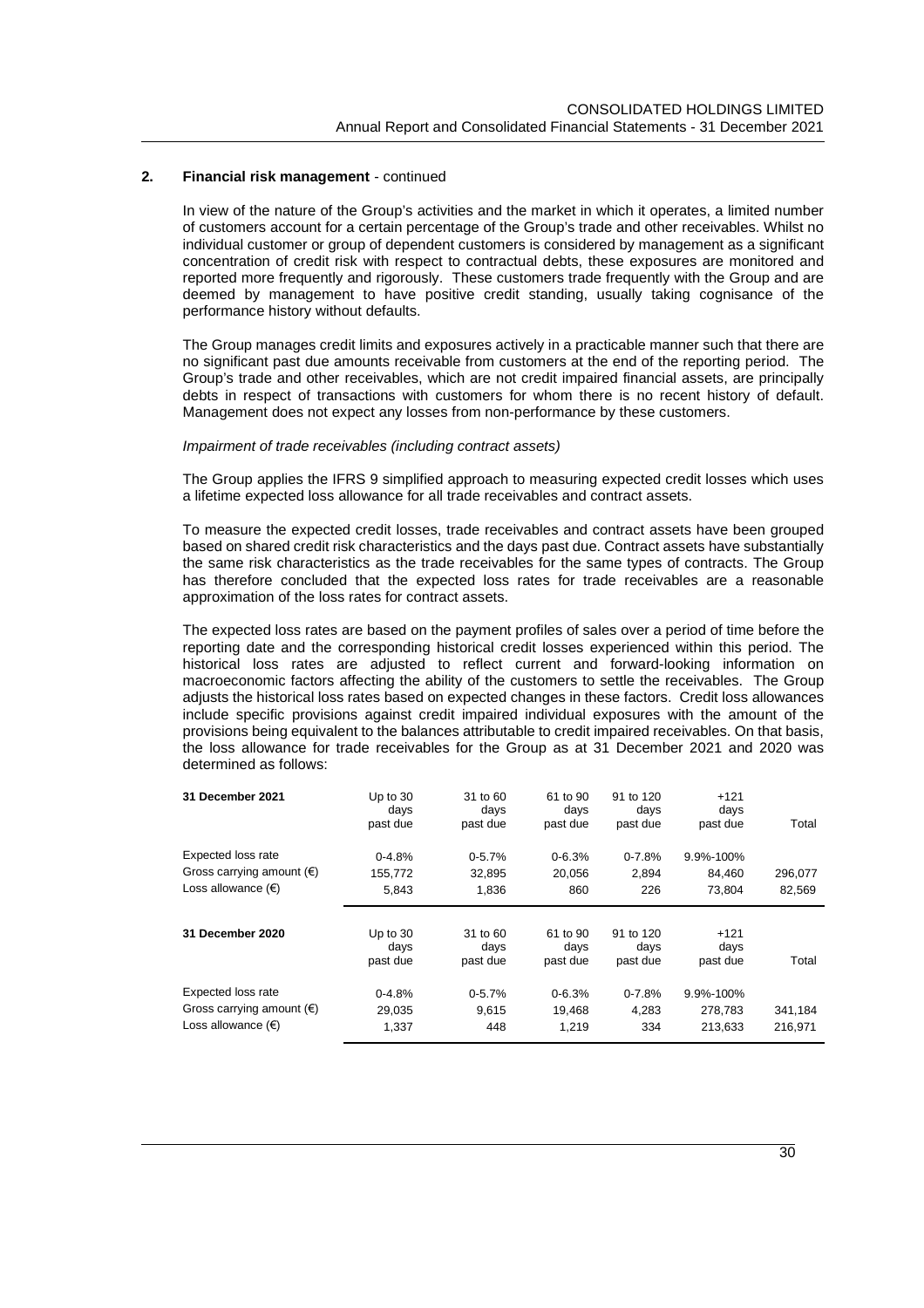As a result of the outbreak of COVID-19, the Group engaged in routine monitoring of the account activity and repayment patterns of its trade receivables. For this purpose, customers were segmented based on shared credit risk characteristics predominantly by economic sector, and accordingly receivables pertaining to those segments which have been impacted by COVID-19 were subjected to more rigorous monitoring. With respect to customers in particular economic sectors, the Group has experienced significant shifts in repayment patterns post the COVID-19 outbreak and accordingly a significant deterioration in collection rates was experienced. The Group also engaged in monitoring information available on macro-economic factors affecting customer repayment ability, with a view to also assess the actual and projected impact of the pandemic on the business models of the customers serviced by the Group and accordingly on their repayment ability. As a result of these assessments and taking cognisance of the projected impact on the repayment ability of the Group's customers, the repayment pattern actually experienced, and the estimated life of trade receivables, as at 31 December 2020, the Group's changed the level of certain expected credit loss rates from prior years in view of changes in the relative weighting of specific asset categories within the respective buckets. As at 31 December 2021, the group retained the same expected credit loss rates as those applied as at 31 December 2020.

The expected loss rates disclosed in the tables above reflect the fact that the 100% loss rate is triggered for receivables which are primarily past due by 420 days or more (2020: 420 days or more).

The Group established an allowance for impairment that represented its estimate of expected credit losses in respect of trade receivables. The individually credit impaired trade receivables mainly relate to a number of independent customers which are in unexpectedly difficult economic situations and which are accordingly not meeting repayment obligations. Hence, credit loss allowances in respect of credit impaired balances with corporate trade customers relate to entities which are in adverse trading and operational circumstances. Reversals of credit loss allowances of credit impaired receivables arise in those situations where customers recover from unfavourable circumstances and accordingly start meeting repayment obligations. The Group does not hold any significant collateral as security in respect of the credit impaired assets. The movements in credit loss allowances of these receivables are disclosed in Note 21.

Trade receivables and contract assets are written off when there is no reasonable expectation of recovery. Indicators that there is no reasonable expectation of recovery include, amongst others, the failure of a debtor to engage in a repayment plan with the Group, and a failure to make contractual payments for a period of greater than a year past due.

Credit losses on trade receivables and contract assets are presented as net expected credit losses and other impairment charges within administrative expenses under operating profit. Subsequent recoveries of amounts written off are credited against the same line item.

#### *Ageing analysis of trade receivables*

Categorisation of receivables as past due is determined by the Group on the basis of the nature of the credit terms in place and credit arrangements actually utilised in managing exposures with customers. At 31 December 2021 and 2020, the Group's past due but not impaired receivables and the carrying amount of trade receivables that would otherwise be past due or credit impaired whose terms have been renegotiated, were not deemed material in the context of the Group's trade receivables figures.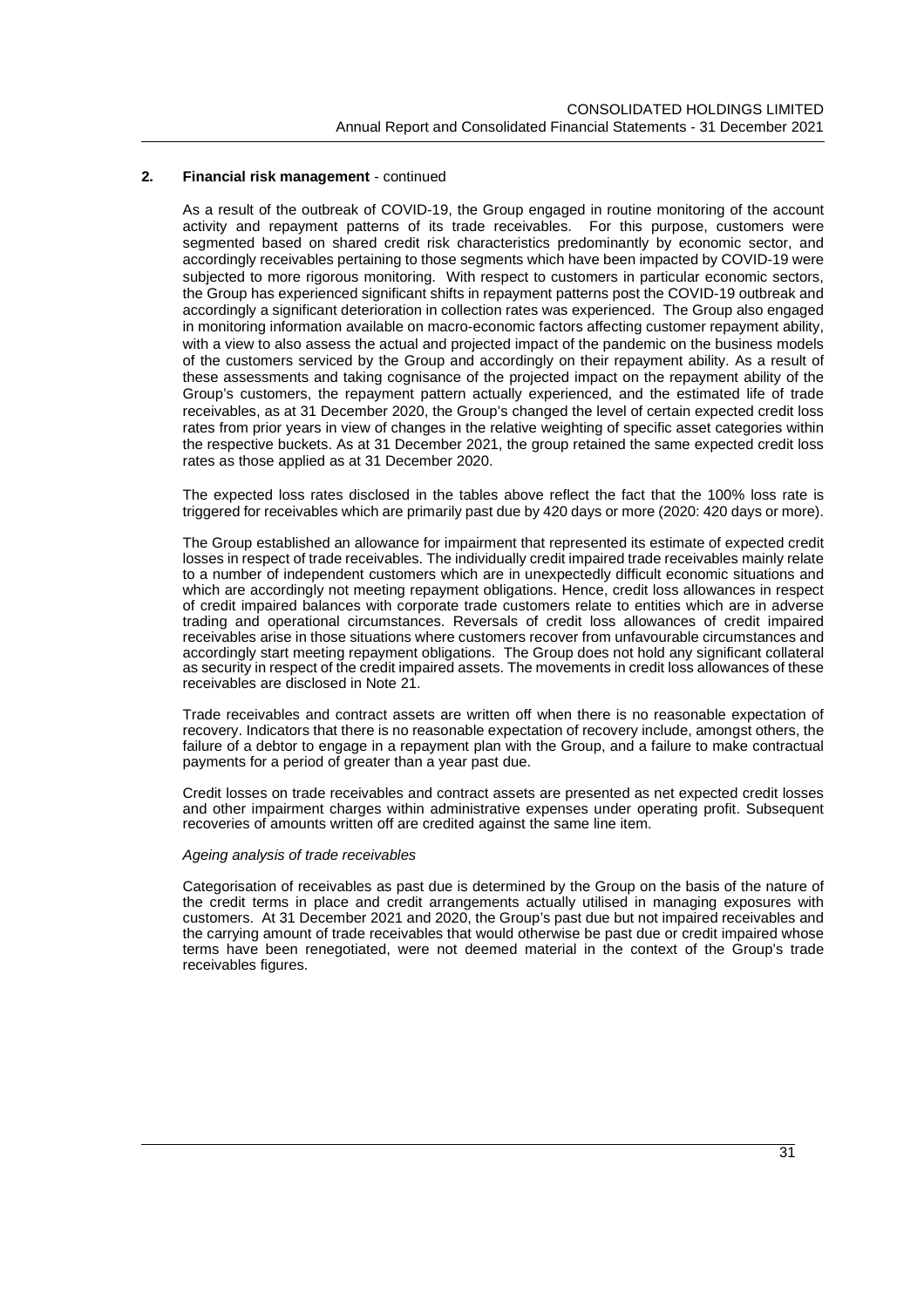#### Amounts owed by related parties

The Group's receivables include amounts due from related parties, primarily from related parties forming part of Mizzi Organisation and other related parties (Note 11) arising from financing transactions that have taken place in the current and prior years. The Mizzi Organization's treasury monitors intra-Group credit exposures at an individual entity level on a regular basis and ensures timely performance of these assets in the context of overall Group liquidity management. The Group assesses the credit quality of these related parties taking into account financial position, performance and other factors. The Group takes cognisance of the related party relationship with these entities and management does not expect any significant losses from non-performance or default.

Since these balances owed by related parties are repayable on demand, expected credit losses are based on the assumption that repayment of the balance is demanded at the reporting date. Accordingly, the expected credit loss allowance attributable to such balances is insignificant.

(c) Liquidity risk

The Group is exposed to liquidity risk in relation to meeting future obligations associated with its financial liabilities, which comprise lease liabilities (Note 16), borrowings (Note 17) and trade and other payables (Note 19). Prudent liquidity risk management includes maintaining sufficient cash and committed credit lines to ensure the availability of an adequate amount of funding to meet the Group's obligations.

Management monitors liquidity risk by reviewing expected cash flows, and ensures that no additional financing facilities are expected to be required over the coming year. This is also performed at a central treasury function which controls the overall liquidity requirements of Mizzi Organisation within certain parameters. The monitoring process considers the fact that the Group has significant amounts payable to related parties in respect of property and financing transactions that have taken place in prior years. The Group's liquidity risk is actively managed taking cognisance of the matching of cash inflows and outflows arising from expected maturities of financial instruments, together with the Group's committed bank borrowing facilities and other intra-organisation financing that it can access to meet liquidity needs. In this respect management does not consider liquidity risk to the Group as significant taking into account the liquidity management process referred to above.

The tables below analyse the Group's and the parent company's principal financial liabilities into relevant maturity Groupings based on the remaining term at the end of the reporting period to the contractual maturity date. The amounts disclosed in the table are the contractual undiscounted cash flows. Balances due within twelve months equal their carrying balances, as the impact of discounting is not significant.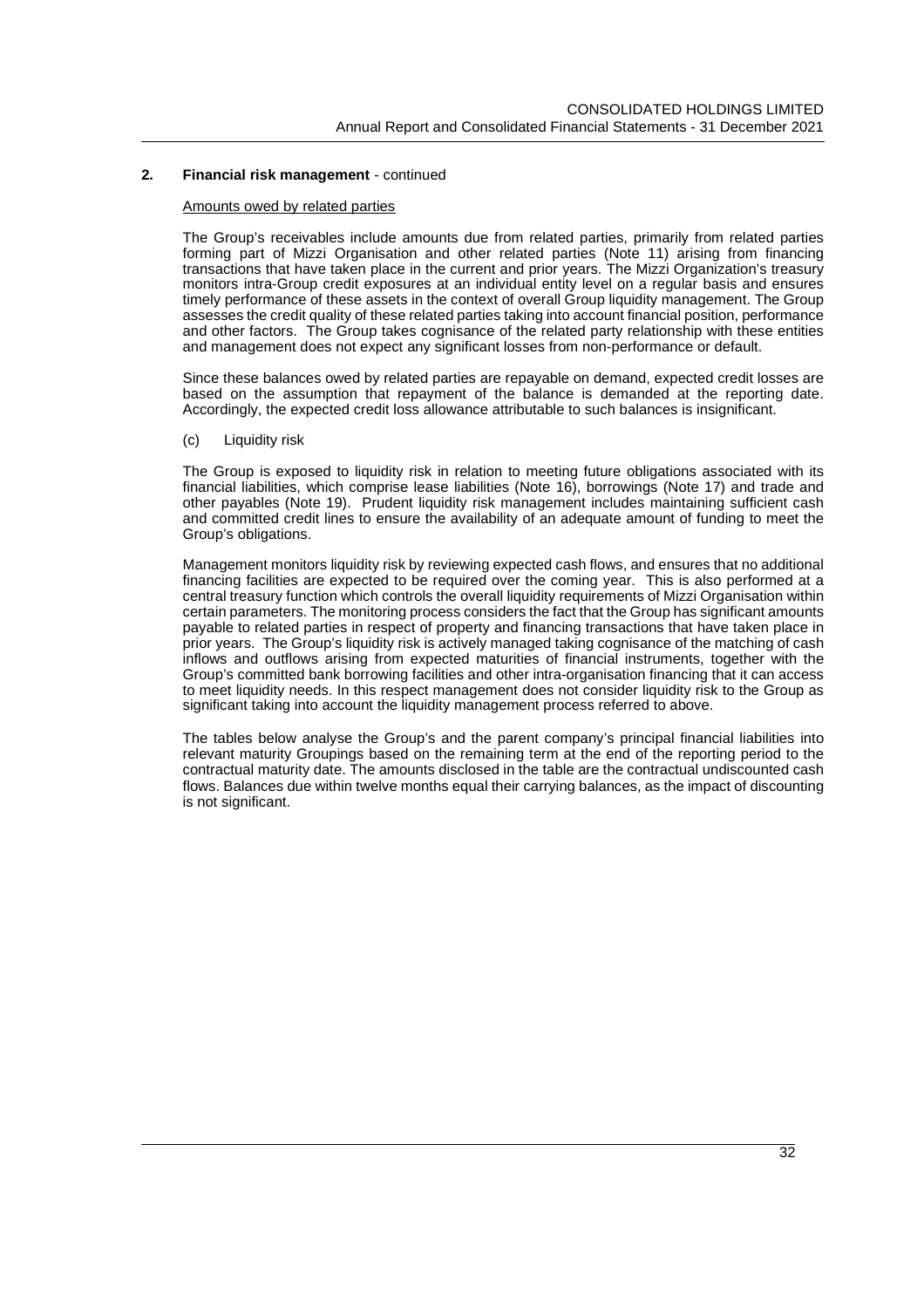|                                                                                                                                                                                          | Less than<br>€                                      | Between 1<br>1 year and 2 years and 5 years<br>€ | <b>Between 2</b><br>€ | Over<br>5 years<br>€   | <b>Total</b><br>€                                     |
|------------------------------------------------------------------------------------------------------------------------------------------------------------------------------------------|-----------------------------------------------------|--------------------------------------------------|-----------------------|------------------------|-------------------------------------------------------|
| Group                                                                                                                                                                                    |                                                     |                                                  |                       |                        |                                                       |
| At 31 December 2021<br>Lease liabilities<br>Bank borrowings<br>Loans from associate<br>Loans from related party<br>forming part of the Mizzi                                             | 11,024<br>742,446<br>32,126                         | 16,217<br>742,446                                | 2,227,338             | 3,410,331              | 27,241<br>7,122,561<br>32,126                         |
| Organisation<br>Trade and other payables                                                                                                                                                 | 150,795<br>2,444,120                                |                                                  |                       |                        | 150,795<br>2,444,120                                  |
| At 31 December 2020<br>Lease liabilities<br>Bank borrowings<br>Loans from associate<br>Loans from related party<br>forming part of the Mizzi<br>Organisation<br>Trade and other payables | 15,180<br>603,225<br>12,490<br>321,348<br>1,838,498 | 11,024<br>742,446<br>57,610                      | 16,217<br>1,903,479   | 3,432,739<br>Less than | 42,421<br>6,681,889<br>12,490<br>378,958<br>1,838,498 |
| Company                                                                                                                                                                                  |                                                     |                                                  |                       | 1 year<br>€            | <b>Total</b><br>€                                     |
| At 31 December 2021                                                                                                                                                                      |                                                     |                                                  |                       |                        |                                                       |
| Loans from associate<br>Trade and other payables                                                                                                                                         |                                                     |                                                  |                       | 32,126<br>236,621      | 32,126<br>236,621                                     |
| At 31 December 2020<br>Loans from associate<br>Trade and other payables                                                                                                                  |                                                     |                                                  |                       | 12,490<br>192,527      | 12,490<br>192,527                                     |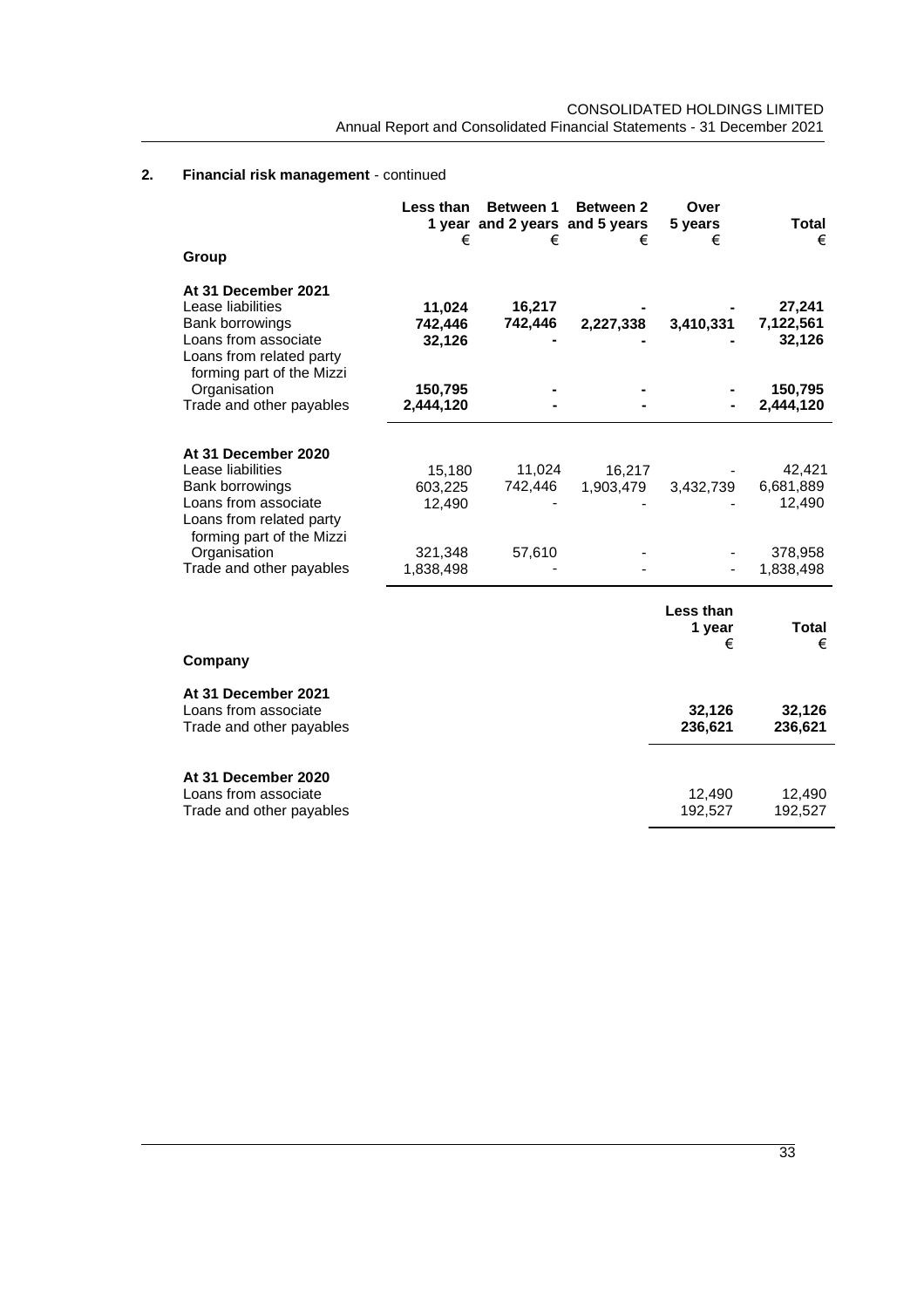#### **2.2 Capital risk management**

The Group's capital is managed at the level of Mizzi Organisation by reference to the aggregate level of equity and borrowings or debt as disclosed in the respective consolidated financial statements of Consolidated Holdings Limited and Mizzi Organisation Limited, together with the financial statements of GSD Marketing Limited and The General Soft Drinks Company Limited. The capital of the entities forming part of the Mizzi Organisation, which have been mentioned above, is managed on an aggregate basis by the Organisation as if they were organised as one entity. The Organisation's objectives when managing capital are to safeguard the Group's ability to continue as a going concern in order to provide returns for shareholders and benefits for other stakeholders, and to maintain an optimal capital structure to reduce the cost of capital. In order to maintain or adjust the capital structure, the Company may issue new shares or adjust the amount of dividends paid to shareholders.

The Organisation also monitors the level of capital on the basis of the ratio of aggregated net debt to total capital. Net debt is calculated as total borrowings (as shown in the respective consolidated statement of financial position) less cash and cash equivalents. Total capital is calculated as equity, as shown in the respective statement of financial position, plus net debt. The aggregated figures in respect of the Organisation's equity and borrowings are reflected below:

|                                                     | 2021<br>€                   | 2020<br>€                 |
|-----------------------------------------------------|-----------------------------|---------------------------|
| Total borrowings<br>Less: cash and cash equivalents | 108,947,257<br>(28.574.456) | 99,754,334<br>(9,702,799) |
| Net debt<br>Total equity                            | 80,372,801<br>162,886,016   | 90,051,535<br>156,839,203 |
| Total capital                                       | 243,258,817                 | 246,890,738               |
| Net debt/total capital                              | 33%                         | 36%                       |

The Organisation manages the relationship between equity injections and borrowings, being the constituent elements of capital as reflected above, with a view to managing the cost of capital. The level of capital of Consolidated Holdings Limited, as reflected in the consolidated statement of financial position, is maintained by reference to its respective financial obligations and commitments arising from operational requirements. In view of the nature of the Group's activities and the extent of borrowings or debt, the capital level at the end of the reporting period determined by reference to the consolidated financial statements is deemed adequate by the directors, taking cognisance of the Organisation's capital management programme.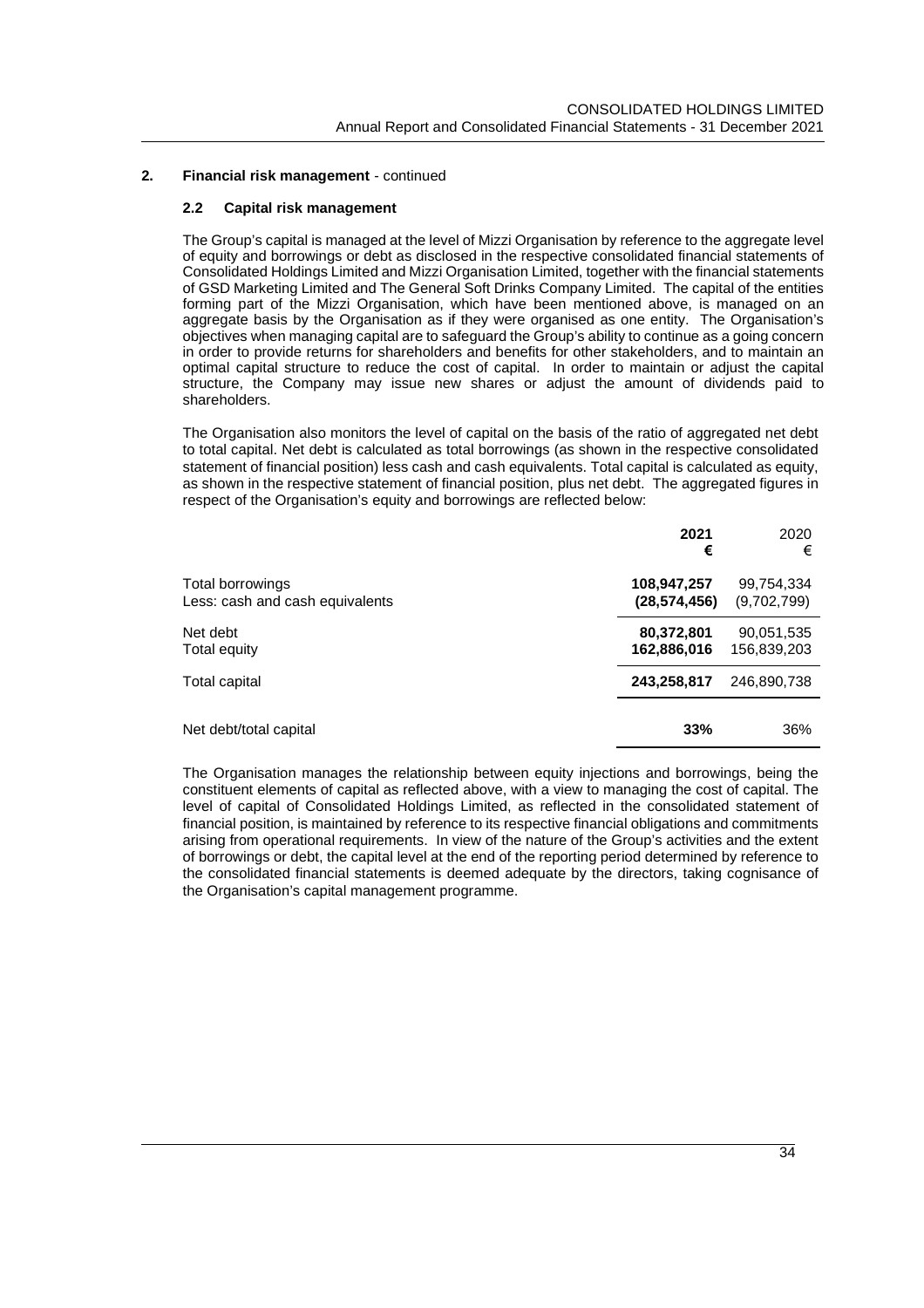# **2.3 Fair values of financial instruments**

At 31 December 2021 and 2020 the carrying amounts of cash at bank, receivables, payables, accrued expenses and short-term borrowings reflected in the financial statements are reasonable estimates of fair value in view of the nature of these instruments or the relatively short period of time between the origination of the instruments and their expected realisation. The fair value of balances with related parties which are repayable on demand is equivalent to their carrying amount.

The fair value of non-current financial instruments for disclosure purposes is estimated by discounting the future contractual cash flows at the current market interest rate that is available to the Group for similar financial instruments. The fair value of the Group's non-current advances to related parties and borrowings at the end of the reporting periods is not significantly different from the carrying amounts. The carrying amounts of the other financial liabilities as at 31 December 2021, comprising lease liabilities, are reasonable estimates of their fair value. The current market interest rates utilised for discounting purposes, which were almost equivalent to the respective instruments' contractual interest rates, are deemed observable and accordingly these fair value estimates have been categorised as level 2 within the fair value measurement hierarchy required by IFRS 7, '*Financial Instruments: Disclosure'*.

#### **3. Critical accounting estimates and judgements**

Estimates and judgements are continually evaluated and based on historical experience and other factors including expectations of future events that are believed to be reasonable under the circumstances.

In the opinion of the directors, the accounting estimates and judgements made in the course of preparing these financial statements are not difficult, subjective or complex to a degree which would warrant their description as critical in terms of the requirements of IAS 1.

As referred to in Note 4 to the financial statements, the Group's land and buildings category of property, plant and equipment are fair valued on the basis of professional advice.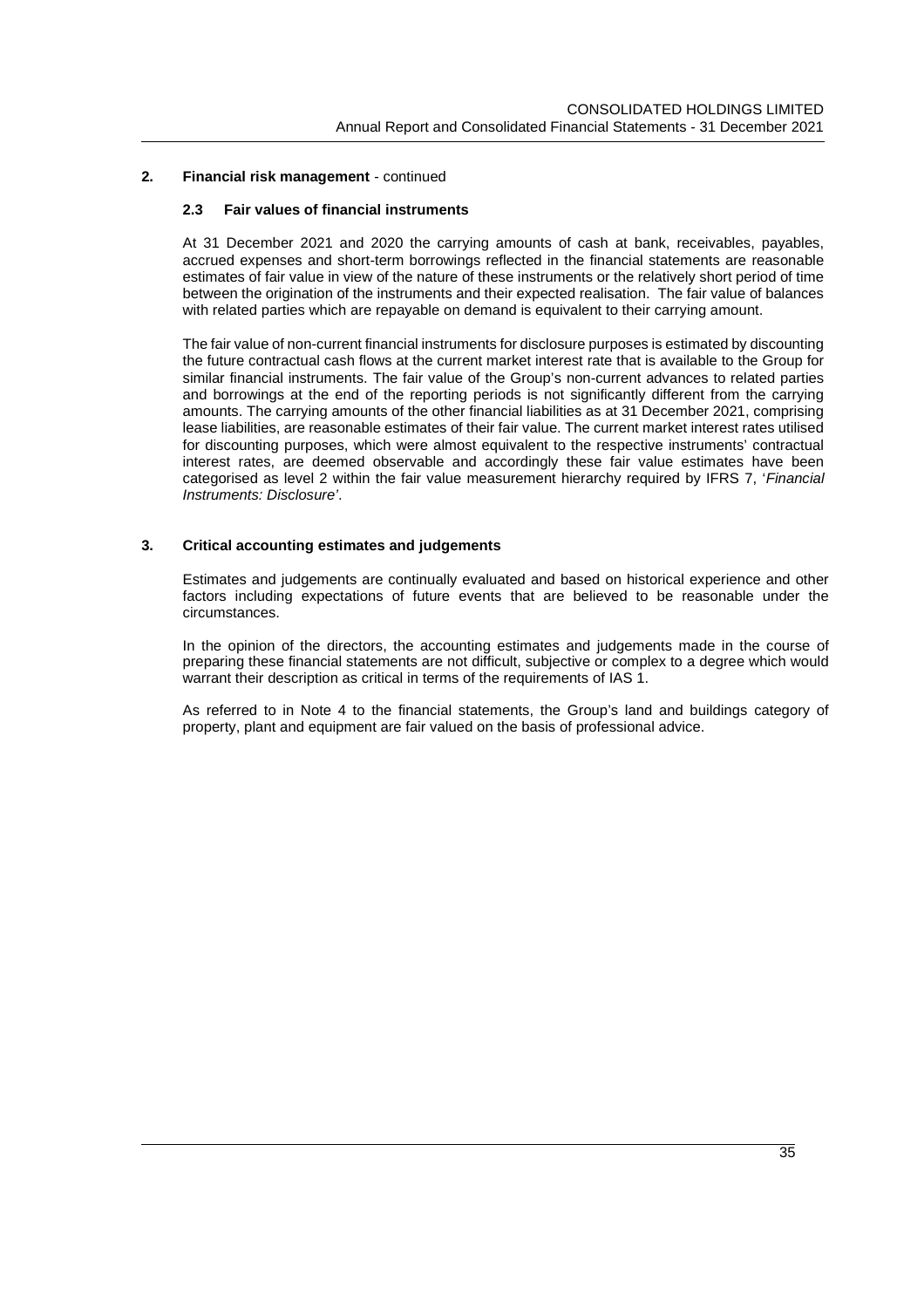# **4. Property, plant and equipment**

**Group**

|                                                                                                                    | Land and<br>buildings<br>€                     | Furniture,<br>fittings and<br>equipment<br>€ | Operational<br>equipment<br>€               | Motor<br>vehicles<br>€        | Assets under<br>construction<br>€   | Total<br>€                              |
|--------------------------------------------------------------------------------------------------------------------|------------------------------------------------|----------------------------------------------|---------------------------------------------|-------------------------------|-------------------------------------|-----------------------------------------|
| At 1 January 2020<br>Cost or valuation<br>Accumulated depreciation                                                 | 17,852,242<br>(2,701,899)                      | 3,256,177<br>(1,442,997)                     | 4,372,804<br>(1, 132, 628)                  | 53,451<br>(51, 576)           | 343,030                             | 25,877,704<br>(5,329,100)               |
| Net book amount                                                                                                    | 15,150,343                                     | 1,813,180                                    | 3,240,176                                   | 1,875                         | 343,030                             | 20,548,604                              |
| Year ended 31<br>December 2020<br>Opening net book amount<br>Additions<br>Reclassifications                        | 15,150,343<br>21,435                           | 1,813,180<br>95,240                          | 3,240,176<br>93,073<br>52,211               | 1,875<br>33,522               | 343,030<br>420,345<br>(52, 211)     | 20,548,604<br>663,615                   |
| Depreciation charge                                                                                                | (210, 691)                                     | (326, 912)                                   | (427, 705)                                  | (10, 256)                     |                                     | (975, 564)                              |
| Closing net book amount                                                                                            | 14,961,087                                     | 1,581,508                                    | 2,957,755                                   | 25,141                        | 711,164                             | 20,236,655                              |
| At 31 December 2020<br>Cost or valuation<br>Accumulated depreciation<br>Net book amount                            | 17,873,677<br>(2,912,590)<br>14,961,087        | 3,351,417<br>(1,769,909)<br>1,581,508        | 4,518,088<br>(1,560,333)<br>2,957,755       | 86,973<br>(61, 832)<br>25,141 | 711,164<br>711,164                  | 26,541,319<br>(6,304,664)<br>20,236,655 |
| Year ended 31<br>December 2021<br>Opening net book amount<br>Additions<br>Reclassifications<br>Depreciation charge | 14,961,087<br>7,257<br>1,713,796<br>(225, 117) | 1,581,508<br>16,778<br>76,551<br>(287, 038)  | 2,957,755<br>9,249<br>133,908<br>(434, 274) | 25,141<br>35,785<br>(19, 327) | 711,164<br>1,213,091<br>(1,924,255) | 20,236,655<br>1,282,160<br>(965, 756)   |
| Closing net book amount                                                                                            | 16,457,023                                     | 1,387,799                                    | 2,666,638                                   | 41,599                        |                                     | 20,553,059                              |
| At 31 December 2021<br>Cost or valuation<br>Accumulated depreciation                                               | 19,594,730<br>(3, 137, 707)                    | 3,444,746<br>(2,056,947)                     | 4,661,245<br>(1,994,607)                    | 122.758<br>(81, 159)          |                                     | 27,823,479<br>(7,270,420)               |
| Net book amount                                                                                                    | 16,457,023                                     | 1,387,799                                    | 2,666,638                                   | 41,599                        |                                     | 20,553,059                              |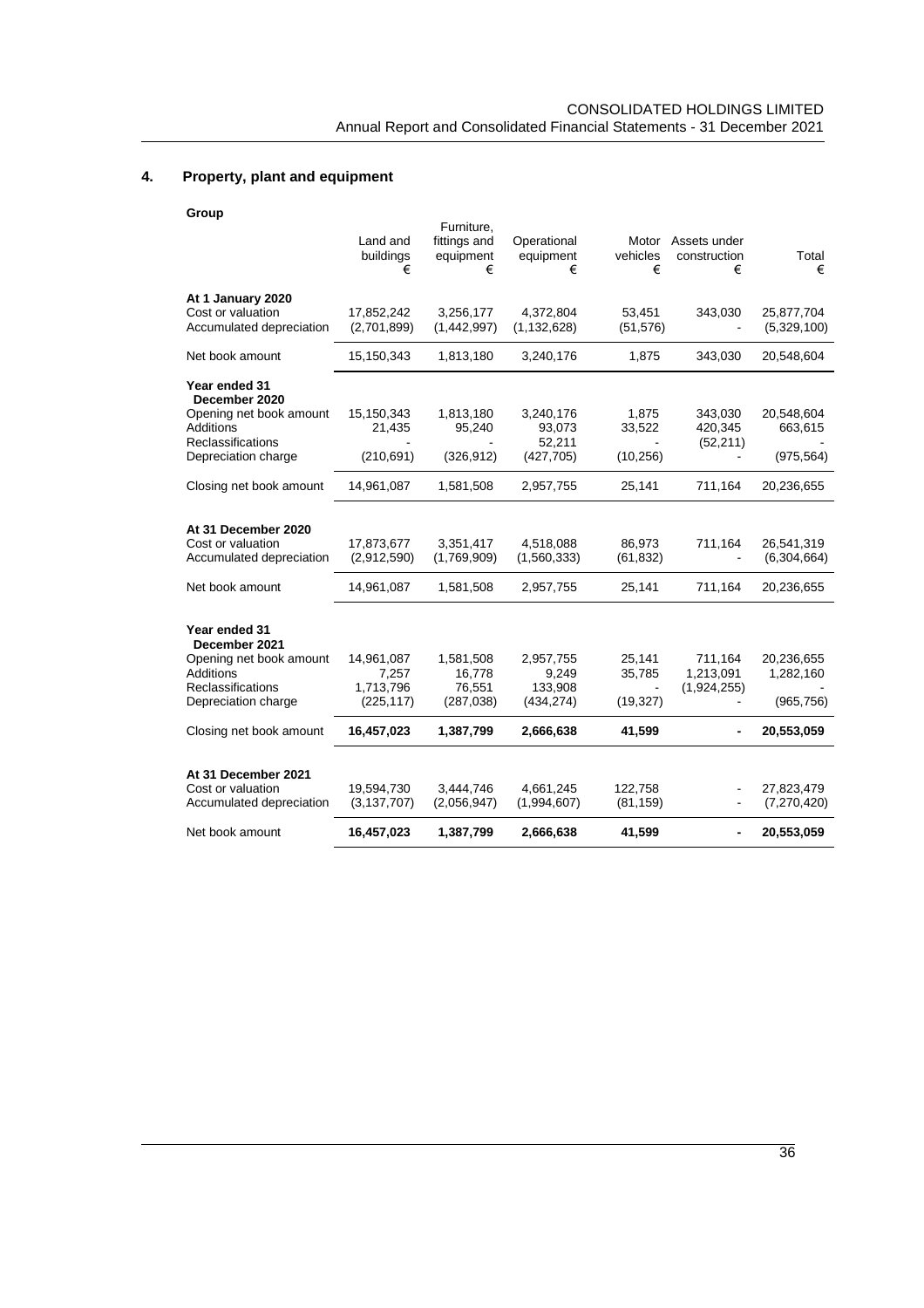#### *Fair valuation of property*

The Group's land and buildings, within property, plant and equipment were last revalued on 31 December 2020 by an independent professionally qualified valuer and no adjustments to the carrying amounts as at 31 December 2020 were deemed necessary. The book value of the property had been adjusted to the revaluation in prior years and the resultant surplus, net of applicable deferred income taxes, had been credited to the revaluation reserve in shareholders' equity (Note 14). The directors have assessed the fair value of the property at 31 December 2021, and the fair value was deemed to approximate the carrying amount.

Valuations were made on the basis of open market value taking cognisance of the specific location of the property, the size of the site together with its development potential, the availability of similar properties in the area, and whenever possible, having regard to recent market transactions for similar properties in the same location.

The Group is required to analyse non-financial assets carried at fair value by level of the fair value hierarchy within which the recurring fair value measurements are categorised in their entirety (Level 1, 2 or 3). The different levels of the fair value hierarchy have been defined as fair value measurements using:

- Quoted prices (unadjusted) in active markets for identical assets (Level 1);
- Inputs other than quoted prices included within Level 1 that are observable for the asset, either directly (that is, as prices) or indirectly (that is, derived from prices) (Level 2);
- Inputs for the asset that are not based on observable market data (that is, unobservable inputs) (Level 3).

The Group's land and buildings consists of operational property that is owned and managed by a Group undertaking. The recurring property fair value measurements at the end of each financial period presented use significant unobservable inputs and are accordingly categorised within Level 3 of the fair valuation hierarchy.

The Group's policy is to recognise transfers into and out of fair value hierarchy levels as of the beginning of the reporting period. There were no transfers between different levels of the fair value hierarchy during the current and preceding financial years.

A reconciliation from the opening balance to the closing balance of property for recurring fair value measurements categorised within Level 3 of the fair value hierarchy, for the current and preceding financial years, is reflected in the table above.

#### V*aluation processes*

The valuation of the property is performed regularly on the basis of valuation reports prepared by third party qualified valuers and other valuation assessments prepared by management. These reports are based on both:

- information provided by the Group which is derived from the Group undertaking's financial systems and is subject to the entity's overall control environment; and
- assumptions and valuation models used by the valuers/management; with assumptions being typically market related and based on professional judgement and market observation.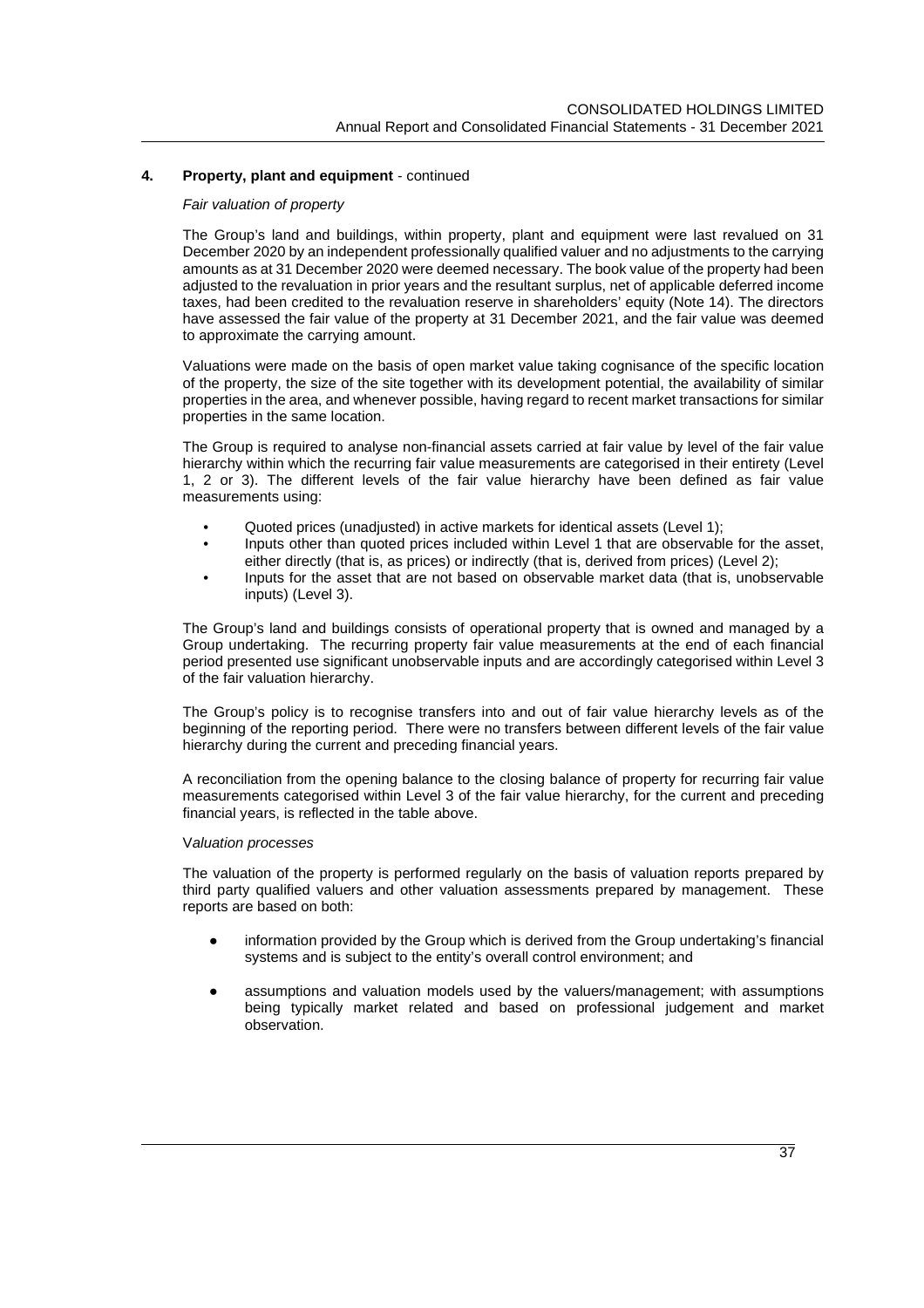The information provided to the valuers/management, together with the assumptions and the valuation models used by the valuers, are reviewed by designated officers within the Mizzi Organisation. This includes a review of fair value movements over the period. When the designated officers consider that the valuation report is appropriate, the valuation report is recommended to the Group undertaking's Board of directors. The Board then considers the valuation report as part of its overall responsibilities.

At the end of every reporting period, the designated officers assess whether any significant changes or developments have been experienced since the last valuation report. This analysis is usually supported by an assessment performed by the third party property valuers depending on the complexity of the property being valued. The officers report to the Board on the outcome of this assessment.

#### *Valuation techniques*

At 31 December 2021 and 2020, the valuation assessments were performed using a discounted cash flow approach. Throughout this process, the highest and best use of the property has been revised taking cognisance of the outcome of the valuation method applied.

In view of a limited number of similar or comparable properties and property transactions, comprising sales or rentals, in the local market, the valuations have been performed using unobservable inputs. The significant inputs to the approaches used are generally those described below:

- Discounted cash flow ("DCF") approach: considers the free cash flows arising from the projected income streams expected to be derived from the operation of the property, discounted to present value using an estimate of the weighted average cost of capital that would be available to finance such an operation. The significant unobservable inputs utilised with this technique include:

Earnings before interest, tax, based on projected income streams less operating expenditure depreciation and amortisation necessary to operate the hotel, but prior to depreciation and (EBITDA) financing charges:

- Growth rate based on management's estimated average growth of the Group's EBITDA levels, mainly determined by projected growth in income streams;
- Discount rate reflecting the current market assessment of the uncertainty in the amount and timing of projected cash flows. The discount rate reflects the estimated weighted average cost of capital that would be available for financing such an operation. The discount rate is based on an assumed debt to equity ratio; estimation of cost of equity is based on risk free interest rates adjusted for country risk and equity risk premium adjusted for entity-specific risk factor; estimation of cost of debt is based on risk free interest rates adjusted for country risk and assumed credit spread.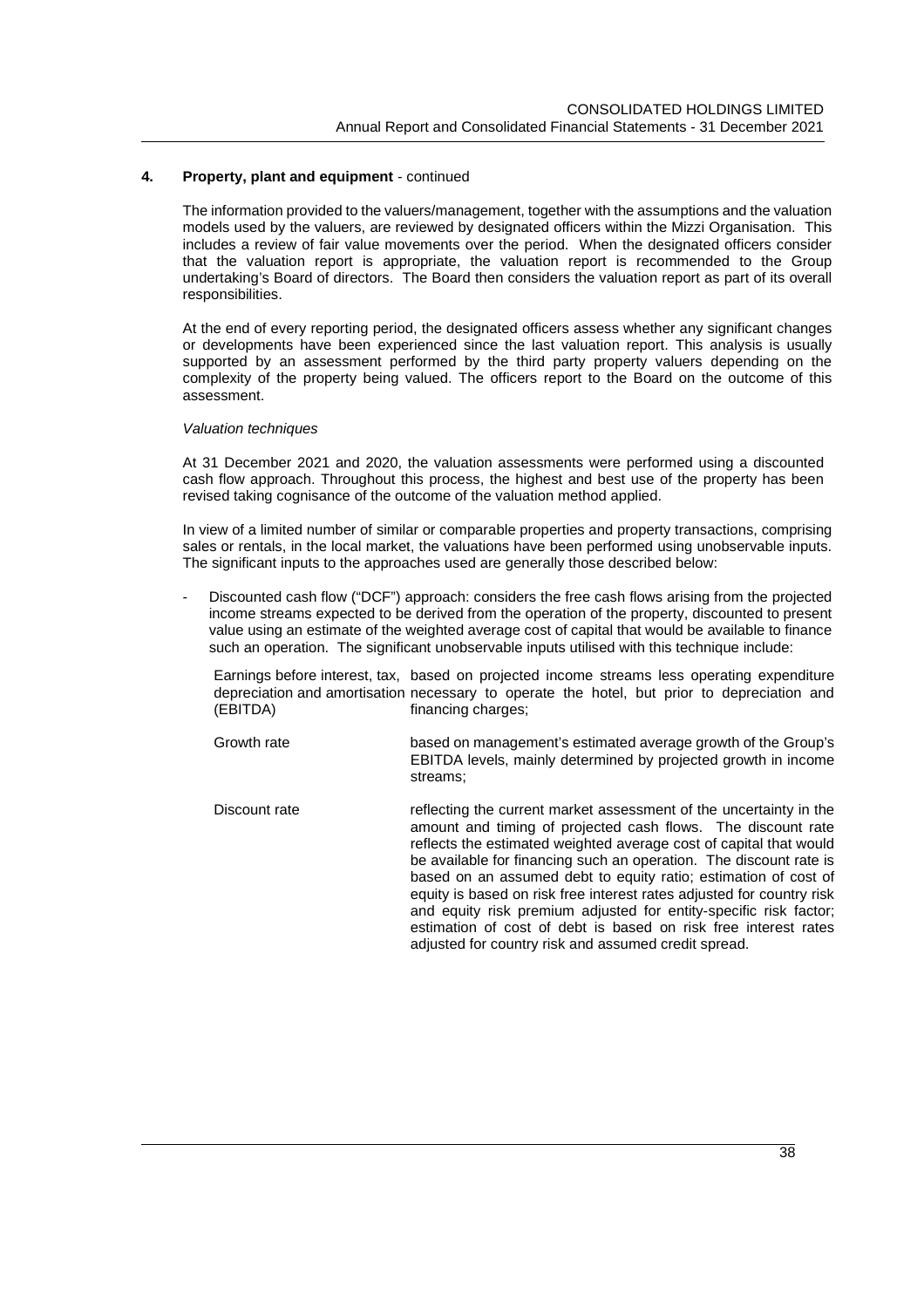Information about fair value measurements using significant unobservable inputs (Level 3):

| Description by class based on<br>highest and best use    | <b>Valuation</b><br>technique | <b>Significant</b><br>unobservable<br>input | Range of<br>unobservable<br>inputs                                                                         |
|----------------------------------------------------------|-------------------------------|---------------------------------------------|------------------------------------------------------------------------------------------------------------|
|                                                          | As at December 2021 and 2020  |                                             |                                                                                                            |
| Current use as commercial<br>premises (hotel operations) | <b>DCF</b><br>approach        | <b>EBITDA</b>                               | €1,677,000 in 2022<br>(€1,567,000 in 2021)<br>increasing gradually<br>until reaching<br>€1,760,000 in 2023 |
|                                                          |                               | Growth rate                                 | 5% per annum<br>after 2023                                                                                 |
|                                                          |                               | Discount rate                               | $9.5\%$ (post tax)                                                                                         |
|                                                          |                               | Perpetuity yield                            | 8.2%                                                                                                       |

In relation to the DCF approach, an increase in the projected levels of EBITDA and growth rate would result in an increased fair value of the property, whereas a higher discount rate would give rise to a lower fair value.

At 31 December 2021 and 2020, the directors considered the current use of the property to be equivalent to the highest and best use.

If the land and buildings were stated on the historical cost basis, the amounts would be as follows:

|                                  | 2021<br>€                 | 2020<br>€                 |
|----------------------------------|---------------------------|---------------------------|
| Cost<br>Accumulated depreciation | 13,383,341<br>(2,960,172) | 12,112,288<br>(2,754,748) |
| Net book amount                  | 10,423,169                | 9,357,540                 |

Bank borrowings in the name of Group undertakings and related parties forming part of Mizzi Organisation are secured on the Group's land and buildings (see Notes 17 and 30).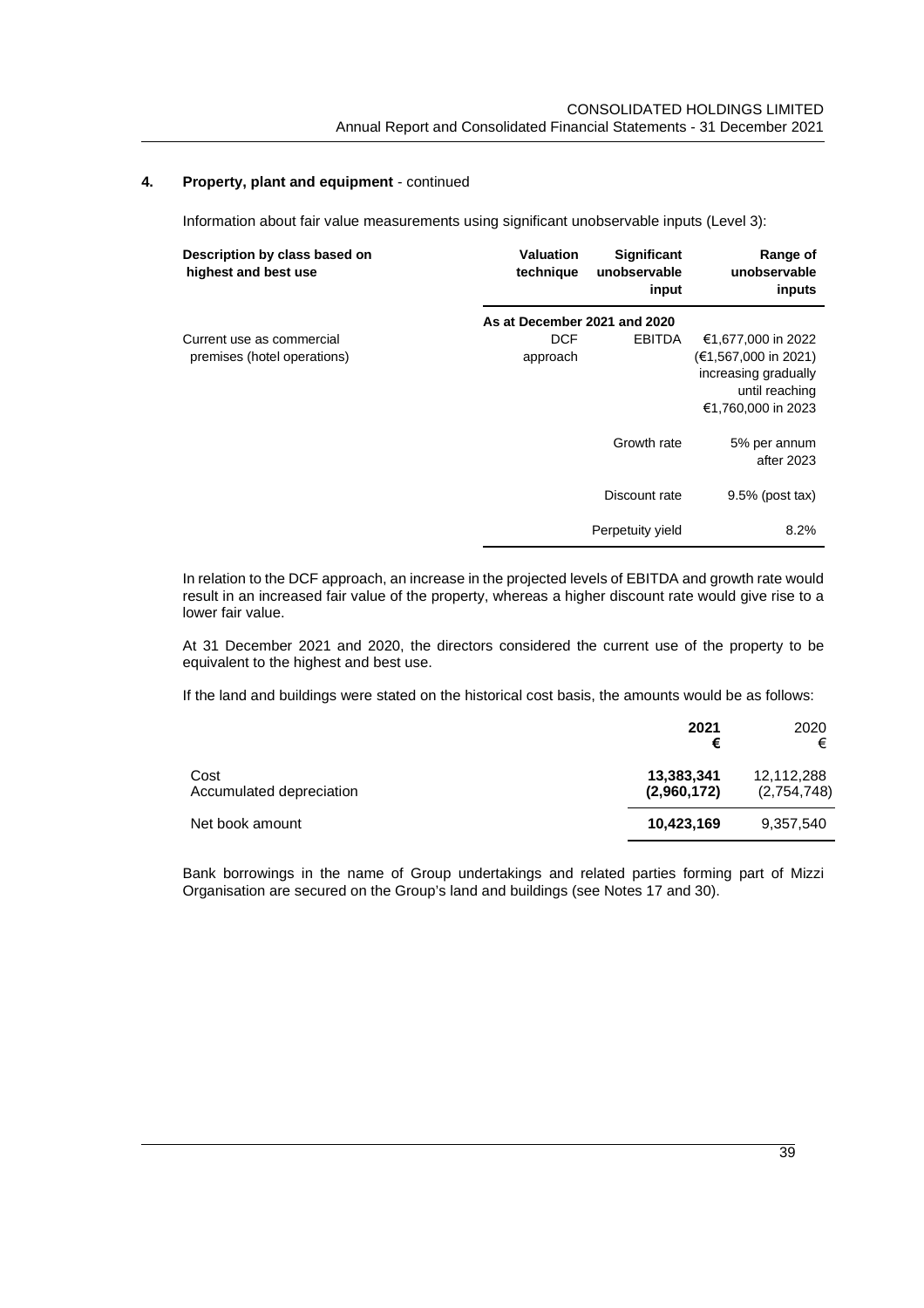#### **Company**

|                                                                      | Motor<br>vehicles<br>€ | Total<br>€          |
|----------------------------------------------------------------------|------------------------|---------------------|
| Year ended 31 December 2021<br>Additions<br>Depreciation charge      | 35,785<br>(10, 946)    | 35,785<br>(10, 946) |
| Closing net book amount                                              | 24,839                 | 24,839              |
| At 31 December 2021<br>Cost or valuation<br>Accumulated depreciation | 35,785<br>(10, 946)    | 35,785<br>(10, 946) |
| Net book amount                                                      | 24,839                 | 24,839              |

#### **5. Right-of-use assets**

#### *The Group's leasing activities*

The Group leases motor vehicles from a related party forming part of Mizzi Organisation. Rental contracts are typically made for fixed periods of 5 to 6 years. Lease terms are negotiated on an individual basis and contain a wide range of different terms and conditions. The lease agreements do not impose any covenants. Leased assets may not be used as security for borrowing purposes.

Extension and termination options are included in the majority of the Group's motor vehicles leases. These terms are used to maximise operational flexibility in respect of managing contracts. The majority of extension and termination options held are exercisable only by the Group and not by the respective lessor. In respect of the majority of lease arrangements, the extension periods have been included in determining lease term for the respective arrangement.

The statement of financial position reflects the following assets relating to leases:

|                           | 2021<br>€ | 2020<br>€ |
|---------------------------|-----------|-----------|
| Motor vehicles            | 26,323    | 40,686    |
| Total right-of-use assets | 26,323    | 40,686    |

The movement in the carrying amount of these assets is analysed in the following table:

|                                 | 2021<br>€           | 2020<br>€          |
|---------------------------------|---------------------|--------------------|
| As at 1 January<br>Depreciation | 40,686<br>(14, 363) | 56,369<br>(15,683) |
| As at 31 December               | 26,323              | 40,686             |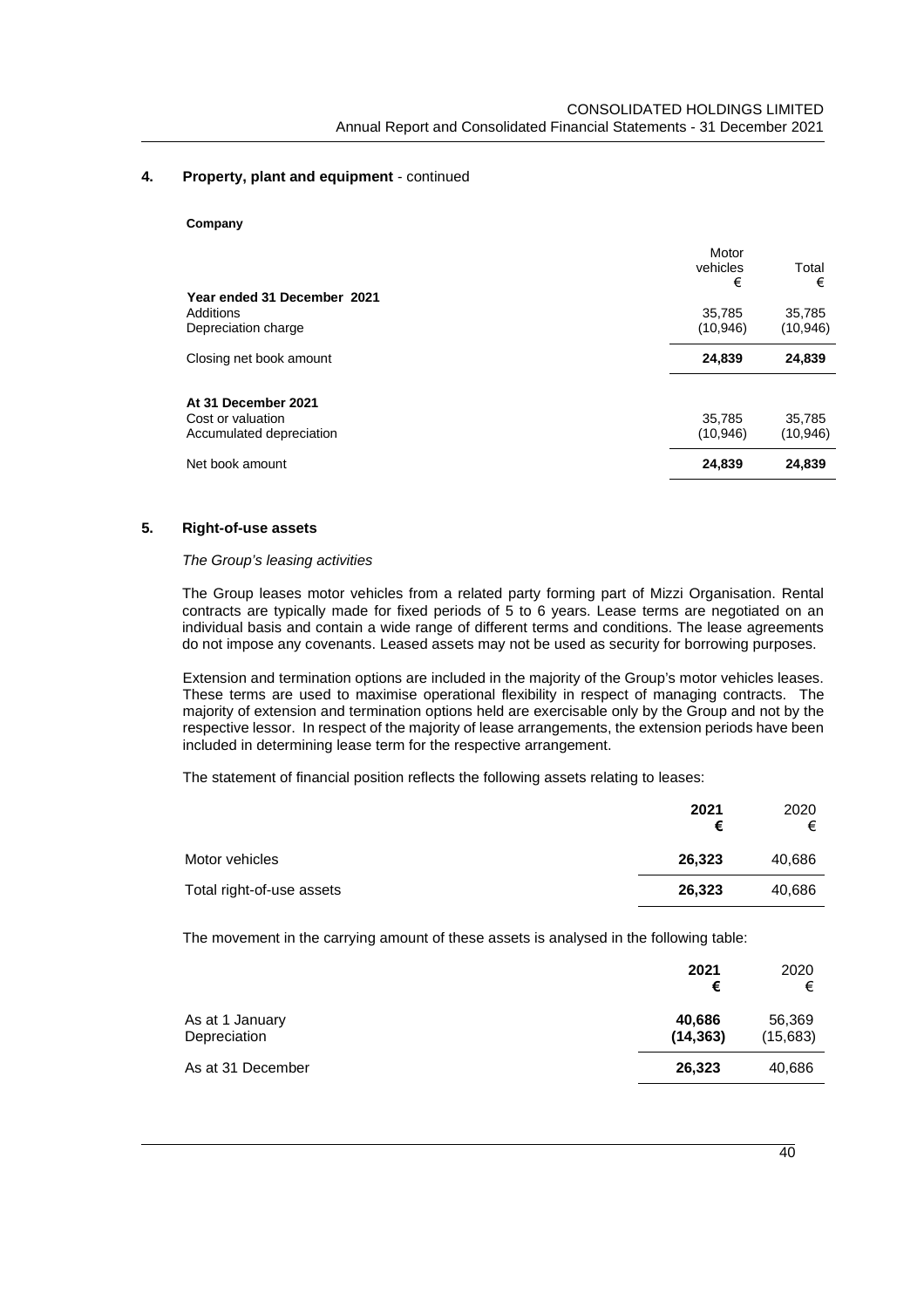# **5. Right-of-use assets** - continued

The income statement reflects the following amounts relating to leases:

|    |                                                              | 2021<br>€ | 2020<br>€ |
|----|--------------------------------------------------------------|-----------|-----------|
|    | Depreciation charge of right-of-use assets<br>Motor vehicles | 14,363    | 15,683    |
|    | Interest expense (included in finance costs)                 | 648       | 958       |
| 6. | <b>Investments in subsidiaries</b>                           |           |           |
|    | Company                                                      |           |           |
|    |                                                              | 2021<br>€ | 2020<br>€ |
|    | Year ended 31 December                                       |           |           |

The subsidiaries at the end of the financial reporting periods, whose results and financial position affected the figures of the Group, are shown below:

Opening and closing cost and carrying amount **7,133,992** 7,133,992

|                                 | <b>Registered</b><br>office                                                       | <b>Class of</b><br>shares held                                          | Percentage of<br>shares held |              |
|---------------------------------|-----------------------------------------------------------------------------------|-------------------------------------------------------------------------|------------------------------|--------------|
|                                 |                                                                                   |                                                                         | 2021<br>%                    | 2020<br>$\%$ |
| The Waterfront Hotel<br>Limited | Mizzi Organisation<br>Corporate Office<br><b>Testaferrata Street</b><br>Ta' Xbiex | Ordinary shares<br>5% Non-cumulative<br>redeemable<br>preference shares | 100<br>100                   | 100<br>100   |
| <b>Legacy Contractors</b>       | Malta<br>24, Crescent Lodge,                                                      | Ordinary shares                                                         | 100                          | 100          |
| Limited                         | Triq Sta Marija,<br>Zebbug<br>Malta                                               |                                                                         |                              |              |

#### **7. Investments in associates**

| Group                   | 2021<br>€ | 2020<br>€                 |
|-------------------------|-----------|---------------------------|
| Year ended 31 December  |           |                           |
| Opening carrying amount |           | 17,869,751 18,415,796     |
| Additions               | 500       | 500                       |
| Share of profit         | 69.094    | 855,965                   |
| Dividends received      |           | $(510,003)$ $(1,402,510)$ |
| Closing carrying amount |           | 17,429,342 17,869,751     |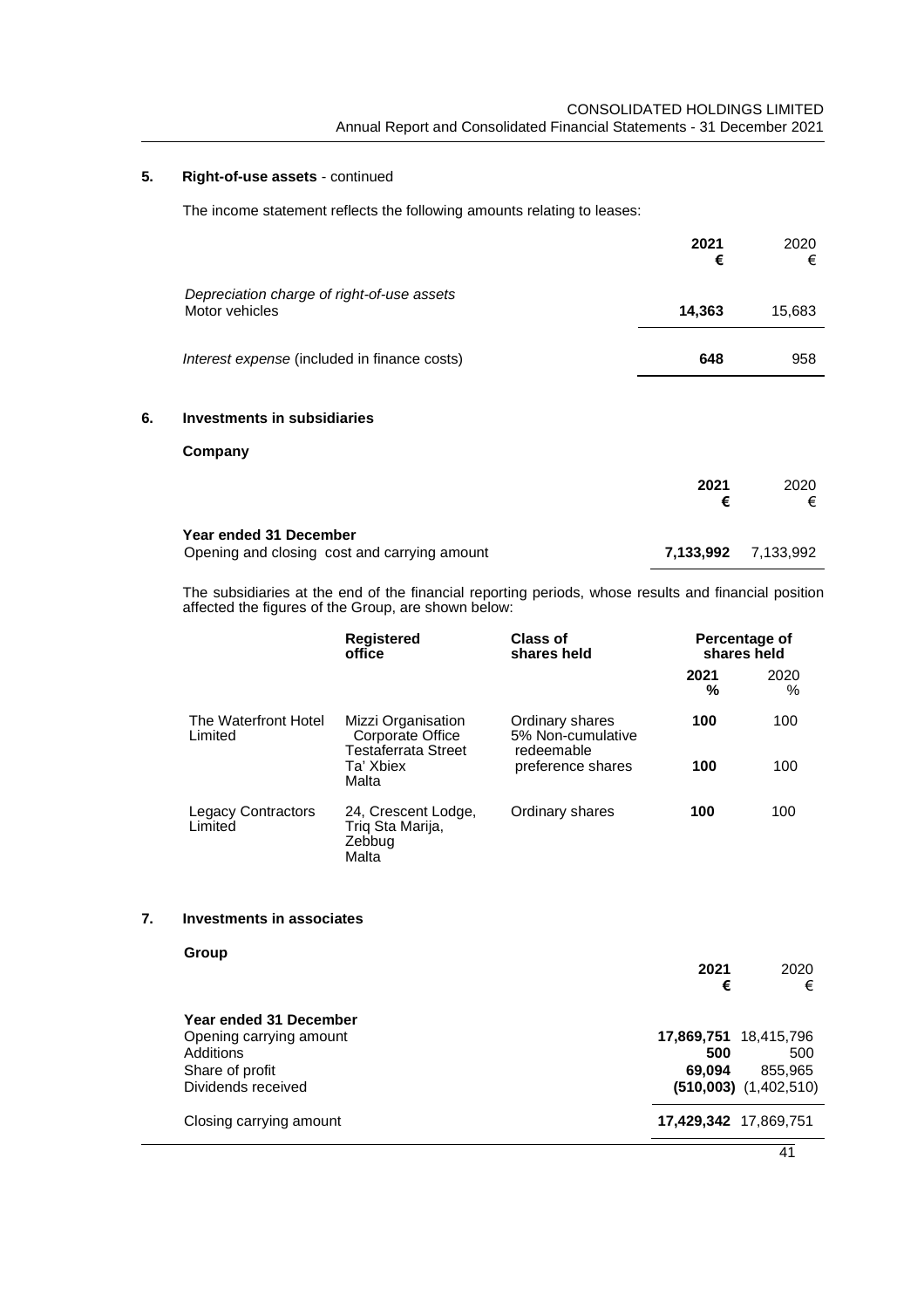|                                                         | 2021<br>€             | 2020<br>€                        |
|---------------------------------------------------------|-----------------------|----------------------------------|
| At 31 December<br>Cost<br>Share of profits and reserves | 652,426               | 651,926<br>16,776,916 17,217,825 |
| Carrying amount                                         | 17,429,342 17,869,751 |                                  |

The Group's share of profit of the associates, disclosed in the tables above and in profit or loss, is after tax and non-controlling interests in the associates.

The associates at the end of the financial reporting periods, whose results and financial position affected the figures of the Group, are shown below:

|                                         | Registered<br>office                                       | Class of<br>shares held | Percentage of<br>2021<br>℅ | shares held<br>2020<br>% |
|-----------------------------------------|------------------------------------------------------------|-------------------------|----------------------------|--------------------------|
| Mizzi Associated Enterprises<br>Limited | Leisure House<br>30 Archbishop Street<br>Valletta<br>Malta | Ordinary shares         | 51                         | 51                       |
| Mellieha Bay Hotel Limited              | Mellieha Bay Hotel<br>Marfa Road, Ghadira<br>Malta         | Ordinary shares         | 51                         | 51                       |
| AquaLuna Lido Ltd                       | Number 2,<br>Geraldu Farrugia Street<br>Zebbug<br>Malta    | Ordinary 'A' shares     | 33                         | 33                       |
| Sliema Creek Lido Limited               | Number 2,<br>Geraldu Farrugia Street<br>Zebbug<br>Malta    | Ordinary 'A' shares     | 33                         |                          |

The proportion of the voting power held in Mizzi Associated Enterprises Limited and Mellieha Bay Hotel is 50%. The shareholding in Mizzi Associated Enterprises Limited and Mellieha Bay Hotel Limited is held directly by Consolidated Holdings Limited (51%) and Alf. Mizzi & Sons Limited (49%). Neither of these shareholders are in a position to exercise a dominant influence on the company as they are only entitled under the company's Memorandum and Articles of Association to elect two directors each.

The shareholding in AquaLuna Lido Ltd and Sliema Creek Lido Limited is held through The Waterfront Hotel Limited.

The impacts of the additional investments in associates during the current and preceding financial years were not material in the context of the Group's financial position as at 31 December 2021 and 2020 and the results for the year then ended.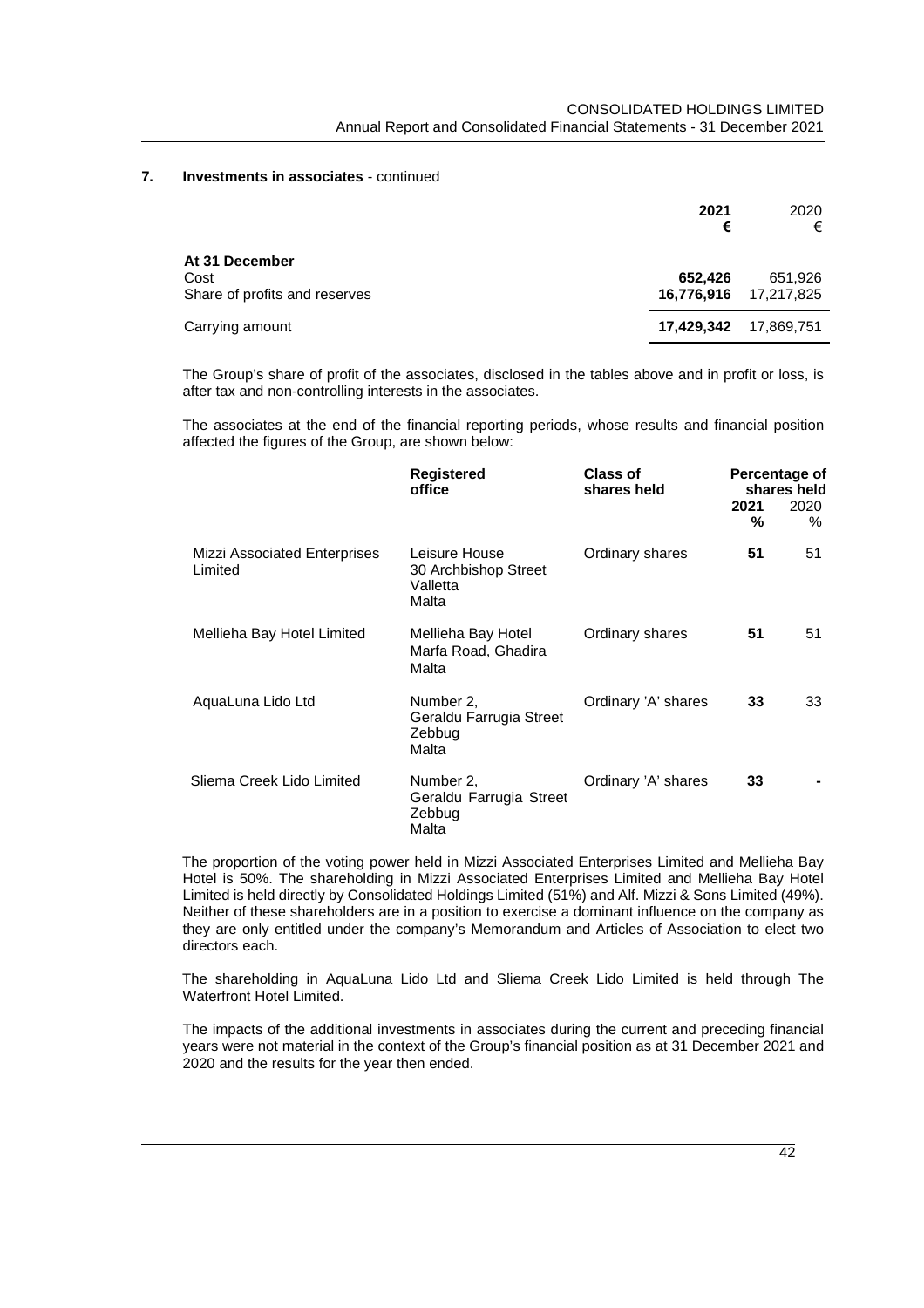*Disclosure requirements emanating from IFRS 12 'Disclosure of interests in other entities'*

Mizzi Associated Enterprises Limited's principal activity is the ownership and the development of property for trading and rental purposes. The principal activity of Mellieha Bay Hotel Limited is the ownership and operation of the Mellieha Bay Hotel. The associates' principal places of business are based in Malta.

The above investments provide strategic partnerships for the Group providing economies of scale and depth within business sectors which are targeted by the Group for diversification or consolidation purposes.

The investments in these associates, which are an unlisted private companies, is measured using the equity method in accordance with the Group's accounting policy. Summarised financial information for the associates are set out below:

# **Summarised statement of financial position**

|                                                                           | <b>Mellieha Bay Hotel Limited</b> |            |  |
|---------------------------------------------------------------------------|-----------------------------------|------------|--|
|                                                                           | 2021                              | 2020       |  |
|                                                                           | €                                 | €          |  |
| <b>ASSETS</b><br><b>Non-current assets</b>                                | 35,849,573                        | 35,063,883 |  |
| <b>Current assets</b>                                                     |                                   |            |  |
| Cash and cash equivalents                                                 | 233,700                           | 1,077,452  |  |
| Other current assets                                                      | 375,422                           | 506,728    |  |
| Total current assets                                                      | 609,122                           | 1,584,180  |  |
| <b>Total assets</b>                                                       | 36,458,695                        | 36,648,063 |  |
| <b>LIABILITIES</b><br><b>Non-current liabilities</b><br>Other liabilities | 4,050,863                         | 4,569,838  |  |
| <b>Current liabilities</b>                                                |                                   |            |  |
| Trade and other payables                                                  | 1,359,479                         | 264,897    |  |
| <b>Total liabilities</b>                                                  | 5,410,342                         | 4,834,735  |  |
| <b>Net assets</b>                                                         | 31,048,353                        | 31,813,328 |  |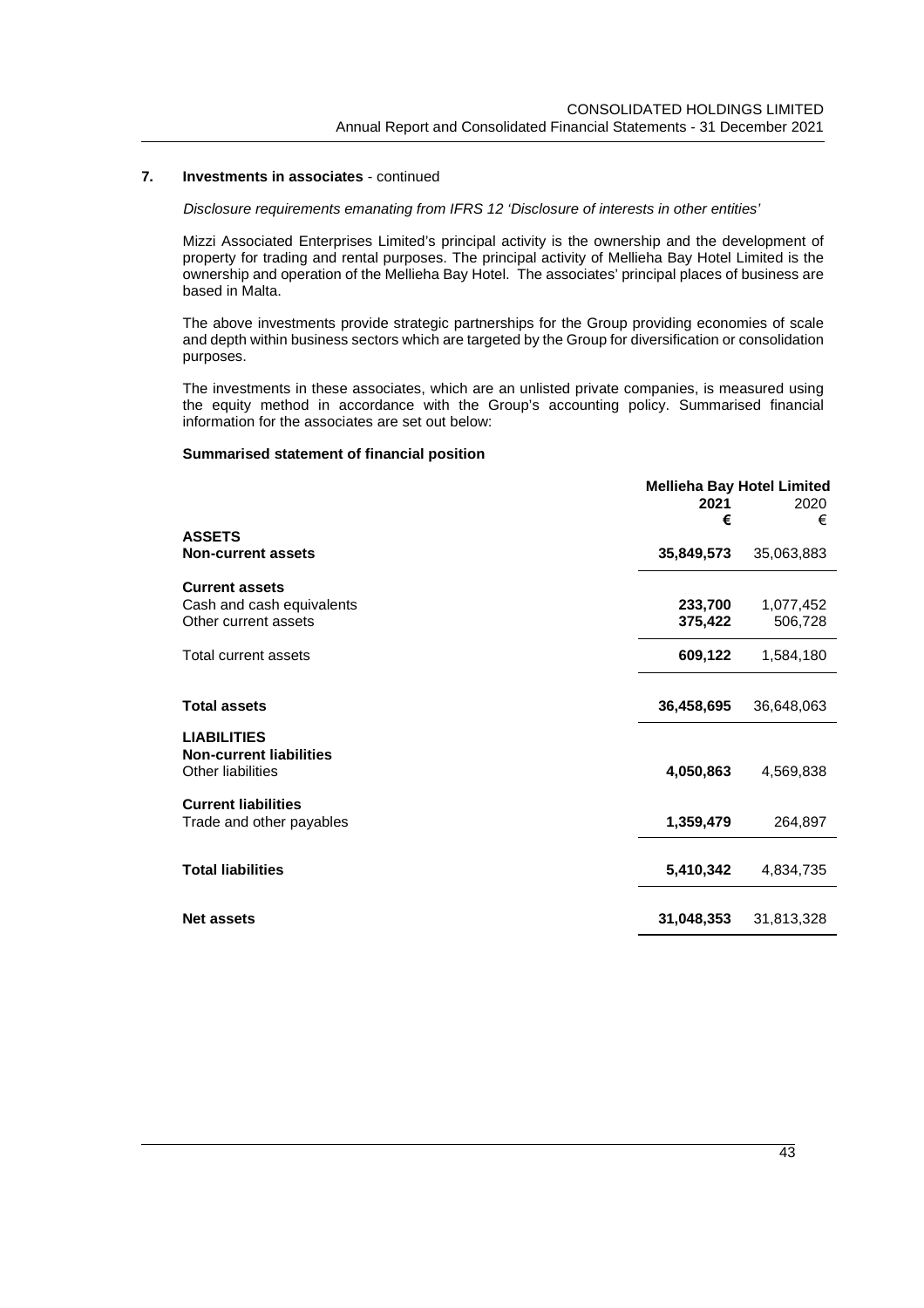# **Summarised statement of financial position**

|                                                                            | <b>Mizzi Associated</b><br><b>Enterprises Limited</b><br>Consolidated financial<br>statements |                    |  |
|----------------------------------------------------------------------------|-----------------------------------------------------------------------------------------------|--------------------|--|
|                                                                            | 2021                                                                                          | 2020               |  |
| <b>ASSETS</b>                                                              | €                                                                                             | €                  |  |
| <b>Non-current assets</b>                                                  | 1,943,025                                                                                     | 1,976,325          |  |
| <b>Current assets</b><br>Cash and cash equivalents<br>Other current assets | 21,359<br>176,301                                                                             | 315,954<br>536,914 |  |
| Total current assets                                                       | 197,660                                                                                       | 852,868            |  |
| <b>Total assets</b>                                                        | 2,140,685                                                                                     | 2,829,193          |  |
| <b>LIABILITIES</b><br><b>Current liabilities</b>                           |                                                                                               |                    |  |
| Trade and other payables                                                   | 106,664                                                                                       | 441,416            |  |
| Other liabilities                                                          | 12,611                                                                                        | 255,128            |  |
| <b>Total liabilities</b>                                                   | 119,275                                                                                       | 696,544            |  |
| <b>Net assets</b>                                                          | 2,021,410                                                                                     | 2,132,649          |  |

The Group's respective share of the net assets reflected in the above tables is in substance equivalent to the carrying amount of its investment in the associates except as outlined below. The Group's share of the net assets of Mizzi Associated Enterprises Limited and Mellieha Bay Hotel Limited extracted from the respective financial statements, does not reflect the Group's carrying amount of the investments in the respective entities. The difference arises as a result of fair value adjustments effected at the time that Mizzi Associated Enterprises Limited acquired Mellieha Bay Hotel Limited in prior years.

There are no significant contingent liabilities relating to the Group's interest in the associates.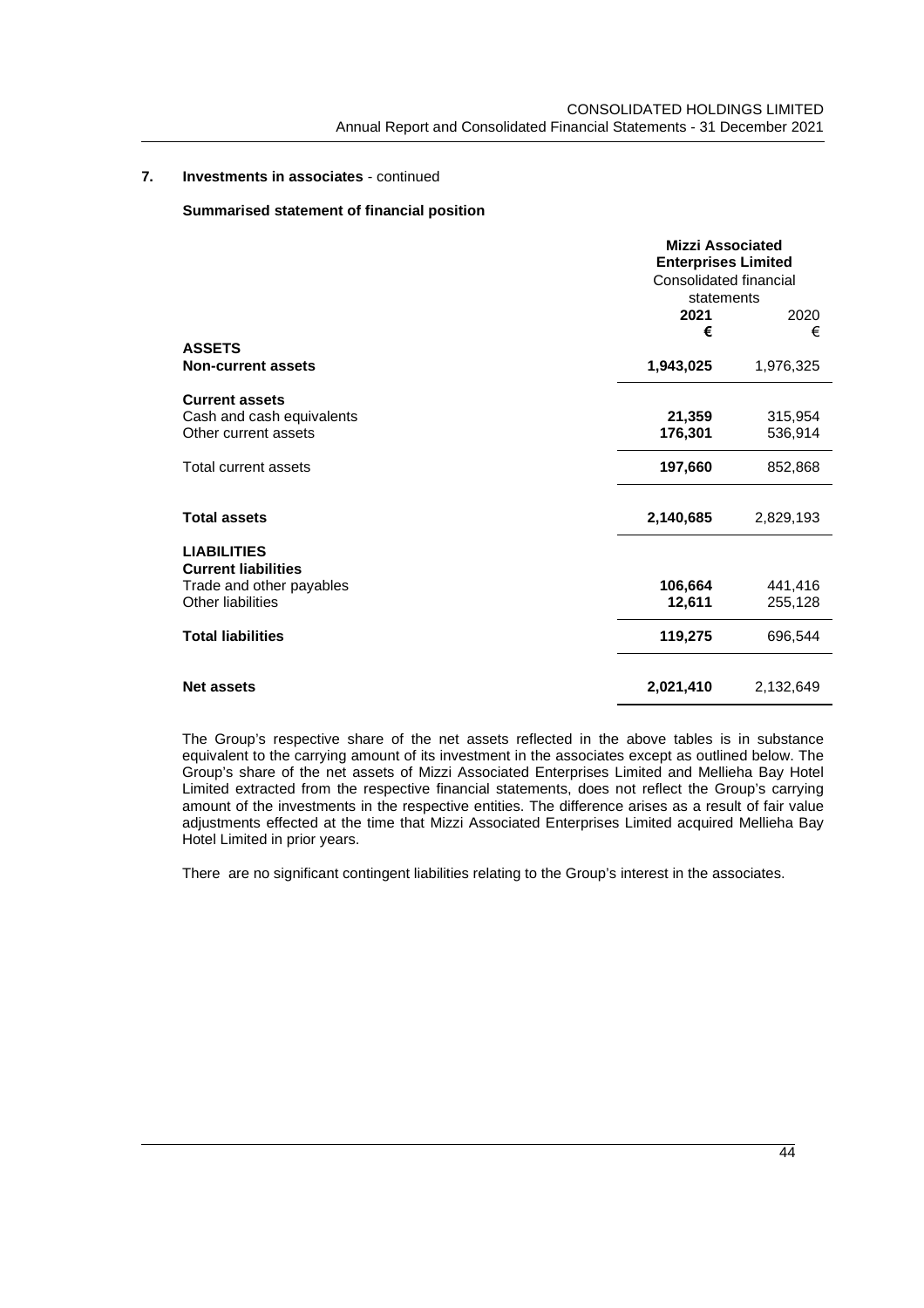# **Summarised statements of comprehensive income**

|                                                | <b>Mellieha Bay Hotel Limited</b> |            |  |
|------------------------------------------------|-----------------------------------|------------|--|
|                                                | 2021<br>2020                      |            |  |
|                                                | €                                 | €          |  |
| Revenue                                        | ۰                                 | 90,300     |  |
| Depreciation                                   | ٠                                 | (22, 107)  |  |
| Other expenses                                 | (354, 952)                        | (433, 327) |  |
| Loss for the year - Total comprehensive income | (354, 952)                        | (365, 134) |  |

|                                                  | <b>Mizzi Associated</b><br><b>Enterprises Limited</b><br>Consolidated financial<br>statements |                         |  |
|--------------------------------------------------|-----------------------------------------------------------------------------------------------|-------------------------|--|
|                                                  | 2021<br>€                                                                                     | 2020<br>€               |  |
| Revenue                                          | 1,204,586                                                                                     | 1,767,280               |  |
| Depreciation<br>Interest expense                 | (1,378)                                                                                       | (1,498)<br>(1,252)      |  |
| Profit before tax<br>Tax expense                 | 978,049<br>(89, 268)                                                                          | 1,926,434<br>(280, 538) |  |
| Total comprehensive income - Profit for the year | 888,781                                                                                       | 1,645,896               |  |
| Dividends received from associate                | 446,242                                                                                       | 1,402,611               |  |

The other associates of the group are not deemed material, individually and in aggregate, to the Group as a reporting entity taking cognisance of the Group's financial position and aggregate assets. Accordingly, the disclosure requirements emanating from IFRS 12 'Disclosure of interests in other entities', were not deemed necessary for the user's understanding of the financial results and the financial position of the Group.

# **Company**

|                                               | 2021      | 2020      |
|-----------------------------------------------|-----------|-----------|
| <b>Years ended 31 December</b>                |           |           |
| Opening cost and carrying amount<br>Additions | 2.985.984 | 2.985.984 |
| Closing cost and carrying amount              | 2.985.985 | 2.985.984 |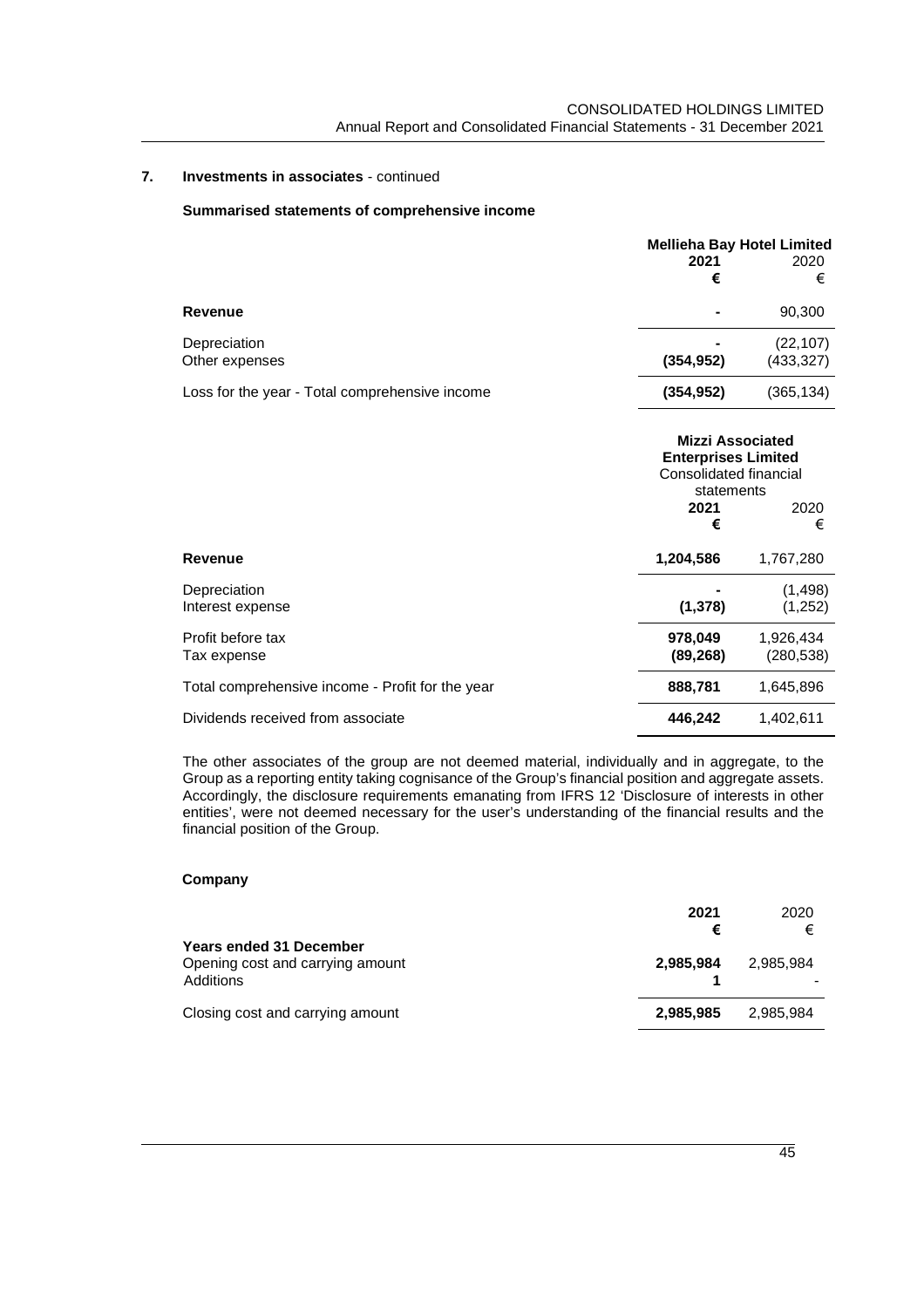# **8. Financial assets at fair value through other comprehensive income**

|                                     | <b>Group and Company</b> |           |  |
|-------------------------------------|--------------------------|-----------|--|
|                                     | 2021<br>2020             |           |  |
|                                     | €                        | €         |  |
| Year ended 31 December              |                          |           |  |
| Opening and closing net book amount | 12,057                   | 12,057    |  |
|                                     |                          |           |  |
| At 31 December                      |                          |           |  |
| Cost                                | 93,809                   | 93,809    |  |
| Provisions for impairment           | (81, 752)                | (81, 752) |  |
| Net book amount                     | 12,057                   | 12,057    |  |

The Group's and company's financial assets at FVOCI, consisting primarily of unquoted equity instruments, are fair valued annually. Fair value is mainly estimated by reference to the net asset backing of the investee. The fair value of the Group's financial assets at FVOCI at the end of the reporting period was deemed by the directors to approximate their carrying amount.

#### **9. Loans and advances**

|                                              | <b>Group and Company</b> |         |
|----------------------------------------------|--------------------------|---------|
|                                              | 2021                     | 2020    |
|                                              |                          | €       |
| Year ended 31 December                       |                          |         |
| Opening and closing cost and carrying amount | 713.352                  | 713.352 |

Loans and advances for the Group and the parent company represented redeemable preference shares issued by a related party forming part of Mizzi Organisation that were allotted to the parent company in preceding financial years and settled through a dividend distribution. These preference shares were redeemable on or before 31 December 2064 at the discretion of the issuer's Board of Directors and subject to dividends at 3.0% per annum on a non-cumulative basis. During the current financial year these preference shares were redeemed (upon a restructuring process of the issuer) and replaced by loans receivable for an equivalent amount and terms. Accordingly, there was no impact in the measurement and classification of this instrument. In the financial statements of the issuer, such redeemable preference shares were always classified as financial liabilities rather than equity, as they meet the necessary criteria for classification as financial liabilities under the requirements of IAS 32 - "*Financial Instruments*: *Presentation"*.

# **10. Inventories**

|                                       |                  | Group            |  |  |
|---------------------------------------|------------------|------------------|--|--|
|                                       | 2021<br>€        | 2020<br>€        |  |  |
| Goods for resale<br>Food and beverage | 35,295<br>75,170 | 10,823<br>62,305 |  |  |
|                                       | 110,465          | 73,128           |  |  |

The cost of inventories recognised as expense is appropriately disclosed in Note 21 to the financial statements.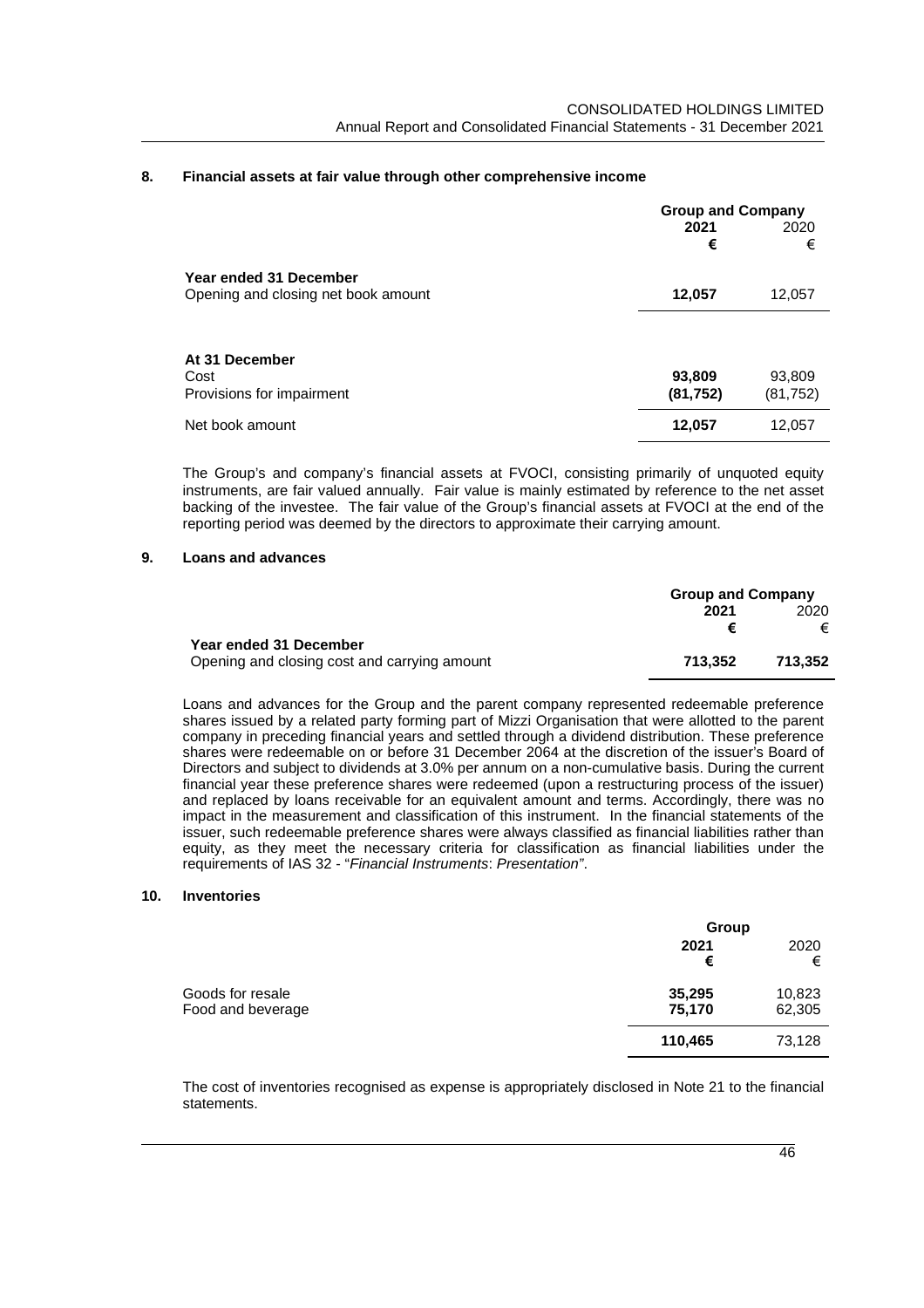# **11. Trade and other receivables**

|                                    | Group      |            | Company    |            |
|------------------------------------|------------|------------|------------|------------|
|                                    | 2021       | 2020       | 2021       | 2020       |
|                                    | €          | €          | €          | €          |
| <b>Current</b>                     |            |            |            |            |
| Trade receivables                  | 213,508    | 124.213    |            |            |
| Amounts owed by related parties    |            |            |            |            |
| forming part of Mizzi Organisation | 16,077,382 | 15.796.644 | 13,139,698 | 12,848,337 |
| Amounts owed by associate          | 22,300     |            |            |            |
| Amounts owed by other related      |            |            |            |            |
| parties                            | 22,345     | 13.616     |            |            |
| Other receivables                  | 138,883    | 32,313     |            |            |
| Indirect taxation                  |            | 97.250     |            |            |
| Prepayments and accrued income     | 89,361     | 75,504     | 1.148      |            |
|                                    | 16,563,779 | 16.139.540 | 13,140,846 | 12.848.337 |

Receivables above are disclosed net of credit loss allowances as follows:

|                   | Group     |           | Company   |                          |
|-------------------|-----------|-----------|-----------|--------------------------|
|                   | 2021<br>€ | 2020<br>€ | 2021<br>€ | 2020<br>€                |
| Trade receivables | 82,569    | 216,971   |           | $\overline{\phantom{a}}$ |

# **12. Cash and cash equivalents**

For the purposes of the statements of cash flows, the year-end cash and cash equivalents comprise the following:

|                          | Group     |      | Company |           |
|--------------------------|-----------|------|---------|-----------|
|                          | 2021      | 2020 | 2021    | 2020      |
|                          |           |      |         | €         |
| Cash at bank and in hand | 2.322.636 |      |         | 1.461.380 |

# **13. Share capital**

|                                                                           | Company<br>2021<br>€ | 2020<br>€ |
|---------------------------------------------------------------------------|----------------------|-----------|
| <b>Authorised</b><br>500,000 ordinary shares of €2.329373 each            | 1,164,687            | 1,164,687 |
| <b>Issued and fully paid</b><br>320,600 ordinary shares of €2.329373 each | 746,797              | 746,797   |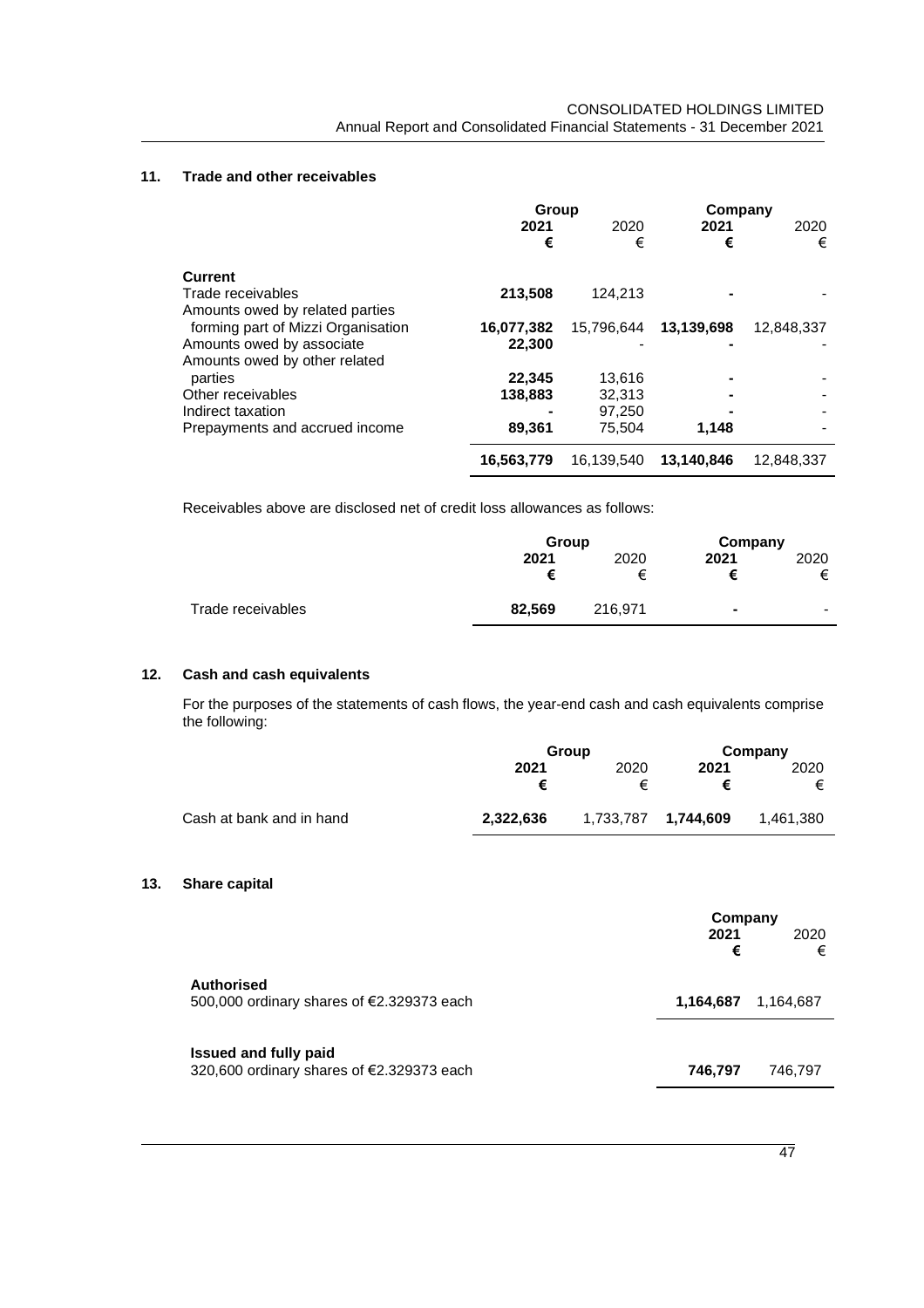# **14. Revaluation reserves**

**Group**

|                                                                                                                             | 2021<br>€              | 2020<br>€              |
|-----------------------------------------------------------------------------------------------------------------------------|------------------------|------------------------|
| Surplus arising on fair valuation of:<br>Land and buildings of subsidiary<br>Land and buildings of associates               | 4,379,847<br>9,479,011 | 4,379,182<br>9,479,011 |
|                                                                                                                             | 13,858,858             | 13,858,193             |
| The movements in each category are analysed as follows:                                                                     |                        |                        |
|                                                                                                                             | 2021<br>€              | 2020<br>€              |
| Land and buildings of subsidiary                                                                                            |                        |                        |
| At beginning of year<br>Transfer upon realisation through asset use<br>Movement in deferred tax liability determined on the | 4,379,182<br>(19, 693) | 4,379,949<br>(19,693)  |
| basis applicable to property disposals (Note 18)<br>Deferred income taxes on realisation through asset                      | 13,465                 | 12,033                 |
| use (Note 18)                                                                                                               | 6,893                  | 6,893                  |
| At end of year                                                                                                              | 4,379,847              | 4,379,182              |
|                                                                                                                             | 2021<br>€              | 2020<br>€              |
| Land and buildings of associates                                                                                            |                        |                        |
| At beginning of year<br>Transfer upon realisation through asset use - share of                                              | 9,479,011              | 9,595,326              |
| depreciation transfer, net of deferred tax                                                                                  |                        | (116, 315)             |
| At end of year                                                                                                              | 9,479,011              | 9,479,011              |

The tax impact included in the revaluation reserves as at 31 December 2021, relates to deferred taxation arising on the surplus on fair valuation of land and buildings of subsidiary for an amount of €1,475,750 (2020: €1,496,108). The movements in the tax impact relating to this component of other comprehensive income during the current and preceding financial years are presented in the respective table above.

The revaluation reserves are non-distributable.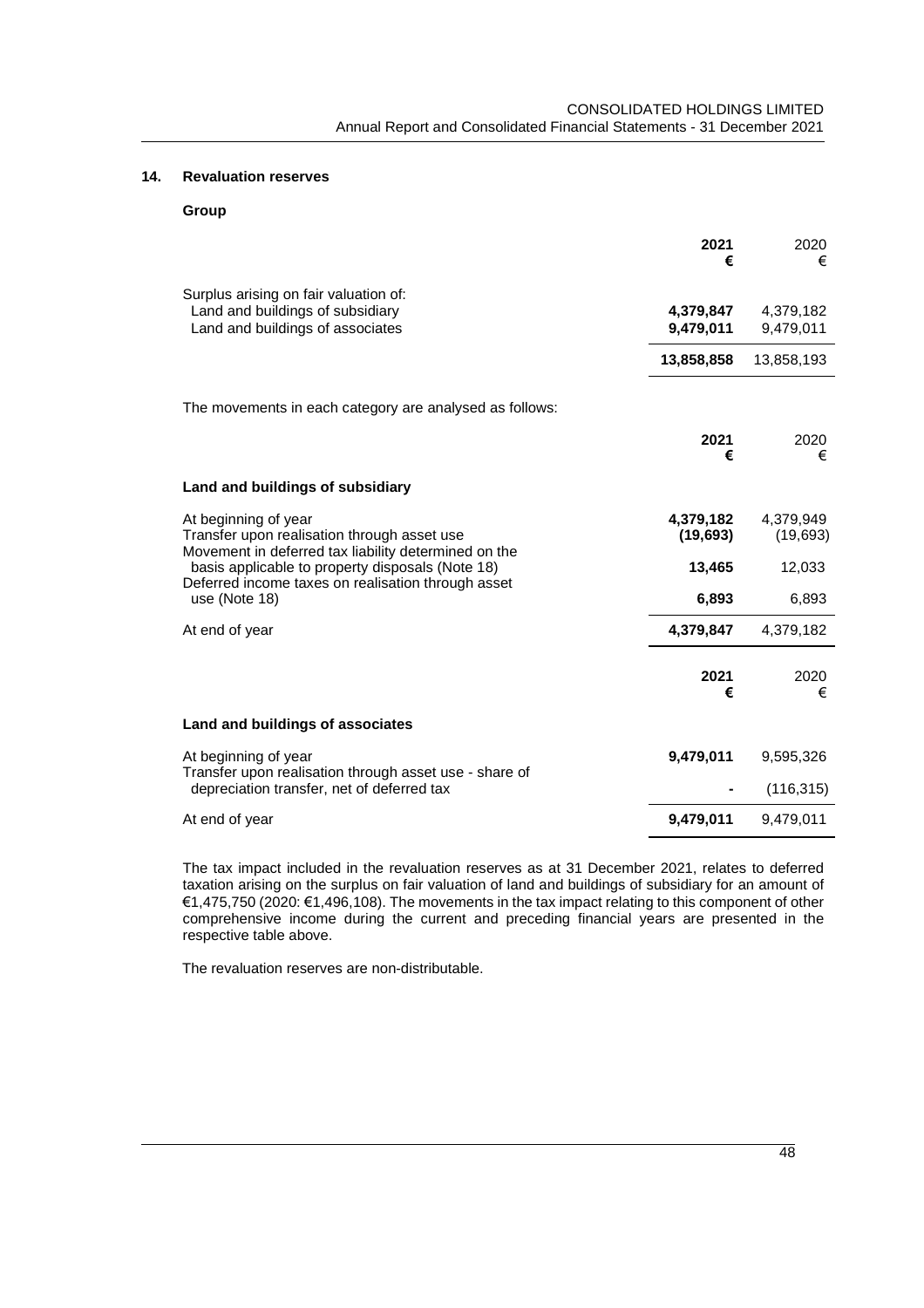#### **15. Other reserves**

|                                              | Group     |           | Company |         |      |
|----------------------------------------------|-----------|-----------|---------|---------|------|
|                                              | 2021      |           | 2020    | 2021    | 2020 |
|                                              | €         | €         | €       | €       |      |
| Share of associate's incentives and benefits |           |           |         |         |      |
| reserve                                      | 1,034,694 | 1,034,694 |         |         |      |
| Capital reserves                             | 113.592   | 113.592   | 113.592 | 113.592 |      |
|                                              | 1,148,286 | 1.148.286 | 113,592 | 113.592 |      |

During the current and the preceding financial years there were no movements in the reserves disclosed above.

In accordance with Articles 24B and 36 of the Business Promotion Act, transfers are effected by an associate to an incentives and benefits reserve representing the net amount of profits subject to income tax at a reduced rate of tax. Such profits are set aside for the exclusive purpose of financing the upgrading projects within a subsidiary of the associate as approved by Malta Enterprise Corporation in accordance with Article 6 of the Business Promotion Act. The incentives and benefits reserve is not distributable and shall be retained for a period of eight years, which expire at the latest on 31 December 2021, after which it can be distributed by means of a bonus issue.

The capital reserves are not considered by the directors of the respective entities to be available for distribution.

#### **16. Lease liabilities**

The lease liabilities associated with the recognised right-of-use assets are analysed below:

|                                | 2021<br>€ | 2020<br>€ |
|--------------------------------|-----------|-----------|
| <b>Non-current</b>             |           |           |
| Motor vehicles                 | 15,996    | 26,606    |
| <b>Current</b>                 |           |           |
| Motor vehicles                 | 10,611    | 14,533    |
| <b>Total lease liabilities</b> | 26,607    | 41,139    |

The movement in the carrying amount of these liabilities is analysed in the following table:

|                                                     | 2021<br>€                  | 2020<br>€                  |
|-----------------------------------------------------|----------------------------|----------------------------|
| As at 1 January 2020<br>Payments<br>Interest charge | 41,139<br>(15, 180)<br>648 | 56,747<br>(16, 566)<br>958 |
|                                                     | 26,607                     | 41,139                     |

The total cash outflows for leases in 2021 was €15,180 (2020: €16,566) which are all attributable to arrangements with a related party forming part of Mizzi Organisation. The contractual undiscounted cash flows attributable to lease liabilities as at 31 December are analysed in Note 2.1(c). The weighted average incremental borrowing rate applied to the lease liabilities by the Group was 3%.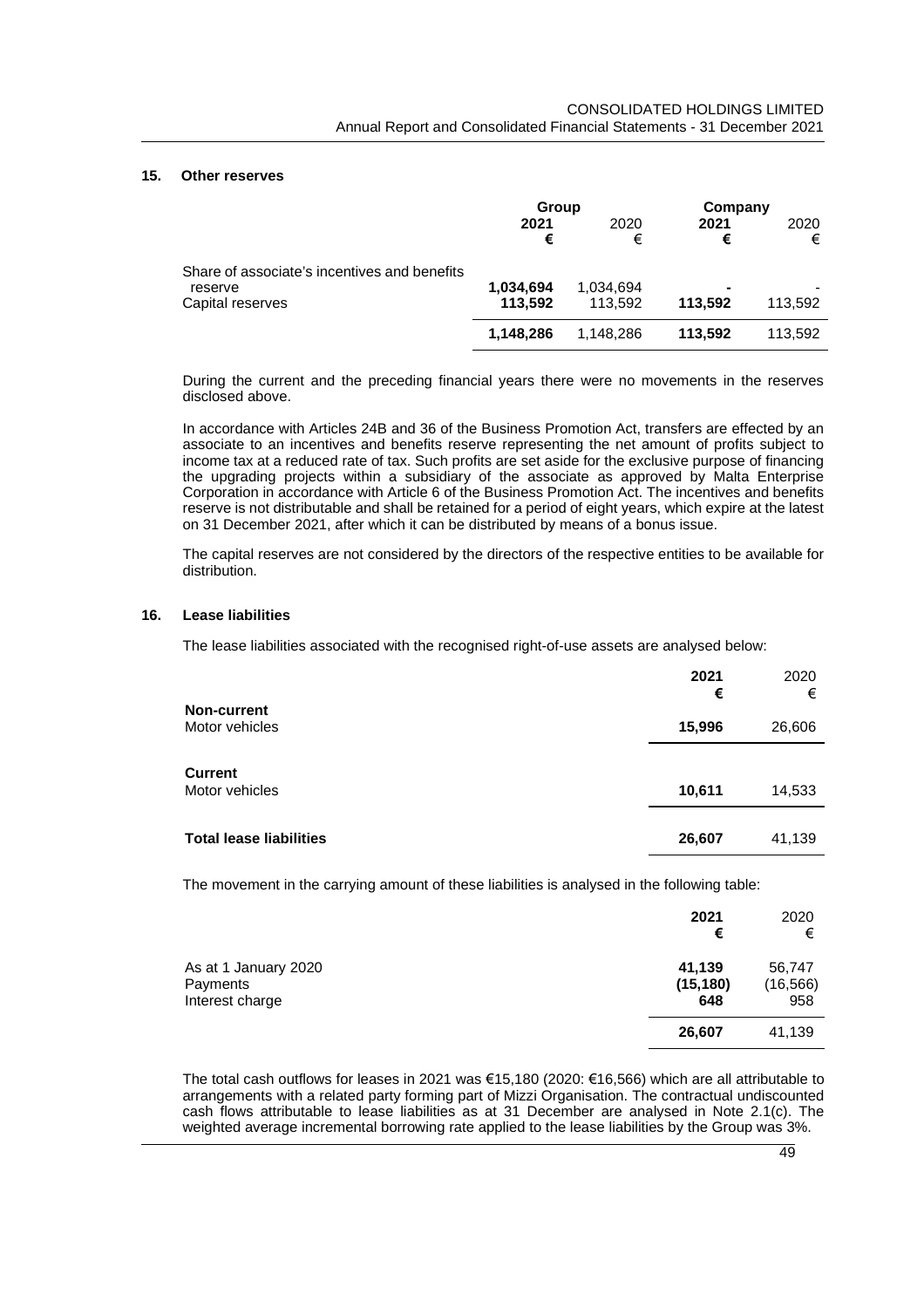# **17. Borrowings**

|                                          |           | Group     |        | Company |
|------------------------------------------|-----------|-----------|--------|---------|
|                                          | 2021      | 2020      | 2021   | 2020    |
|                                          | €         | €         | €      | €       |
| <b>Current</b>                           |           |           |        |         |
| <b>Bank loans</b>                        | 617,103   | 505,474   |        |         |
| Loans from related party forming part of |           |           |        |         |
| Mizzi Organisation                       | 150,000   | 312,360   |        |         |
| Loans from associate                     | 32,126    | 12,490    | 32,126 | 12,490  |
|                                          | 799,229   | 830,324   | 32,126 | 12,490  |
| Non-current                              |           |           |        |         |
| Bank loans                               | 5,847,591 | 5,519,654 |        |         |
| Loans from related party forming part of |           |           |        |         |
| Mizzi Organisation                       |           | 57,393    |        |         |
|                                          | 5,847,591 | 5,577,047 |        |         |
|                                          |           |           |        |         |
| <b>Total borrowings</b>                  | 6,646,820 | 6,407,371 | 32,126 | 12,490  |

# **Group**

The Group's banking facilities as at 31 December 2021 amounted to €8,124,542 (2020: €8,602,272). These facilities are mainly secured by:

- (a) General hypothec given by the subsidiary for an amount of €9,343,000 (2020: €9,343,000) over assets, supported by a special hypothec over property for the same amount;
- (b) General hypothecary guarantee by a related party forming part of Mizzi Organisation for the amount of €6,243,000 (2020: €6,243,000) over assets; and
- (c) Guarantees by a related party forming part of Mizzi Organisation for €3,100,000 (2020: €3,100,000).

The Group's bank borrowings are entirely subject to variable rates of interest linked to Euribor. The weighted average effective interest rates for bank borrowings at the end of the reporting period are as follows:

|            | 2021 | 2020 |
|------------|------|------|
| Bank loans | 2%   | 2%   |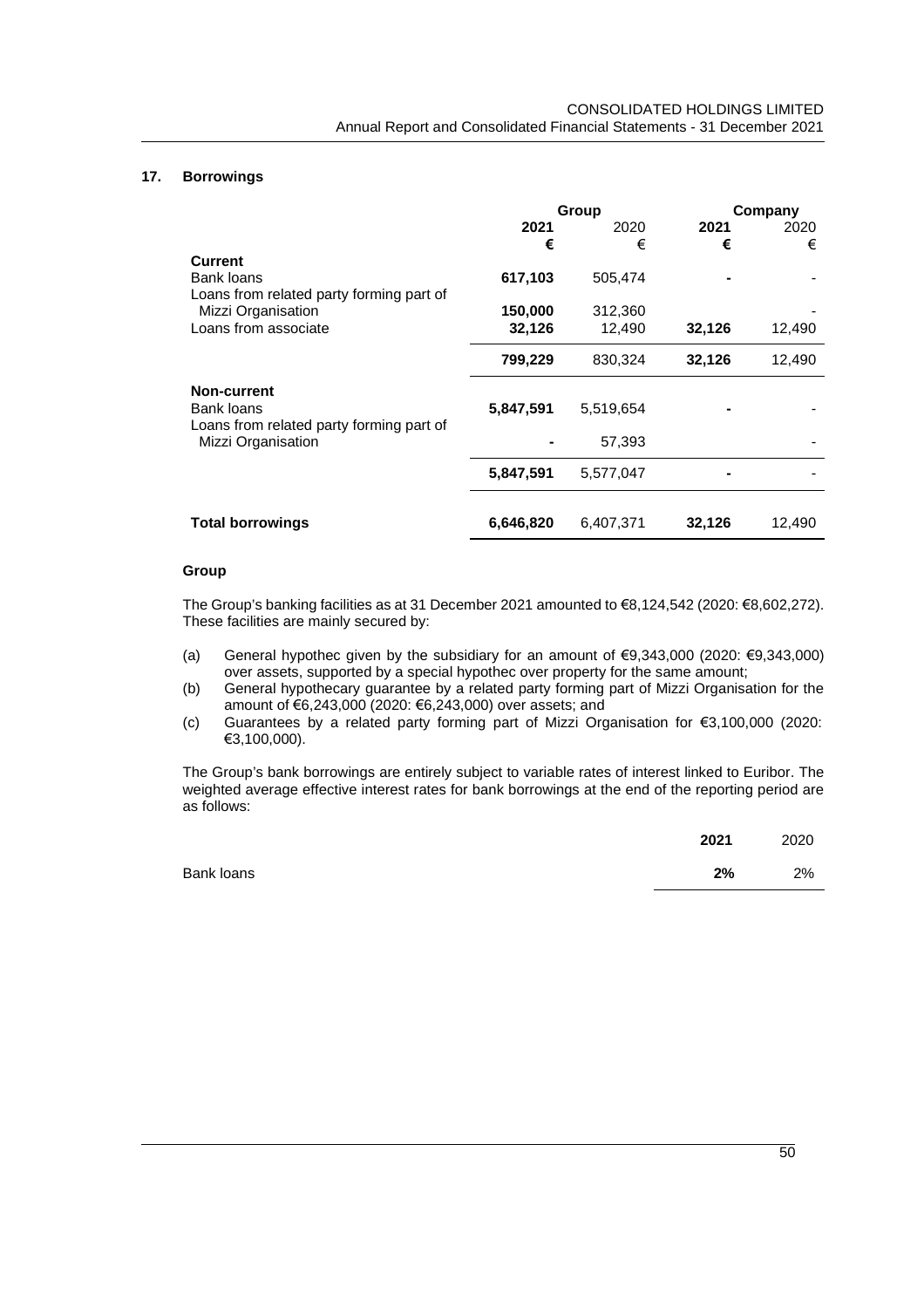#### **17. Borrowings** - continued

Maturity of the Group's non-current bank borrowings:

|                                       | 2021<br>€              | 2020<br>€              |
|---------------------------------------|------------------------|------------------------|
| Between 1 and 2 years                 | 629,735                | 636,446                |
| Between 2 and 5 years<br>Over 5 years | 1,967,296<br>3,250,560 | 1,658,946<br>3.224.262 |
|                                       | 5.847.591              | 5.519.654              |

The loans from related party forming part of Mizzi Organisation are unsecured, subject to weighted average floating interest of 3.15% (2020: 3.15%) per annum and repayable as follows:

|                                        | 2021<br>€    | 2020<br>€         |
|----------------------------------------|--------------|-------------------|
| Within 1 year<br>Between 1 and 2 years | 150,000<br>۰ | 312,360<br>57,393 |
|                                        | 150,000      | 369,753           |

The current loans from associate amounting to €32,126 (2020: €12,490) are unsecured, interest free and repayable on demand.

#### **Company**

The company's banking facilities as at 31 December 2021 amounted to €23,300 (2020: €23,300). These facilities are mainly secured by guarantees by a related party forming part of Mizzi Organisation.

# **18. Deferred taxation**

# **Group**

Deferred income taxes are calculated on all temporary differences under the liability method and are measured at the tax rates that are expected to apply to the period when the asset is realised or the liability is settled based on tax rates (and tax laws) that have been enacted by the end of the reporting period. The principal tax rate used is 35% (2020: 35%), with the exception of deferred taxation on the fair valuation of non-depreciable property which is computed on the basis applicable to disposals of immovable property i.e. tax effect of 10% (2020: 10%) of the transfer value.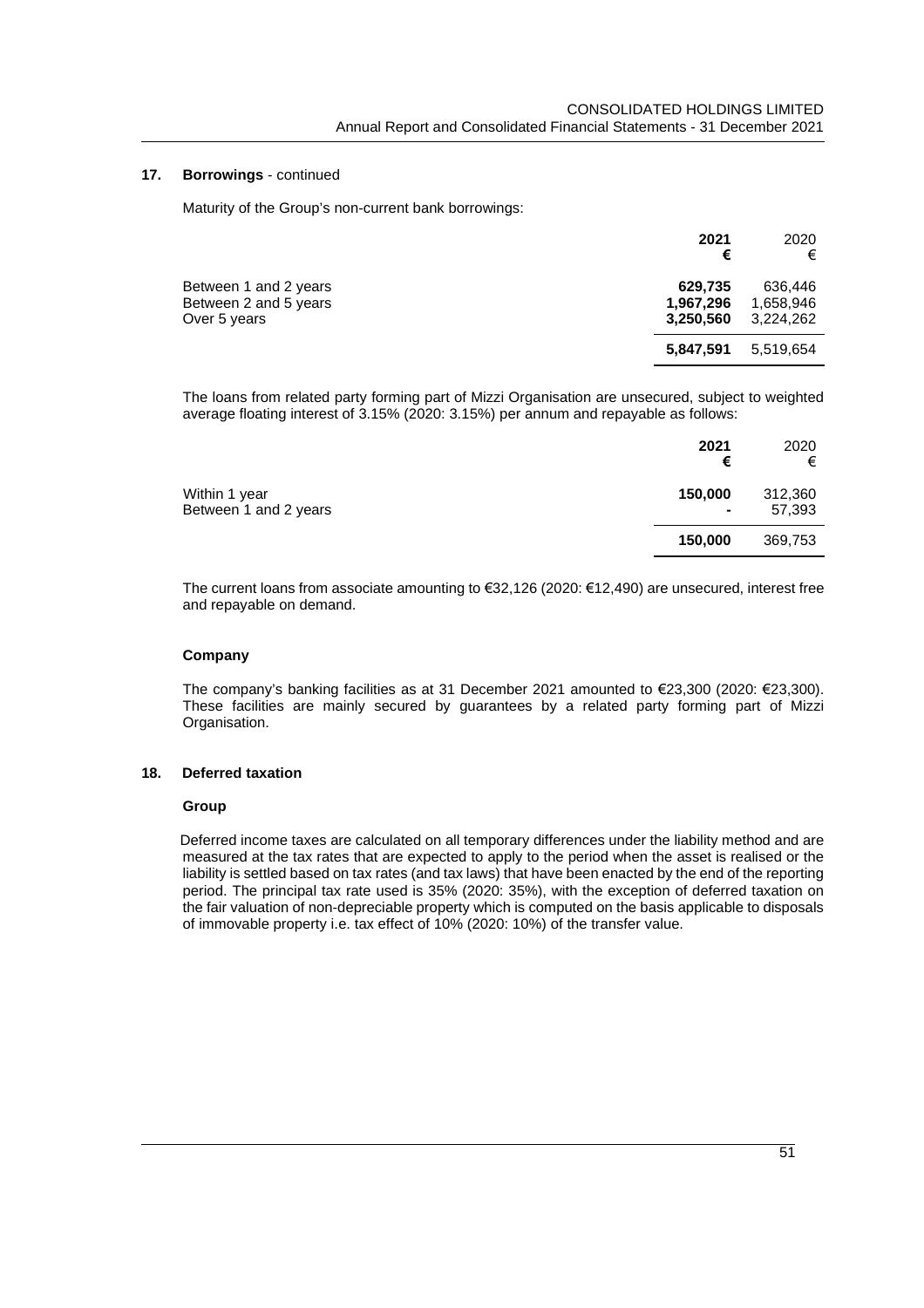#### **18. Deferred taxation** - continued

The movement in the deferred tax balance is as follows:

|                                                                                                                                                                                  | 2021<br>€            | 2020<br>€              |
|----------------------------------------------------------------------------------------------------------------------------------------------------------------------------------|----------------------|------------------------|
| At beginning of year<br>Movement in deferred tax liability determined on the<br>basis applicable to property disposals:<br>- Property, plant and equipment - recognised in other | 1,496,108            | 1,885,112              |
| comprehensive income (Note 14)<br>Realisation through asset use (Note 25)<br>Deferred income taxes on temporary differences<br>arising on depreciation of property, plant and    | (13, 465)<br>(6,893) | (12, 033)<br>(6,893)   |
| equipment (Note 25)<br>Deferred income taxes attributable to unabsorbed capital allowances<br>and tax losses (Note 25)                                                           | (19, 902)<br>19,902  | (26, 485)<br>(343,593) |
| At end of year                                                                                                                                                                   | 1,475,750            | 1.496.108              |

All the amounts disclosed in the table above, which have been referenced to Note 25, are recognised in profit or loss. The other amounts referenced to Note 14, have been recognised directly in equity in other comprehensive income.

The balance at 31 December represents:

|                                                                                                                                                                                                                                   | 2021<br>€            | 2020<br>€                        |
|-----------------------------------------------------------------------------------------------------------------------------------------------------------------------------------------------------------------------------------|----------------------|----------------------------------|
| Temporary differences arising on fair valuation of<br>property                                                                                                                                                                    | 1,196,225            | 1,216,583                        |
| Deferred taxation arising on transfer of property from Group<br>undertakings                                                                                                                                                      | 279,525              | 279.525                          |
| Taxable temporary differences arising on depreciation of property, plant<br>and equipment<br>Unutilised tax credits attributable to unabsorbed capital allowances<br>Unutilised tax credits attributable to unabsorbed tax losses | 323.691<br>(323,691) | 343.593<br>(312,030)<br>(31,563) |
|                                                                                                                                                                                                                                   | 1,475,750            | 1.496.108                        |

The recognised deferred tax assets and liabilities are expected to be recovered or settled principally after more than twelve months.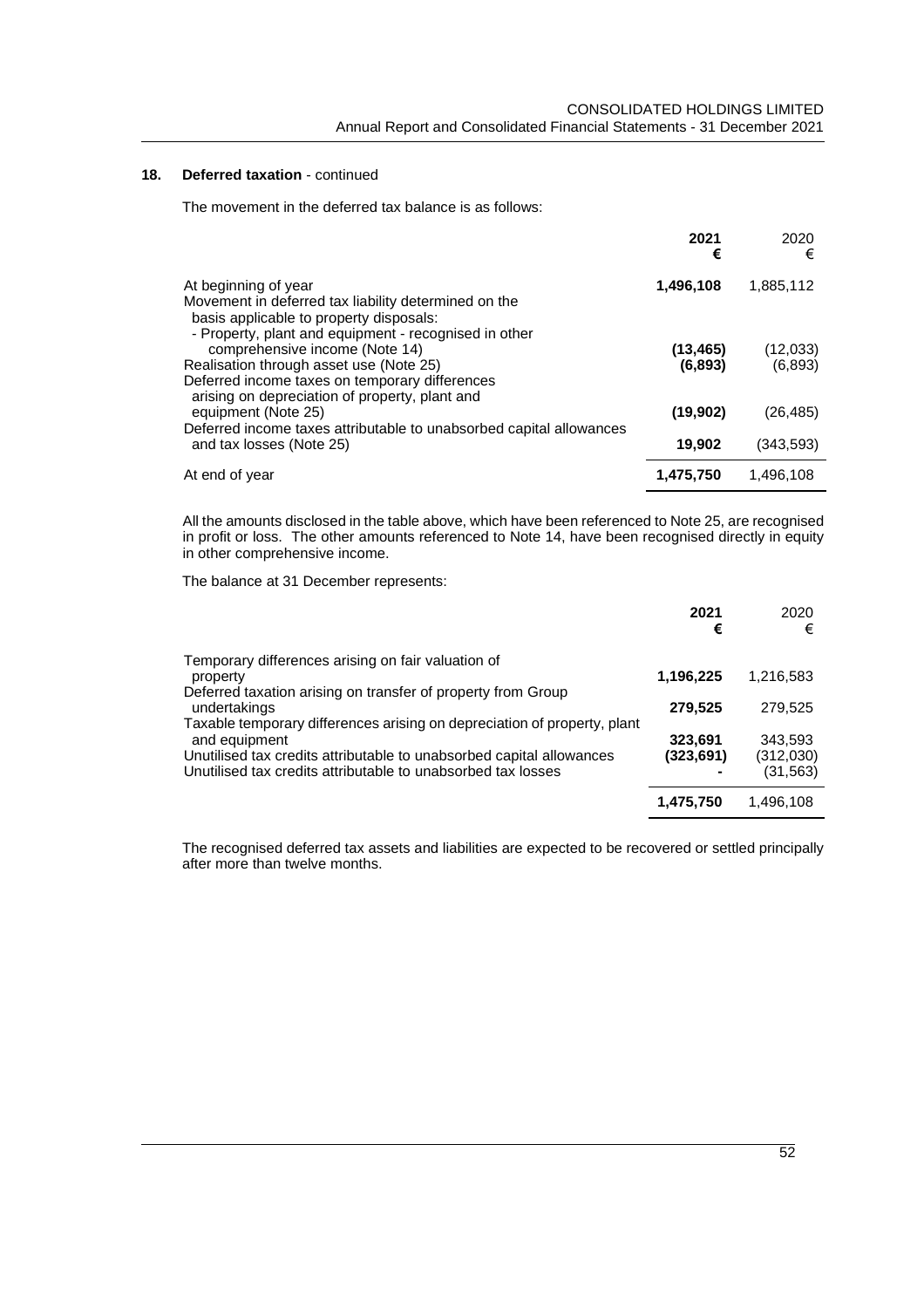#### **18. Deferred taxation** - continued

At 31 December 2021 and 2020, the Group had the following unutilised tax credits and temporary differences:

| Unrecognised |         | Recognised |            |
|--------------|---------|------------|------------|
| 2021<br>2020 |         | 2021       | 2020       |
| €            | €       | €          | €          |
|              |         |            |            |
| 215,226      | 204,613 | 924.832    | 891,514    |
| 129,404      | 64.872  |            | 90,180     |
| 10,701       | 10,701  |            |            |
|              |         |            |            |
| 427          | 1.396   |            |            |
| 82.569       |         |            |            |
|              | 216,971 |            |            |
|              |         |            |            |
|              |         |            |            |
|              |         |            |            |
|              |         | (924,832)  | (981, 694) |
|              | 81,752  | 81,752     |            |

The unrecognised deferred tax assets at the end of the reporting periods have not been reflected in these financial statements due to the uncertainty of the realisation of the tax benefits. Whereas tax losses have no expiry date, unabsorbed capital allowances are forfeited upon cessation of the trade.

# **Company**

At 31 December 2021, the company had unutilised tax credits arising from unabsorbed capital allowances amounting to €200,741 (2020: €200,741). At the end of the reporting period, the company also had deductible temporary differences arising on credit loss allowances in respect of financial assets at FVOCI amounting to €81,752 (2020: €81,752). The related deferred tax assets have not been recognised in these financial statements due to the uncertainty of the realisation of the tax benefits. Unabsorbed capital allowances are forfeited upon cessation of the trade.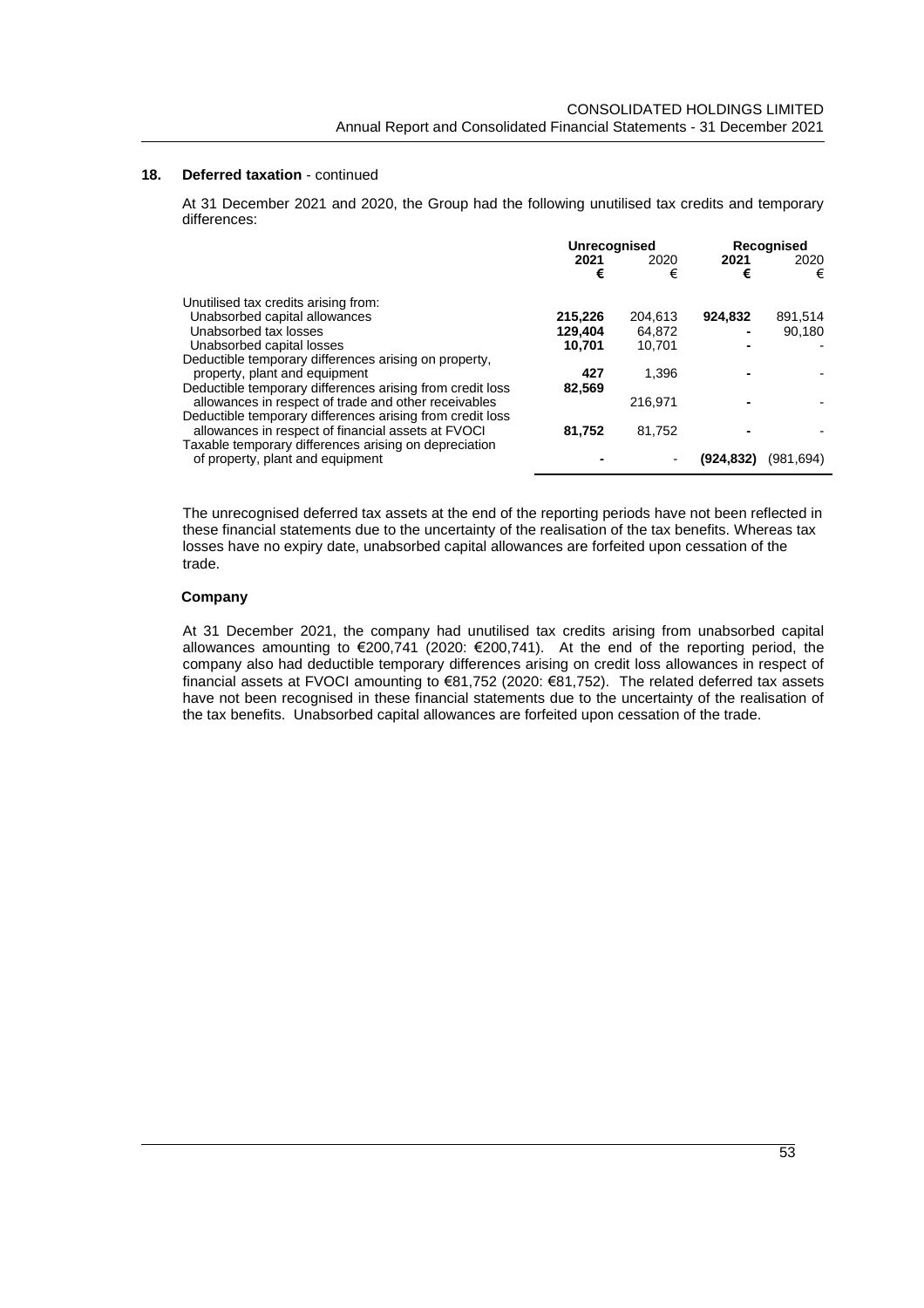# **19. Trade and other payables**

|                                                                                       | Group     |           | Company |         |
|---------------------------------------------------------------------------------------|-----------|-----------|---------|---------|
|                                                                                       | 2021      | 2020      | 2021    | 2020    |
|                                                                                       | €         | €         | €       | €       |
| <b>Current</b><br>Trade payables                                                      | 501,786   | 348,954   |         |         |
| Contract liabilities - Payments received in                                           |           |           |         |         |
| advance from customers                                                                | 99,708    | 15,293    |         |         |
| Payables in respect of capital expenditure<br>Amounts owed to related parties forming | 352,097   | 8,726     |         |         |
| part of Mizzi Organisation                                                            | 1,091,958 | 1,191,818 | 228,522 | 184,460 |
| Amounts owed to other related parties                                                 | 19,667    |           |         |         |
| Indirect taxation<br>Deferred government grants related to                            | 30,843    |           |         |         |
| assets                                                                                | 8,429     | 8,429     |         |         |
| Other payables                                                                        | 6,382     | 73,658    |         |         |
| Accruals and deferred income                                                          | 241,387   | 215,342   | 8,099   | 8,067   |
|                                                                                       | 2,352,257 | 1,862,220 | 236,621 | 192,527 |
| Non-current<br>Deferred government grants related to<br>assets                        | 8,619     | 17,112    |         |         |

Deferred Government grants represent state aid in respect of the green mobility hotel scheme. The amount of the liability is reflected in profit or loss on a straight-line basis over the expected lives of the related assets and is presented within 'Other operating income'.

#### *Contract liabilities recognised in revenue during 2021*

Revenue recognised in profit or loss during the financial year ended 31 December 2021 that was included in the balances of contract liabilities as at the end of the preceding financial year amounted to €84,415 (2020: nil).

All movements in contract liabilities during the current and preceding years related to business variations.

# **20. Revenue**

The Group's revenue, which is entirely derived from hotel operations in the local market.

All of the company's revenue consists of revenue recognised at a point in time. As at 31 December 2021, the company had no unfulfilled obligations arising from contracts with customers.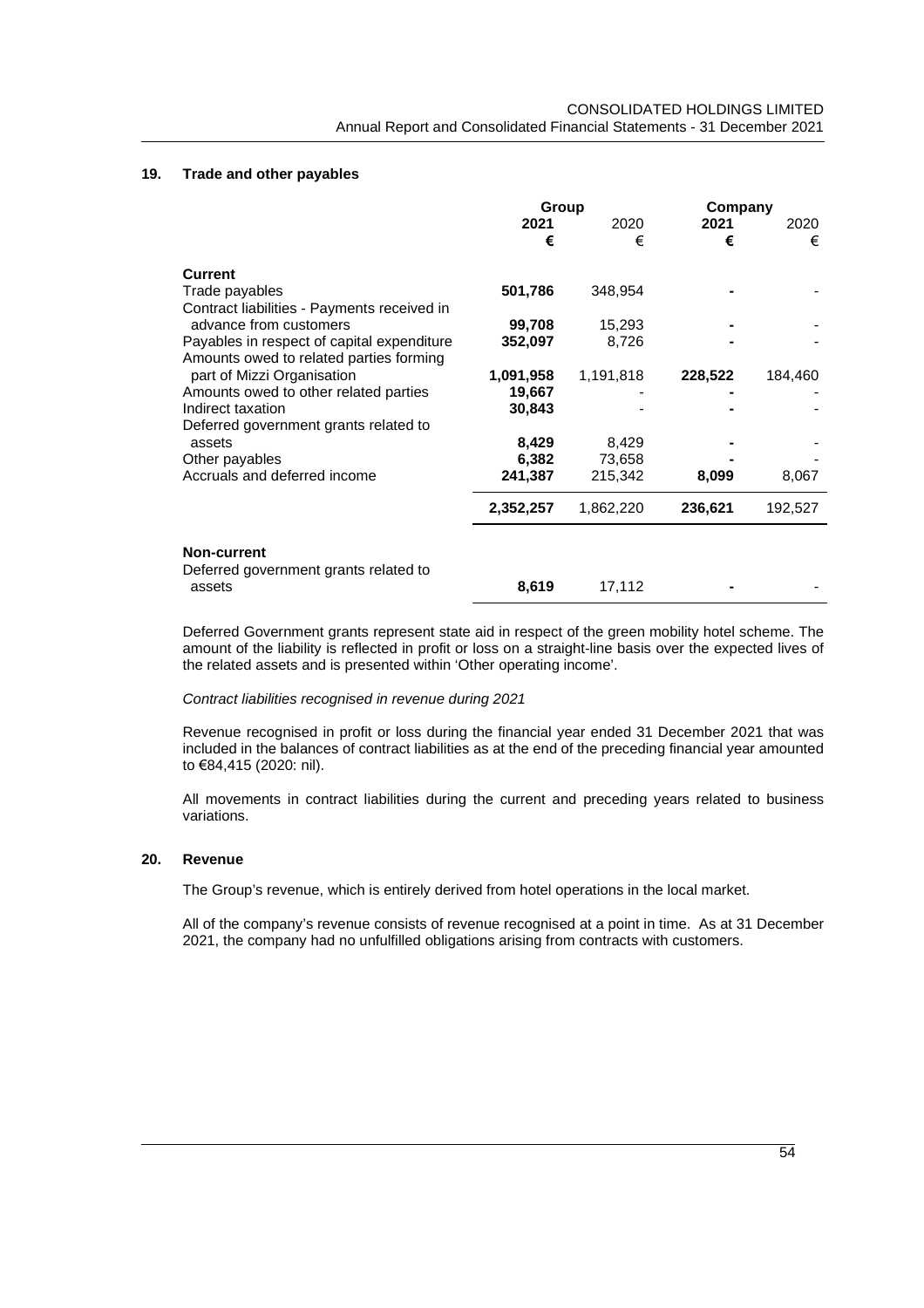# **21. Expenses by nature**

|                                                 | Group     |           | Company |       |
|-------------------------------------------------|-----------|-----------|---------|-------|
|                                                 | 2021      | 2020      | 2021    | 2020  |
|                                                 | €         | €         | €       | €     |
| Employee benefit expense (Note 22)              | 985,810   | 1,026,843 |         |       |
| Cost of goods purchased for resale              | 139,771   | 15.702    |         |       |
| Hotel food and beverage costs                   | 265,249   | 185,773   |         |       |
| Hotel operating supplies, services and related  |           |           |         |       |
| expenses                                        | 570,676   | 422.982   |         |       |
| Management fees and similar service charges     | 161,676   | 164.340   |         |       |
| Depreciation of property, plant and             |           |           |         |       |
| equipment (Note 4)                              | 965,756   | 975.564   | 10.946  |       |
| Depreciation of right-of-use assets (Note 5)    | 14,363    | 15.683    |         |       |
| Other expenses                                  | 682,736   | 568,390   | 13,062  | 9,153 |
| Total cost of sales and administrative expenses | 3.786.037 | 3,375,277 | 24.008  | 9,153 |

Operating profit/(loss) is stated after charging the following:

|                                                                                 | Group     |        | Company |      |
|---------------------------------------------------------------------------------|-----------|--------|---------|------|
|                                                                                 | 2021      | 2020   | 2021    | 2020 |
|                                                                                 |           |        |         |      |
| Movement in credit loss allowances in respect<br>of trade receivables (included |           |        |         |      |
| in 'Administrative expenses')                                                   | (134.402) | 39.619 |         |      |

#### Auditor's fees

Fees charged by the auditor for services rendered during the financial periods ended 31 December 2021 and 2020 relate to the following:

|                                                                                            | Group                    |                          |  |
|--------------------------------------------------------------------------------------------|--------------------------|--------------------------|--|
|                                                                                            | 2021<br>€                | 2020<br>€                |  |
| Annual statutory audit<br>Tax advisory and compliance services<br>Other non-audit services | 9,550<br>2,250<br>10.913 | 9,550<br>2,250<br>12,683 |  |
|                                                                                            | 22,713                   | 24,483                   |  |

The auditor's remuneration for the company attributable to the year ended 31 December 2021 amounted to €3,650 (2020: €3,650).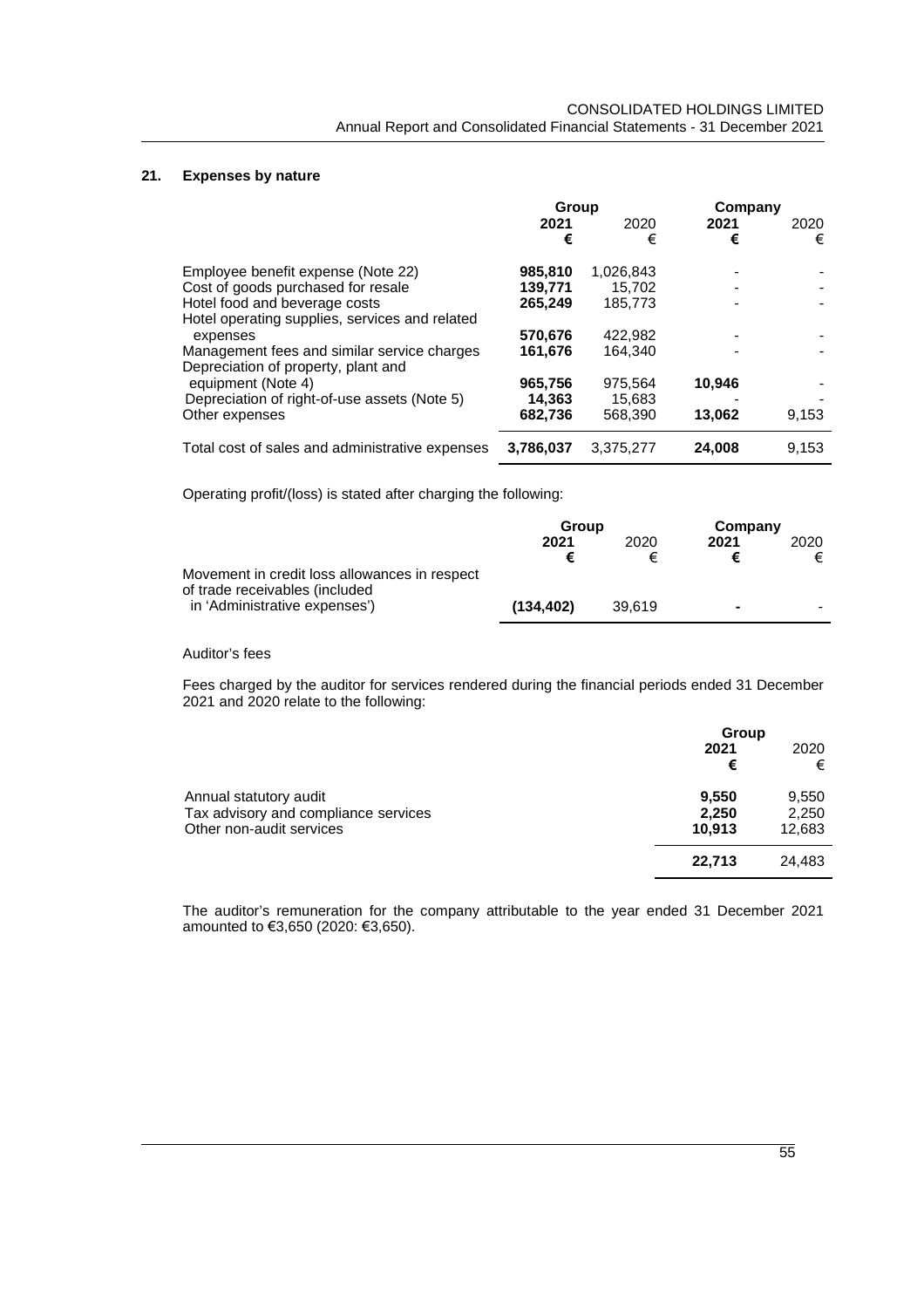#### **22. Employee benefit expense**

|                                                                              |                              | Group                        |  |  |
|------------------------------------------------------------------------------|------------------------------|------------------------------|--|--|
|                                                                              | 2021<br>€                    | 2020<br>€                    |  |  |
| Wages and salaries<br>Outsourced wages and salaries<br>Social security costs | 692,584<br>212,680<br>80,546 | 827,609<br>118,254<br>80,980 |  |  |
|                                                                              | 985,810                      | 1,026,843                    |  |  |
|                                                                              |                              |                              |  |  |

Average number of persons employed during the year:

|                          | Group<br>2021 | 2020     |
|--------------------------|---------------|----------|
| Direct<br>Administration | 43<br>12      | 34<br>19 |
|                          | 55            | 53       |

The Group's personnel related expenses for the year ended 31 December 2021 included subcontracted payroll costs amounting €212,680 (2020: €118,254) as reflected in the table above.

Wages and salaries for 2021 are presented net of a payroll grant receivable from Government, under the COVID-19 wage supplement scheme, amounting to €373,801 (2020: €355,799) in view of the COVID-19 pandemic. Grants related to income are presented as a deduction in reporting the related expense.

# **23. Investment and other related income**

|                                  | Group |                              | Company |           |
|----------------------------------|-------|------------------------------|---------|-----------|
|                                  | 2021  | 2020                         | 2021    | 2020      |
|                                  | €     | €                            | €       | €         |
| Gross dividends receivable from  |       |                              |         |           |
| investments in associate         |       | $\qquad \qquad \blacksquare$ | 446.242 | 1,309,737 |
| Other gross dividends receivable | 1.387 | 1.387                        | 1.387   | 1.387     |
|                                  | 1,387 | 1.387                        | 447.629 | 1.311.124 |

# **24. Finance costs**

|                                                                | Group     |           | Company   |           |
|----------------------------------------------------------------|-----------|-----------|-----------|-----------|
|                                                                | 2021<br>€ | 2020<br>€ | 2021<br>€ | 2020<br>€ |
| Bank interest and charges<br>Interest payable to related party | 164.525   | 136.660   | 1.281     | 500       |
| forming part of Mizzi Organisation                             | 8.054     | 11.316    | -         |           |
| Interest charges on lease liabilities                          | 648       | 958       | -         |           |
|                                                                | 173.227   | 148.934   | 1.281     | 500       |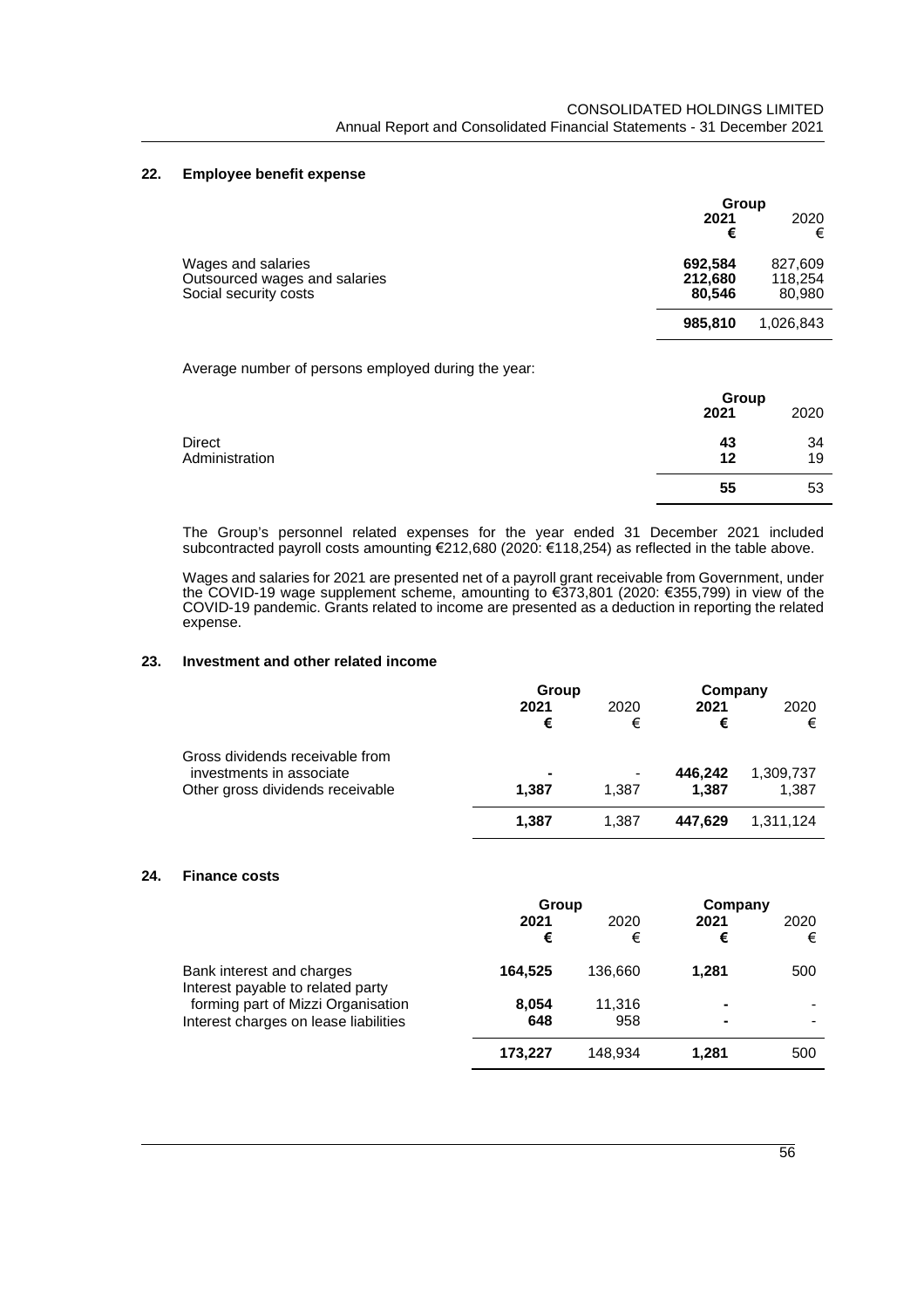# **25. Tax (income)/expense**

|                                                                                       | Group            |           | Company   |           |
|---------------------------------------------------------------------------------------|------------------|-----------|-----------|-----------|
|                                                                                       | 2021<br>€        | 2020<br>€ | 2021<br>€ | 2020<br>€ |
| Current taxation:<br>Current tax expense<br>Adjustment recognised in financial period | 485              | 485       | 485       | 83,056    |
| for current tax of prior periods<br>Deferred taxation (Note 18)                       | 2.127<br>(6,893) | (376.971) | 2.127     |           |
|                                                                                       | (4,281)          | (376.486) | 2.612     | 83,056    |

The tax on the profit/(loss) before tax differs from the theoretical amount that would arise using the basic tax rate applicable as follows:

|                                              | Group     |            | Company    |            |
|----------------------------------------------|-----------|------------|------------|------------|
|                                              | 2021      | 2020       | 2021       | 2020       |
|                                              | €         | €          | €          | €          |
| Profit/(loss) before tax                     | 205,253   | (278, 612) | 536,505    | 1,301,471  |
| Tax on profit(loss) at 35%                   | 71,838    | (97, 514)  | 187,777    | 455,515    |
| Tax effect of:                               |           |            |            |            |
| Movement in temporary differences            |           |            |            |            |
| arising on property, plant and equipment     |           |            |            |            |
| and credit loss allowances in respect of     |           |            |            |            |
| trade and other receivables                  | (27,496)  | 9,421      |            |            |
| Expenses not deductible for tax purposes     | 13,623    | 7,683      | 8,850      | 3,378      |
| Income exempt from tax or charged at         |           |            |            |            |
| reduced tax                                  | (39, 957) |            | (196, 142) | (375, 837) |
| Share of results of associates               | (24,183)  | (299, 588) |            |            |
| Unabsorbed tax losses and capital            |           |            |            |            |
| allowances claimed during the year           |           | 3,512      |            |            |
| Utilisation of unabsorbed capital allowances |           |            |            |            |
| brought forward from previous years          | (233)     |            |            |            |
| Under provision of tax in previous years     | 2,127     |            | 2,127      |            |
| Tax (credit)/charge in the accounts          | (4,281)   | (376, 486) | 2,612      | 83,056     |

The tax impact relating to components of other comprehensive income is presented in the tables within Note 14 to the financial statements.

# **26. Directors' emoluments**

|                               | Group   |         |  |
|-------------------------------|---------|---------|--|
|                               | 2021    | 2020    |  |
|                               | €       | €       |  |
| Salaries and other emoluments | 105,127 | 105.127 |  |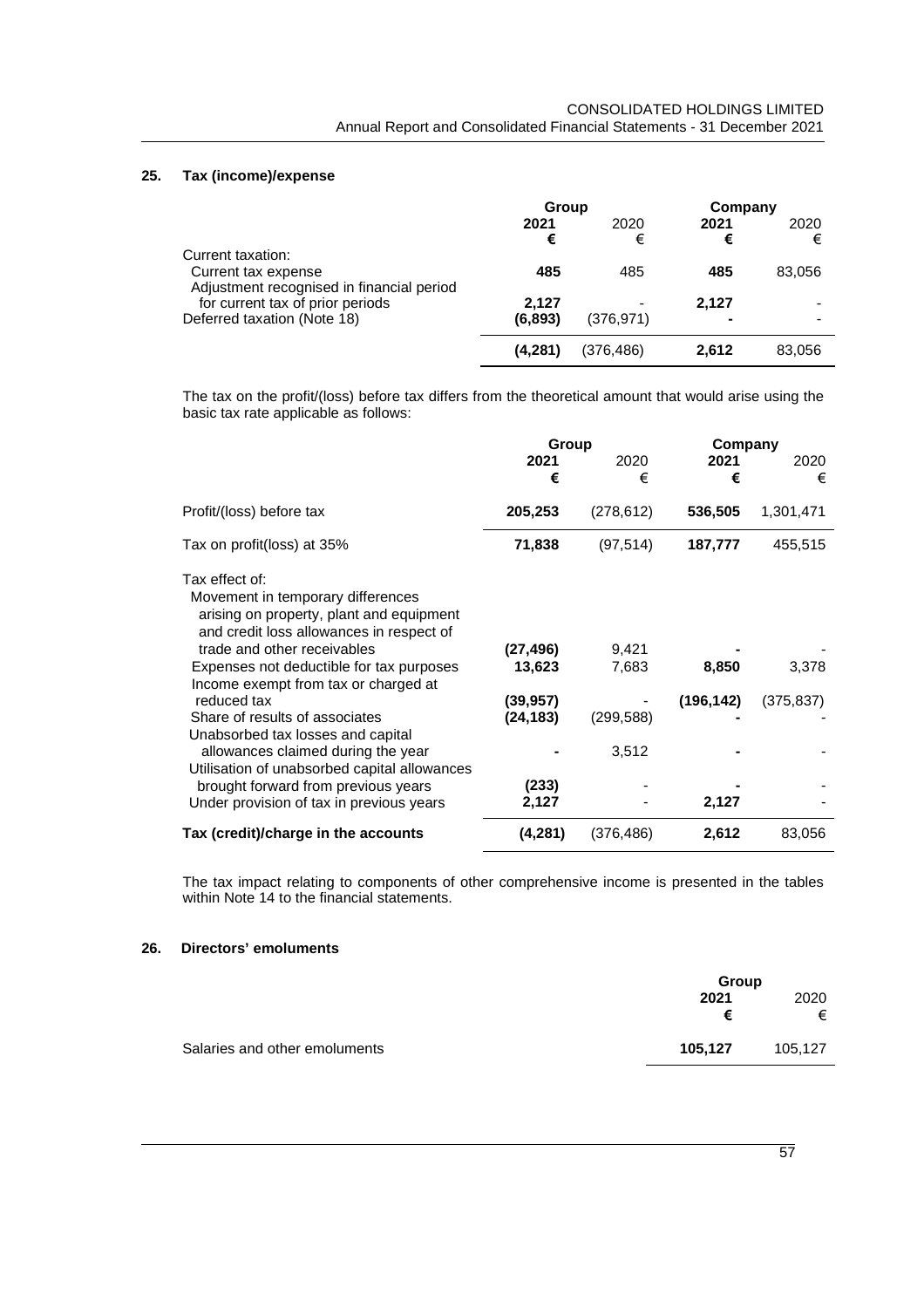# **27. Dividends**

|                                             | 2021<br>€      | 2020<br>€ |
|---------------------------------------------|----------------|-----------|
| Final net dividends paid on ordinary shares | ۰              | 3,000,000 |
| Dividends per share                         | $\blacksquare$ | 9.36      |

# **28. Cash generated from/(used in) operations**

Reconciliation of operating (loss)/profit to cash generated from/(used in) operations:

|                                                           | Group      |            | Company    |           |
|-----------------------------------------------------------|------------|------------|------------|-----------|
|                                                           | 2021<br>€  | 2020<br>€  | 2021<br>€  | 2020<br>€ |
| Operating profit/(loss)                                   | 307,999    | (987, 130) | 90,157     | (9, 153)  |
| Adjustments for:                                          |            |            |            |           |
| Depreciation of property, plant and<br>equipment (Note 4) | 965,756    | 975,564    | 10,946     |           |
| Depreciation of right-of-use assets (Note 5)              | 14,363     | 15,683     |            |           |
| Movement in credit loss allowances in                     |            |            |            |           |
| respect of trade and other receivables                    | (134, 402) | 39,619     |            |           |
| Changes in working capital:                               |            |            |            |           |
| Inventories                                               | (37, 337)  | 33,671     |            |           |
| Trade and other receivables                               | (289,837)  | 453,505    | (294, 636) | 183,151   |
| Trade and other payables                                  | 590,511    | (493,277)  | 44,094     | 251       |
| Cash generated from/(used in) operations                  | 1,417,053  | 37,635     | (149, 439) | 174,249   |

#### *Net debt reconciliation*

The principal movements in the Group's and the company's net debt relate to cash inflows and outflows presented as part of financing activities within the statements of cash flows.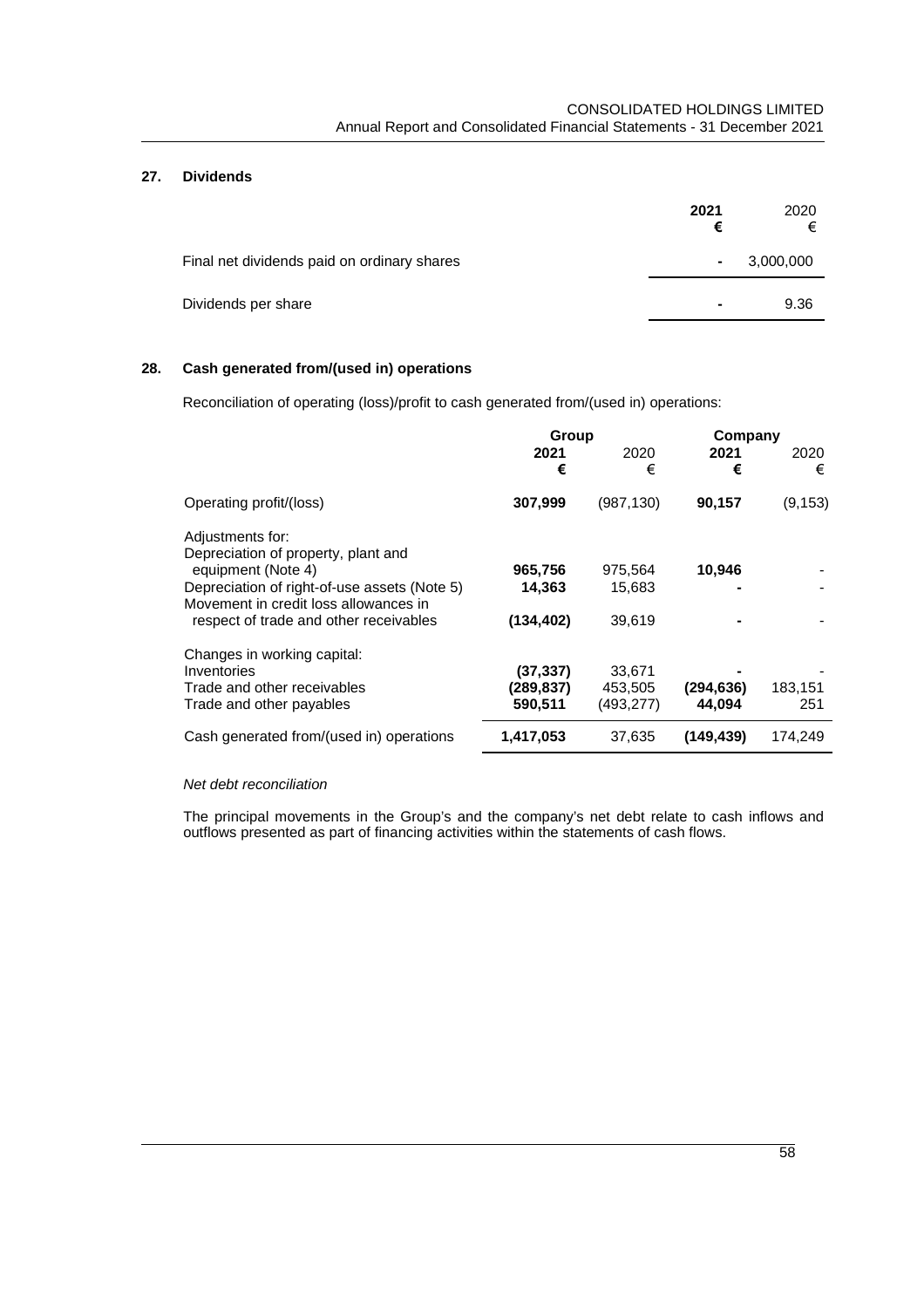# **29. Commitments**

#### *Capital commitments*

Commitments for capital expenditure not provided for in these financial statements are as follows:

|                                   | 2021<br>€ | 2020<br>€ |
|-----------------------------------|-----------|-----------|
| Authorised but not contracted for | 54.063    | 116.003   |

#### **30. Contingent liabilities**

(a) The company, together with its subsidiary and related parties forming part of Mizzi Organisation, is jointly and severally liable in respect of guarantees given to secure the banking facilities of Group undertakings and related parties forming part of Mizzi Organisation up to a limit of €97,276,000 (2020: €91,576,000), together with interest and charges thereon. These guarantees are supported by general hypothecary guarantees for the amount of €76,408,000 (2020: €76,408,000) over the company's assets.

A company's subsidiary, together with related parties forming part of Mizzi Organisation, are jointly and severally liable in respect of guarantees given to secure the banking facilities of Group undertakings and related parties forming part of Mizzi Organisation up to a limit of €53,160,000 (2020: €53,160,000), together with interest and charges thereon. These guarantees are supported by special hypothecary guarantees over the subsidiary's property for the amount of €24,000,000 (2020: €29,000,000).

- (b) The company has undertaken to provide financial support to a subsidiary so as to enable the entity to meet its liabilities as they fall due. The subsidiary's profit for the year ended 31 December 2021 amounted to €52,113 (2020: loss of €745,352) and as at 31 December 2020 its current liabilities exceeded its current assets by €979,919 (2020: €998,878).
- (c) At 31 December 2021, the subsidiary had contingent liabilities amounting to  $\epsilon$ 2,970 (2020:  $\epsilon$ 5,610) in respect of guarantees issued by the bank on its behalf in favour of third parties in the ordinary course of business.
- (d) As at 31 December 2021, a subsidiary had objections filed with the Commissioner of Inland Revenue over assessments raised relating to basis years 1990 and 1993 to 1995 amounting to €2,928, in respect of which no provision has been made in these accounts.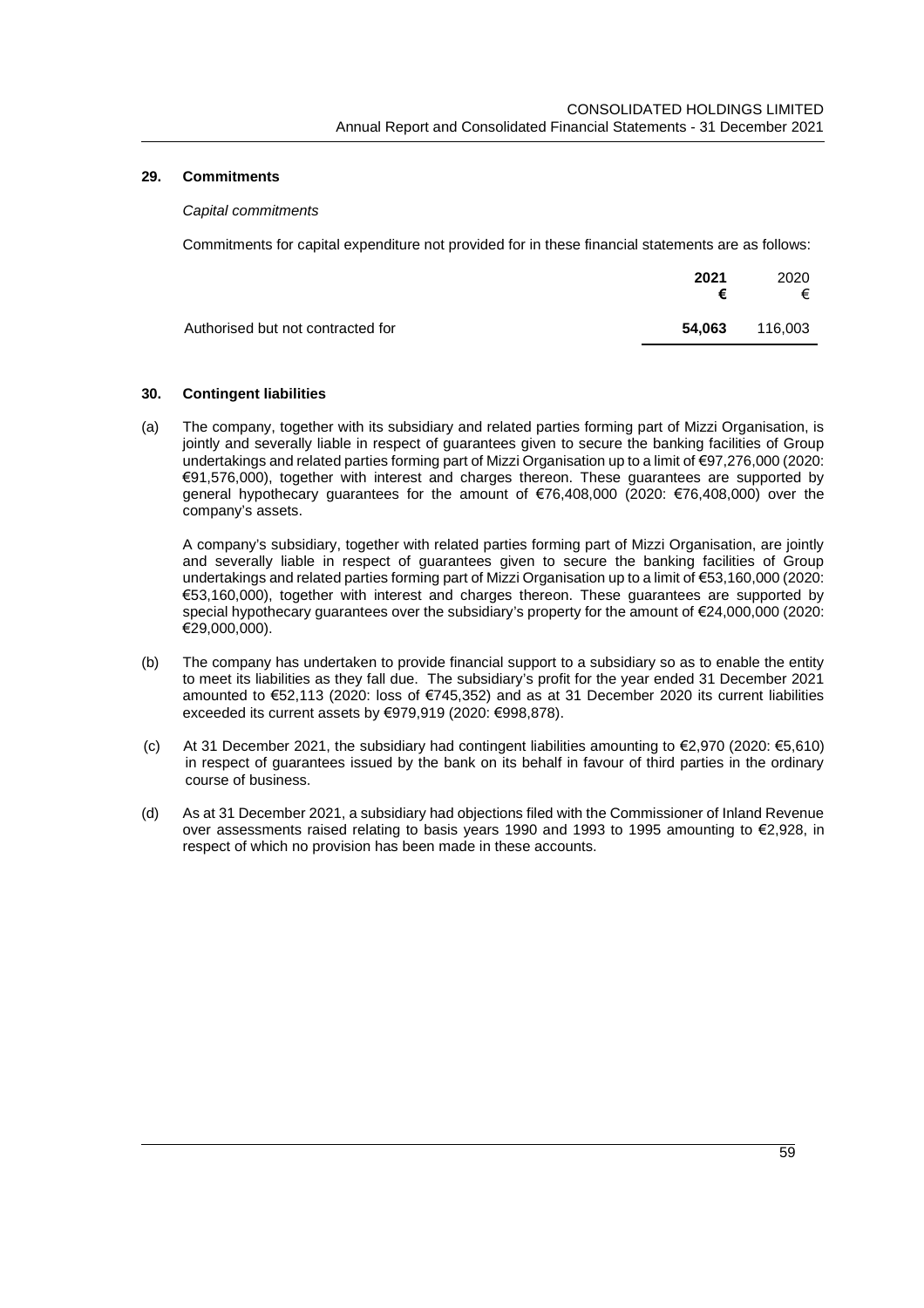# **31. Related party transactions**

Consolidated Holdings Limited and its subsidiary form part of the Mizzi Organisation. The Mizzi Organisation is not a legal entity and does not constitute a Group of companies within the meaning of the Maltese Companies Act (Cap. 386). The Organisation is a conglomerate of companies principally comprising Consolidated Holdings Limited and Mizzi Organisation Limited, together with all their respective subsidiaries, The General Soft Drinks Company Limited and GSD Marketing Limited.

The entities constituting the Mizzi Organisation are ultimately fully owned by Daragon Limited, Demoncada Holdings Limited, Demoncada Limited, Investors Limited and Maurice Mizzi. Members of the Mizzi family in turn ultimately own and control the above mentioned companies.

Accordingly, the members of the Mizzi family, the shareholder companies mentioned above, all entities owned or controlled by the members of the Mizzi family and the shareholder companies, the associates of entities comprising the Organisation and the Organisation entities' key management personnel are the principal related parties of the entities forming part of the Mizzi Organisation.

Trading transactions with these related parties would typically include interest charges, management fees, service charges and other such items which are normally encountered in a Group context.

#### **Group**

In the ordinary course of their operations, Group undertakings sell services to companies forming part of the Organisation for trading purposes and also purchase goods and services from these companies.

In the opinion of the directors, disclosure of related party transactions, which are generally carried out on commercial terms and conditions, is only necessary when the transactions effected have a material impact on the operating results and financial position of the Group. The aggregate invoiced amounts in respect of a considerable number of transaction types carried out with related parties are not considered material and accordingly they do not have a significant effect on these financial statements.

Except for transactions disclosed or referred to previously, the following significant operating transactions, which were carried out principally with related parties forming part of Mizzi Organisation, have a material effect on the operating results and financial position of the Group:

|                                                 | 2021<br>€ | 2020<br>€ |
|-------------------------------------------------|-----------|-----------|
| Purchases of goods and services                 |           |           |
| Purchases of goods held for resale and services | 56,902    | 67,408    |
| Purchase of property, plant and equipment       | 24,722    | 57,703    |
| Wages and salaries                              | 1,340,347 | 1,280,136 |
| Management fees payable                         | 153,905   | 171,654   |

Upon adoption of IFRS 16, the Group recognised lease liabilities in respect of lease arrangements with related parties (refer to Note 16).